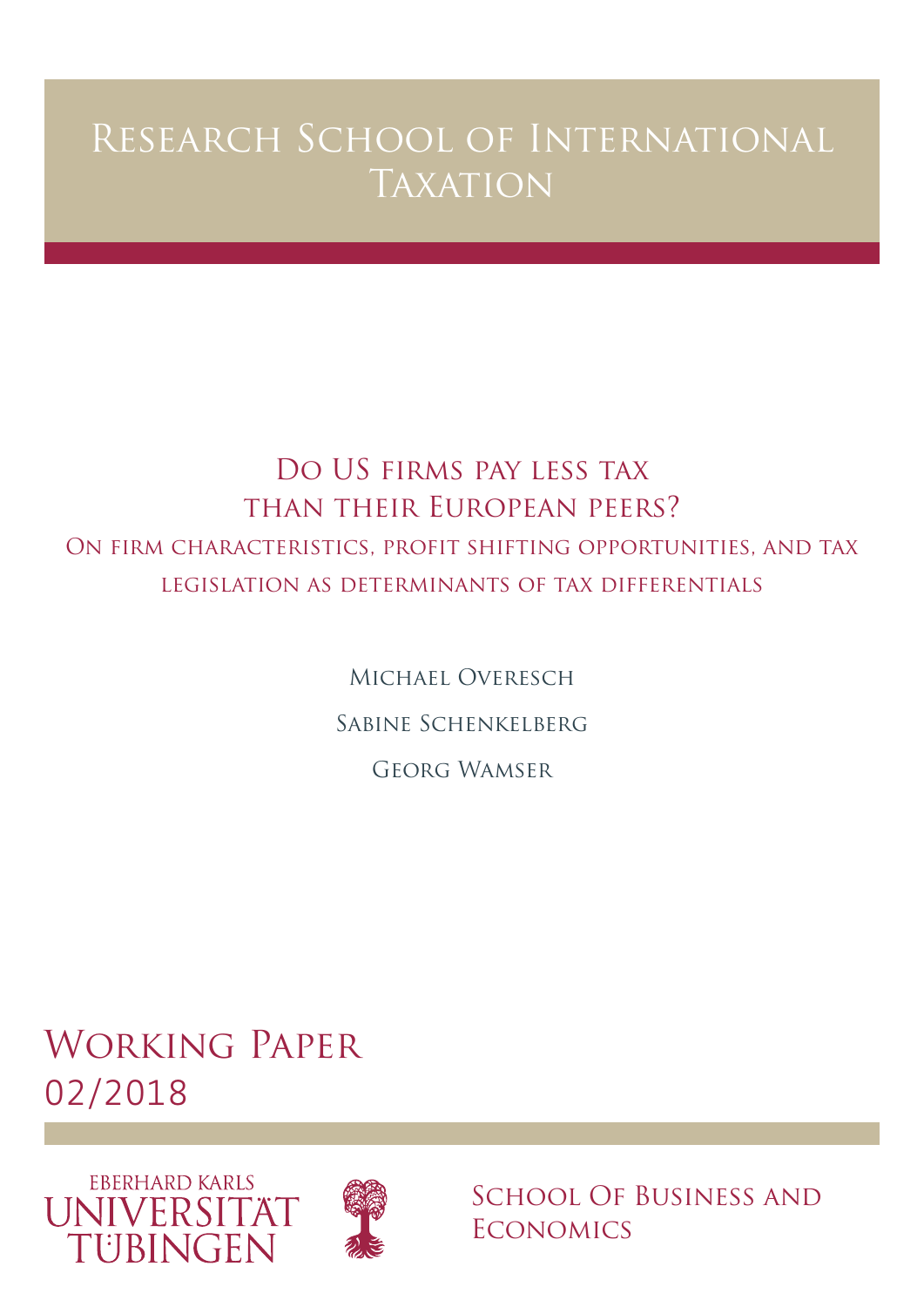## **Do US firms pay less tax than their European peers? On firm characteristics, profit shifting opportunities, and tax legislation as determinants of tax differentials**

Michael Overesch<sup>a</sup>, Sabine Schenkelberg<sup>a</sup>, Georg Wamser<sup>b</sup>,\*

a University of Cologne, Albertus-Magnus-Platz, 50923 Köln, Germany

b University of Tuebingen, CESifo, and NoCeT, Mohlstr. 36, 72074 Tübingen, Germany

This version: March 17, 2018

**Abstract:** Using pairs of similar US and European firms listed on the S&P500 or StoxxEurope600, we examine effective tax differentials between US multinational corporations (MNCs) and their European peers. We show that statutory tax rates and profit shifting opportunities are important determinants of effective tax rates. Our findings suggest substantially lower total tax payments of US MNCs after the 2017 US tax reform. Based on past reforms of Controlled Foreign Company (CFC) rules and of the principle of worldwide taxation, we confirm that international tax legislation affects effective tax expenses. We also provide evidence for heterogeneity in firm responses: MNCs with profit shifting opportunities benefit most from more-lenient CFC rules.

**JEL Classification:** H26, H32, F23

**Keywords:** Effective Tax Rate, Tax Avoidance, Tax Reform, CFC Rule, International Taxation, Pair Matching, Difference-in-Differences Analysis

<sup>\*</sup> *Corresponding author*.

E-mail addresses: overesch@wiso.uni-koeln.de (M. Overesch), schenkelberg@wiso.uni-koeln.de (S. Schenkelberg), georg.wamser@uni-tuebingen.de (G. Wamser)

*Acknowledgements*: We are grateful to helpful comments on earlier versions of the paper. We thank Jim Hines, Bas Jacobs, Martin Jacob, Leslie Robinson, Dirk Schindler, Antonio de Vito, Jean Marie Viaene, Johannes Voget, and seminar participants at Erasmus University Rotterdam, Norwegian School of Economics, Vienna University of Economics and Business, WHU Business School, Annual Meeting of the European Accounting Association in Valencia, and MATAX Conference in Mannheim.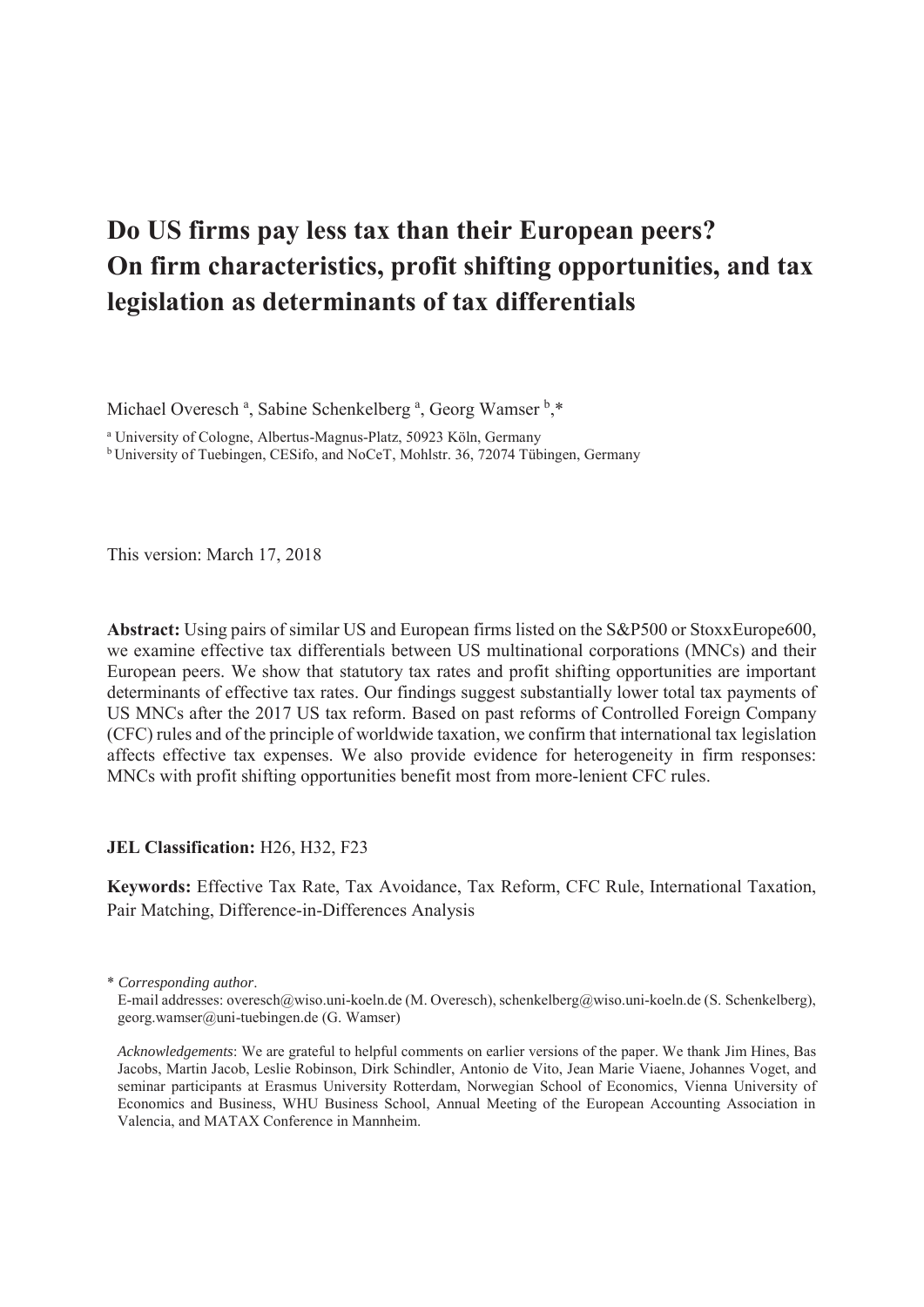## **1 Introduction**

-

Until the fundamental US tax reform was enacted in December 2017, the US statutory tax rate on corporate profits was one of the highest in a worldwide comparison.<sup>1</sup> Many agree that the high home country tax was particularly problematic in an international context, as foreign profits are taxed upon repatriation under the US system of worldwide taxation, while most European countries exempt foreign income from any home taxation. The "Tax Cuts and Jobs Act" in December 2017 has responded to these arguments. The US corporate tax rate was cut to 21% and the worldwide tax system was replaced by a territorial system.

Yet not everyone shares the concern of a potential competitive disadvantage of US MNCs. In an interview on the Irish tax ruling of *Apple Inc.* Margrethe Vestager, the European Union's commissioner for competition, said that "*it is irritating when American companies pay less in taxes*  than European ones".<sup>2</sup> Apple Inc., with an effective foreign tax rate of below 4% in recent years, is one of quite a few examples of well-known US MNCs reporting low effective tax rates (ETRs) on their foreign incomes.<sup>3</sup> The statement by Mrs. Vestager highlights a common concern that US MNCs had already a competitive advantage relative to their European competitors through substantially lower tax expenses before the major US tax reform was enacted.

The objective of this study is to add to this debate by comparing and analyzing the tax expenses of US MNCs and their European peers. Our analysis focuses on large MNCs listed either on the S&P500 or StoxxEurope600 stock market indices. One main contribution of our study is that we calculate and examine effective tax expense differentials between US and European competitors. While previous evidence suggests that the headquarters location of an MNC has a

1

<sup>1</sup> For example, Swenson and Lee (2008) emphasize that *"US companies are overtaxed relative to their international competitors".*

<sup>2</sup> *Bloomberg* (19/09/2016), available at http://www.bloomberg.com/news/articles/2016-09-19/eu-s-vestagersignals-apple-just-the-start-of-u-s-tax-probes. 3

For more examples, see *The Financial Times* (30/09/2013), available at http://www.ft.com/cms/s/0/c6ff0ebc-29c4- 11e3-bbb8-00144feab7 de.html.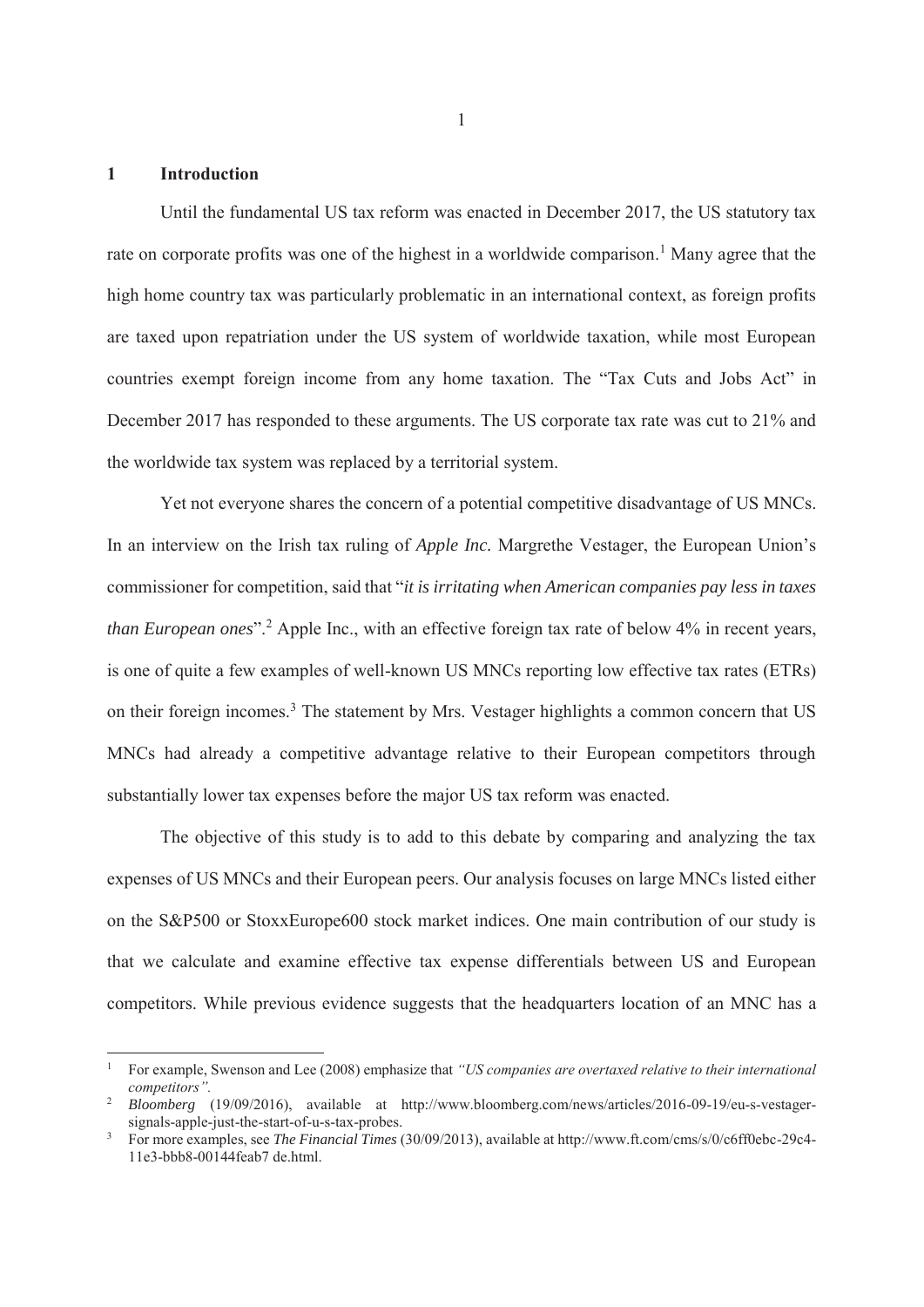major effect on its worldwide tax expenses (Markle and Shackelford, 2012a), existing studies do not provide clear evidence on whether US or European MNCs pay less taxes (Avi-Yonah and Lahav, 2012; PricewaterhouseCoopers, 2011). Moreover, it is largely unexplained whether tax differentials between European and US MNCs must be attributed to differences in home country tax legislation or if they can be explained by firm characteristics. Therefore, the second aim of our analysis is to understand the determinants of tax differentials and whether these reflect differences in firm characteristics distinctive to either US or European MNCs (e.g., technology) or are rather driven by tax legislation. We investigate the impact of (i) home country statutory tax rates, (ii) tax planning opportunities, (iii) CFC legislation, and (iv) home country taxation of foreign income. Issues that were also recently addressed by the US "Tax Cuts and Jobs Acts".

We propose an empirical approach that recognizes fundamental problems of identification in this context. First, we identify pairs of similar US and European MNCs, given observable firm characteristics. Besides firm characteristics, the matching of firm-pairs imposes further restrictions, such as the exact matching on the industry a firm is operating in. For example, the European *Danone S.A.* is found to be the best match for the US headquartered *Kellogg Corp.*, and the Europebased *SAP SE is* found to be the best match for the US-based *Oracle Corp.* Running regressions on the matched sample conditional on pair fixed effects allows us to analyze the determinants of effective tax rate differentials that arise between very similar US and European MNCs. Of particular interest, then, is determining whether differentials are the result of policy reforms or whether responses to changes in policy depend on individual tax planning opportunities. To the best of our knowledge, a thorough comparative study of US and European MNCs in terms of tax expenses has not been provided so far.

Based on our matched sample of MNCs listed either in the S&P500 or the StoxxEurope600, we start our analysis by comparing the effective tax expenses of US and European MNCs over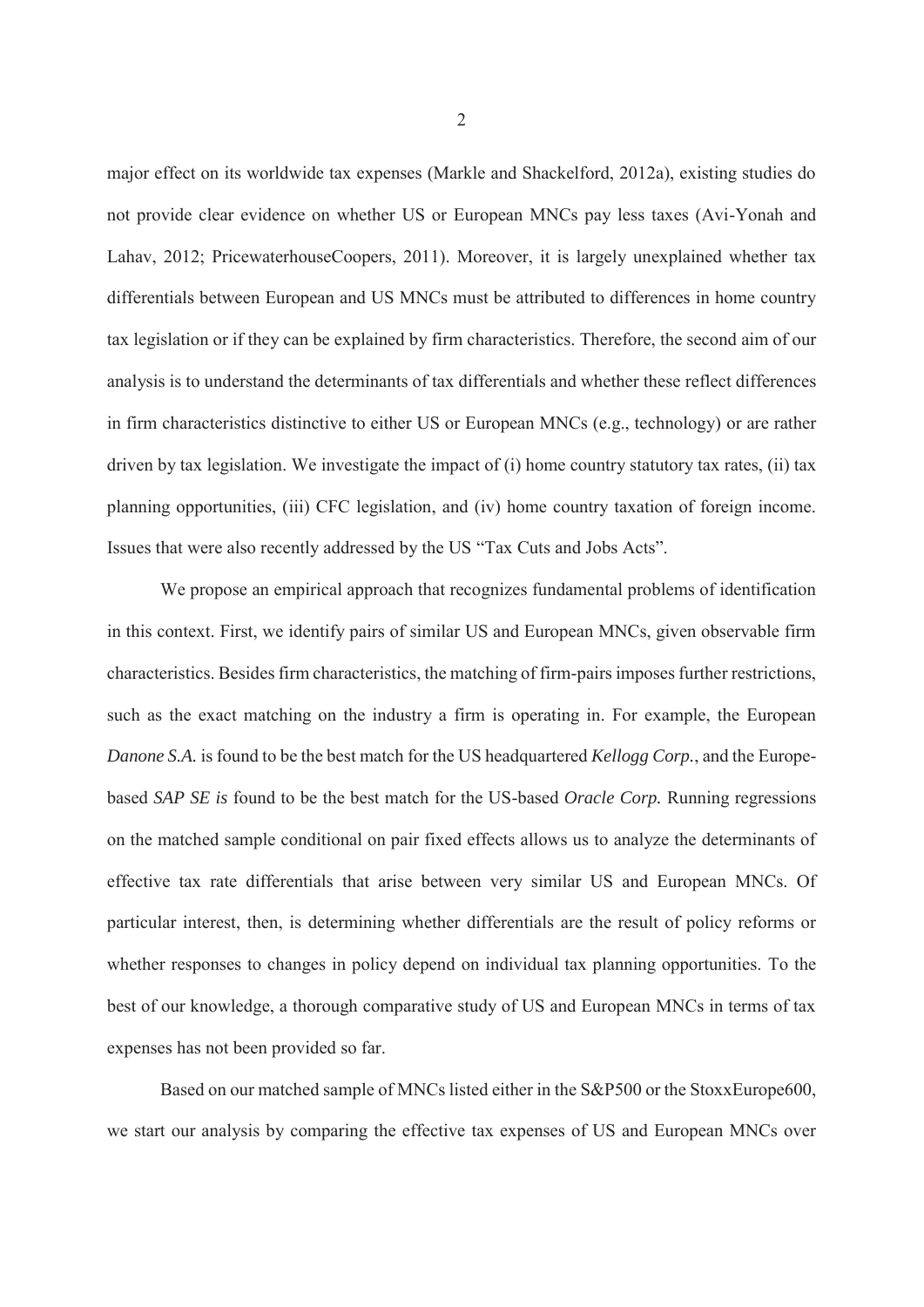recent years. The findings suggest that US MNCs have paid significantly less foreign taxes (measured as a foreign effective tax rate, *Foreign ETR*) but have reported significantly higher total tax expenses (measured by *GAAP ETR*) compared to their European counterparts. To be precise, the *Foreign ETRs* of US MNCs are found to be 9.6 percentage points lower compared to European MNCs, while the *GAAP ETR* of US MNCs was approximately 2.1 percentage points higher.

We then test whether differences in tax institutions and tax planning opportunities can explain the tax rate differentials. First, our analysis suggests that the high *GAAP ETR* of US MNCs can be attributed to the high corporate tax rate in the US prior to the fundamental US tax cut in 2018. Second, while US firms usually paid less foreign taxes, we show that a significant part of the difference can be attributed to enhanced profit shifting opportunities of US MNCs. A central result of our analysis is that US MNCs, compared to European ones, were able to reduce tax expenses through profit shifting, which compensates for a higher tax rate at home.

Additional analysis is concerned with tax policy as a determinant of tax differentials between US MNCs and their European peers. Based on our matched sample of comparable US and European MNCs, we estimate our regression model with pair fixed effects (given the matched pairs) and a difference-in-differences approach to pinpoint responses to changes in policy.

With the goal of restricting tax planning activities and to prevent erosion of their corporate tax bases, most countries have implemented a vast number of tax laws and regulations. The US Controlled Foreign Company (CFC) rules are often mentioned to be ineffective and thus one of the main causes of the low foreign tax expenses of US MNCs.<sup>4</sup> We therefore analyze the effectiveness of US and European CFC rules as a potential explanation for the tax differentials between US and European MNCs. We exploit two tax law amendments that changed the application of CFC rules:

-

3

<sup>4</sup> TaxJusticeBlog (20/07/2015), available at http://www.taxjusticeblog.org/archive/2015/07/like\_a\_campy\_horror\_ movie\_the.php#.V-gdyclrPo0.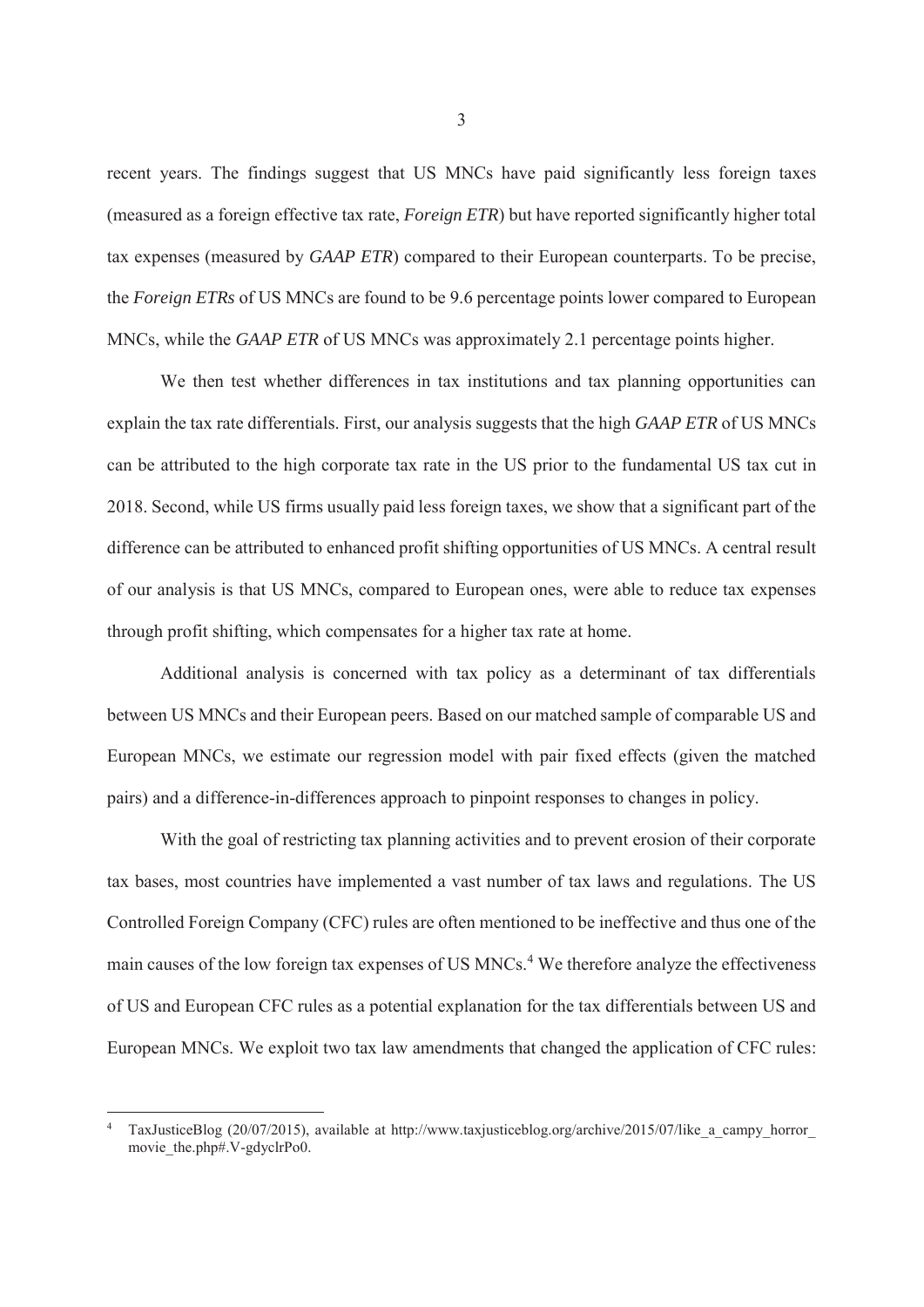The introduction of the Check the Box (CTB) option, which allows US MNCs to avoid US CFC rules, is expected to increase the tax differential between US and European firms. Similarly, in 2006, European CFC rules were adjusted after the European Court of Justice's (ECJ) "Cadbury Schweppes" decision,<sup>5</sup> with the result that the rules today apply only to "wholly artificial arrangements". We find that European MNCs have reduced their tax expenses significantly since the ECJ judgment. To be precise, our results suggest that European firms reduced their *GAAP ETRs* by approximately 2.6 percentage points after the Cadbury Schweppes decision. The introduction of CTB in the US led to 4.6 percentage points lower ETRs of US MNCs. This means that both US and European CFC rules became more lenient and less effective over time.

Another issue raised by the fundamental US tax reform is the replacement of the worldwide tax system by a territorial tax system. We analyze whether the international tax system has implications for tax differentials between competitors. While the change in the US international tax system in 2018 cannot yet be evaluated, we exploit the 2009 UK tax reform, through which the UK switched from a worldwide system of taxation to a territorial one. Based on a matched sample, we find that the reform has reduced the *GAAP ETRs* of UK MNCs by more than 2 percentage points. However, we do not find evidence that firms with additional profit shifting opportunities have benefited more from the switch to a territorial system. Moreover, the *Foreign ETR* of UK MNCs was unaffected by the reform.

Our study contributes to the literature and to the recent public debate on the tax expenses of MNCs in several ways. In contrast to previous studies, our paper compares ETRs of US and European MNCs at the micro level, uses different measures of ETRs, allows for pairwise comparisons, conditions on firm-specific characteristics, and provides causal evidence on the

<sup>5</sup> Judgment from September 12, 2006, C-196/04.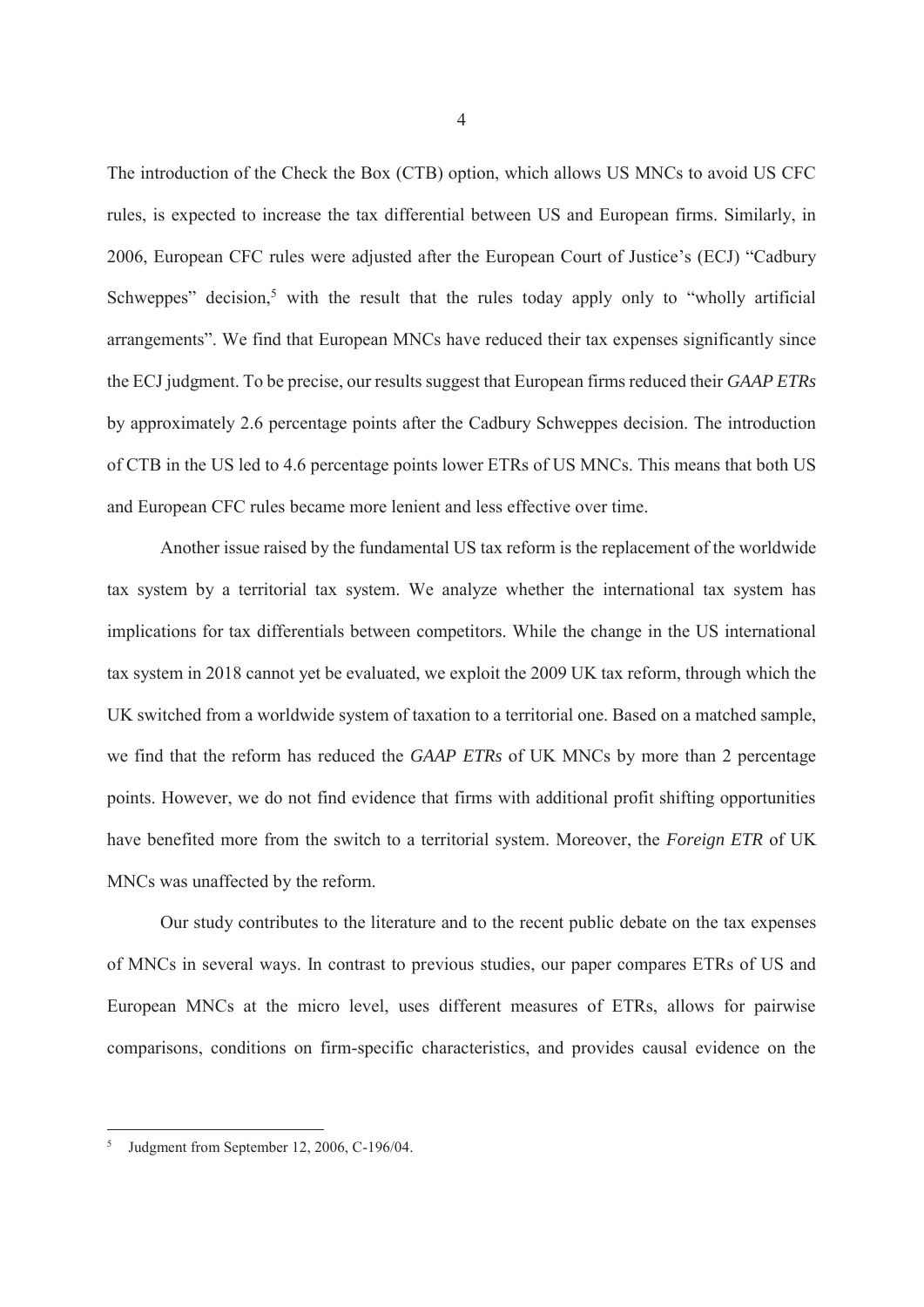consequences of tax reforms. However, our paper is related to previous studies. First, earlier contributions have analyzed the determinants of tax avoidance and effective tax expenses. For example, a broad body of literature examines the ETRs of US MNCs (Dyreng et al., 2017; Yin, 2003). Only a few studies investigate the differences in tax expenses between the US and other countries of the world (Markle and Shackelford, 2012a; Swenson and Lee, 2008). To the best of our knowledge, only two studies compare (aggregate) tax expenses between the US and Europe (Avi-Yonah and Lahav, 2012; PricewaterhouseCoopers, 2011).

Second, our analysis is closely related to studies investigating the impact of home country tax systems and tax legislation, such as CFC rules and the system of international taxation. Dunbar and Duxbury (2015) find evidence that US MNCs reported 9 percentage points lower foreign ETRs directly after the CTB introduction. Ruf and Weichenrieder (2013, 2012) investigate the consequences of the German CFC rule on the allocation of financial assets across affiliates held by German MNCs. Their findings suggest that the German CFC rule prevented German MNCs from holding financial assets in tax haven countries until 2006, while German firms started to use lowtax countries within Europe much more heavily after the ECJ Cadbury Schweppes judgment. Related to this, previous research has found that the international tax system of the home country has implications for the tax planning activities of MNCs (Atwood et al., 2012; Markle, 2016). Egger et al. (2015) exploit the UK tax reform in 2009 and find that the abolishment of the worldwide tax system has affected repatriation behavior (see also Hasegawa and Kiyota, 2017, for a study on the Japanese switch to a territorial system).

The remainder of the paper is organized as follows: In the next section, we describe the institutional background and develop testable hypotheses. The data and research design are described in Section 3. Empirical results regarding the differences in tax expenses between US and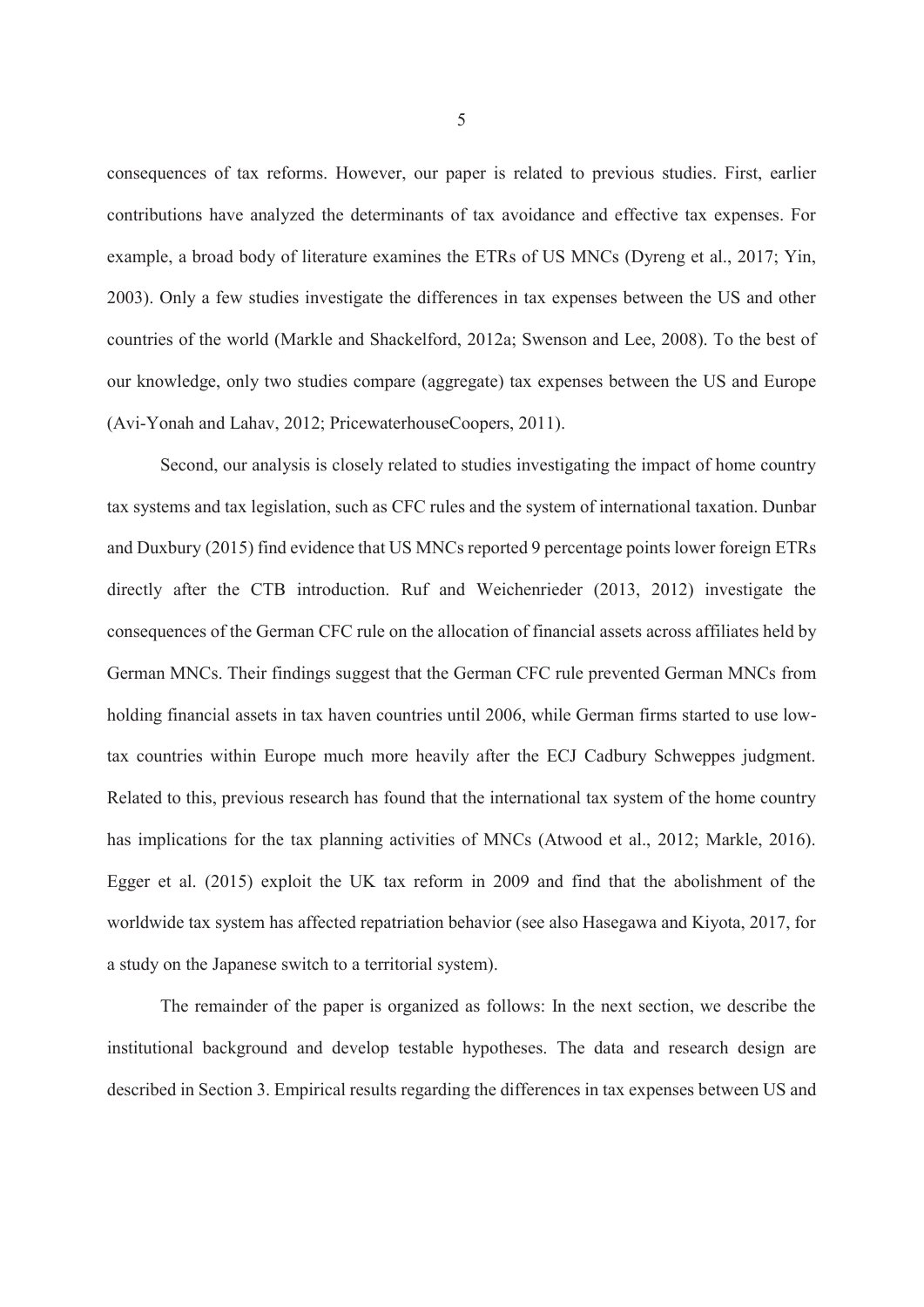European MNCs are shown in Section 4. The impact of tax planning opportunities and the home countries' tax rules are presented and discussed in Section 5. Section 6 concludes.

## **2 Institutional Background and Research Hypotheses**

The question of whether US MNCs are paying their fair share of taxes has become a central public concern. The argument is often used that European firms are unable to avoid taxes to the same extent and are therefore disadvantaged relative to their US competitors. Particularly wellknown US firms, such as *Google Inc.*, *Amazon.com Inc*., and *Starbucks Corp*., are mentioned in public debate and are accused of avoiding taxes to a significant degree.<sup>6</sup> Having said that, many tax experts argue in turn that prior to the US tax reform, US MNCs were subject to the high US statutory tax rate on corporate profits and a worldwide tax system.

While many empirical studies analyze the tax expenses (measured as ETRs) of US firms, only a few empirical studies compare the tax expenses between different countries. These studies come to opposing conclusions: Markle and Shackelford (2012a) compare the ETRs of US MNCs to those of Australian, French, German and UK firms and find a 1 percentage point *lower* average ETR of US firms compared to those of the other four countries. The study of Swenson and Lee (2008) suggests *higher* US ETRs if US MNCs are compared to MNCs headquartered in OECD member states. We know of only two studies that compare US MNCs and European MNCs. PricewaterhouseCoopers (2011) analyzes the *Forbes Global 2000* list and finds a 5.8 percentage points *higher* ETR for US MNCs for the period 2006 to 2009, whereas Avi-Yonah and Lahav (2012) find a 4.0 percentage points *lower* ETR for the largest US firms during the period 2001 to 2010. Our paper is related to these studies because we analyze tax expense differentials between comparable US and European MNCs.

<sup>6</sup> *BBC News Magazine* (21/05/2013), available at http://www.bbc.com/news/magazine-20560359.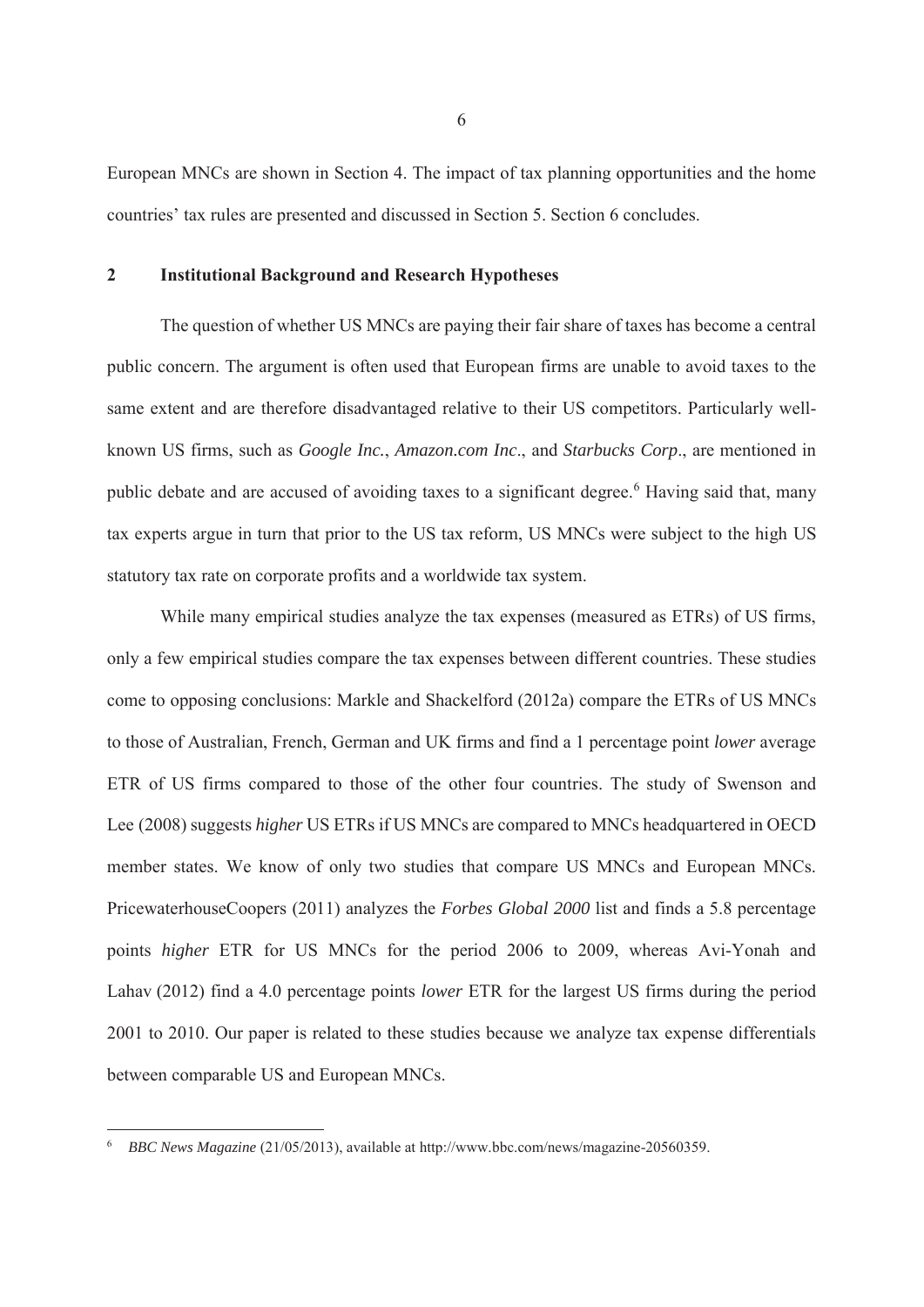Taking into account the aforementioned debate and, in particular, the concern of the high US corporate tax rate prior to the US tax reform, we test the following hypothesis:

 *H1a: US MNCs report higher ETRs compared to European MNCs.* 

The public debate about taxation of MNCs often refers to international tax avoidance. Accordingly, the public discussion is to a large extent based on the *Foreign ETR* of those firms.7 Particularly, very low *Foreign ETRs* of some prominent US MNCs are mentioned. Regarding the tax expenses associated with foreign operations, we therefore test the following hypothesis:

### *H1b: US MNCs report lower Foreign ETRs compared to European MNCs.*

Earlier studies suggest that differences in ETRs are naturally related to differences in industry membership and firm characteristics (Gupta and Newberry, 1997; Plesko, 2003; Rego, 2003; Richardson and Lanis, 2007; Stickney and McGee, 1982). By using matching techniques, our analysis addresses potentially confounding effects of firm characteristics. In particular, we compare pairs of US and European MNCs<sup>8</sup> that belong to the same industry and have very similar firm characteristics.

While our analysis is based on novel data and techniques, which we believe are particularly suitable for making such a comparison, we primarily contribute to the literature by focusing on possible explanations for the observed tax expense differentials between US and European MNCs. In the following, we will formulate more-specific hypotheses along the determinants of effective taxes to learn about the origins of the tax differential between US and European firms. As possible determinants thereof, we suggest differences in *(i) home country statutory tax rates, (ii) tax planning opportunities*, *(iii) CFC legislation*, and *(iv) home country taxation of foreign income.* 

<sup>7</sup> E.g., *The Financial Times* (30/08/2016), available at https://www.ft.com/content/3e0172a0-6e1b-11e6-9ac1-1055 824ca907. 8 Our comparison focuses on the MNCs listed on the two leading stock market indices, S&P500 and

StoxxEurope600.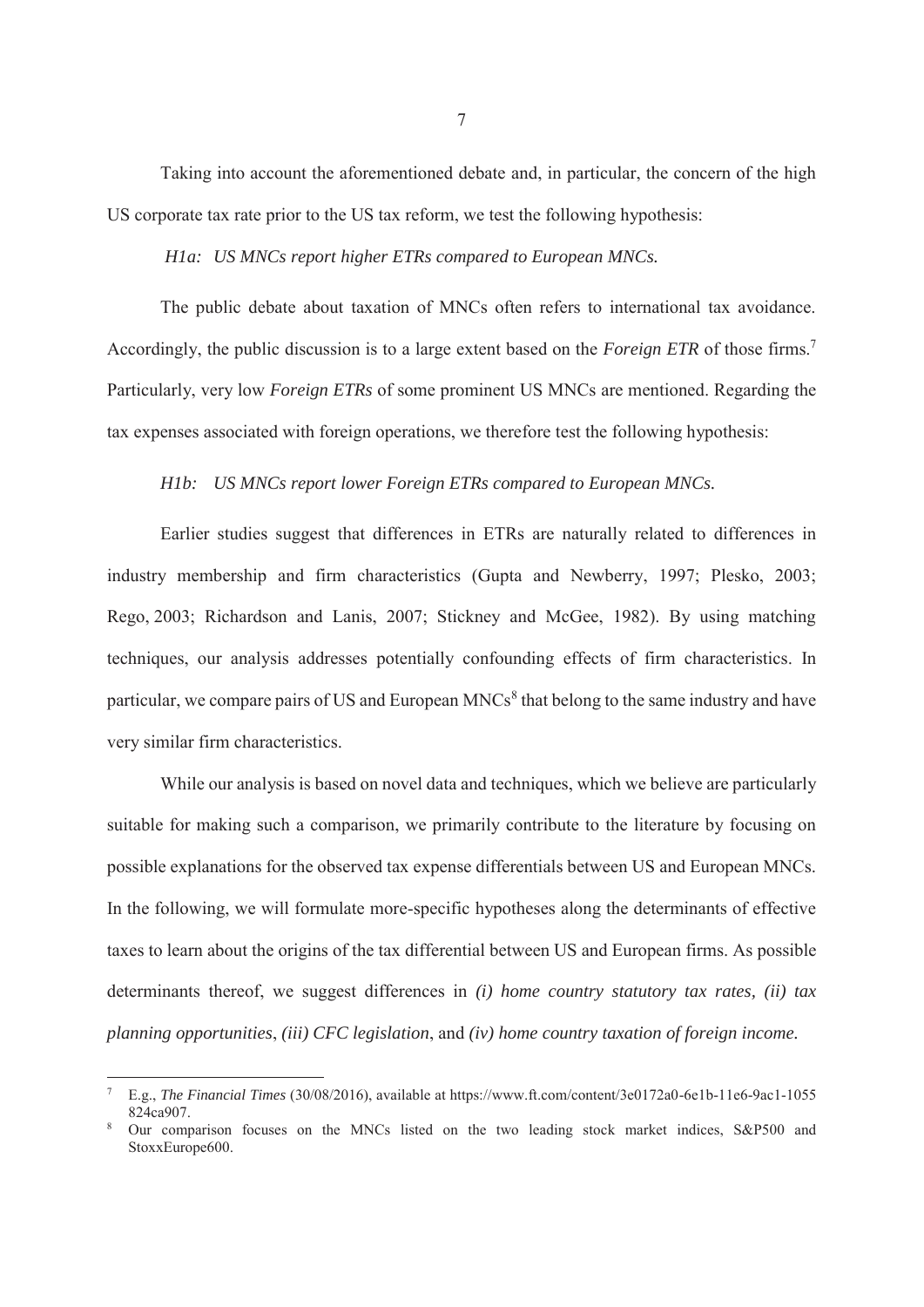#### *(i) Home Country Statutory Tax Rates*

A potential reason for differences in tax expenses between US and European MNCs might simply be the direct effect of the level of the corporate income tax rate at home. While the US statutory tax rate was among the highest in the world prior to the "Tax Cuts and Jobs Act",<sup>9</sup> corporate income tax rates in Europe vary across countries and were, on average, significantly lower than in the US. Home country statutory tax rates affect the ETR, as the profits of the ultimate parent company and operations in the home country are taxed at this rate. Moreover, given the worldwide tax system, the high US statutory tax would be the minimum tax rate when profits were repatriated. Many US firms urged therefore policymakers to cut the statutory tax rate in order to avoid a competitive disadvantage.<sup>10</sup> All this suggests that naive comparisons between US and European firms might be misleading with regard to tax avoidance, and the empirical analysis should be conditional on the home statutory tax rate. This leads to our second hypothesis:

*H2: US MNCs report lower effective tax rates compared to European MNCs, conditional on the high statutory corporate tax rate in their home country.* 

#### *(ii) Tax Planning Opportunities*

-

International tax planning seems to be an important determinant of MNCs' tax expenses. Previous literature provides convincing evidence that MNCs shift taxable income to low-tax affiliates in order to minimize their overall tax expenses (Heckemeyer and Overesch, 2017; Hines and Rice, 1994; Huizinga and Laeven, 2008). The main channels through which income is shifted are transfer prices for intrafirm transactions and the strategic use of internal capital markets and

<sup>9</sup> Tax Foundation (07/09/2017), available at https://taxfoundation.org/corporate-income-tax-rates-around-the-world-2017/. Note that our sample period ends in 2015. Nowadays, the US do no longer have the highest corporate tax rate worldwide due to the US tax rate cut in 2017.

<sup>&</sup>lt;sup>10</sup> *The Financial Times* (02/05/2011), available at http://www.nytimes.com/2011/05/03/business/economy/03rates. html? $r=1$ .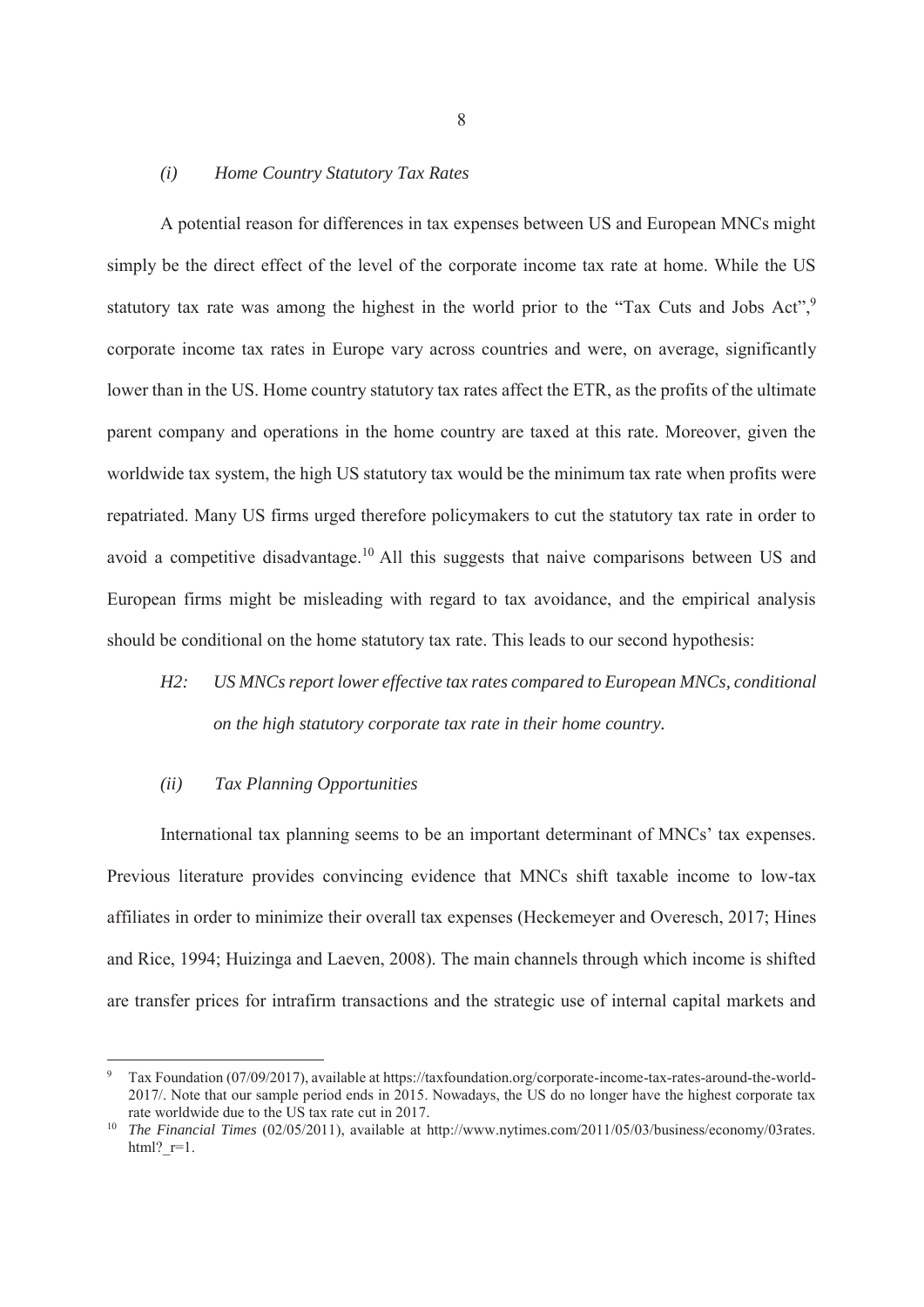internal debt financing. For example, MNCs may determine transfer prices such that high expenses accrue at affiliates located in high-tax countries, while high earnings should accrue at low-tax affiliates (Cristea and Nguyen, 2016; Davies et al., 2017). A similar strategy allows MNCs to utilize their internal capital markets: providing loans from affiliates at low-tax locations to affiliates at high-tax locations gives rise to a tax shield at the high-tax location (Buettner and Wamser, 2013; Desai et al., 2006; Huizinga et al., 2008).

The opportunities to reduce tax expenses through profit shifting depend on the specific business models of firms. For example, large amounts of intangible assets or R&D-intensive businesses facilitate the profit shifting activities of MNCs (Grubert, 2003; Harris, 1993). Hence, differences in tax expenses between US and European MNCs may relate to differences in the fundamental characteristics of firms and their businesses. But even if we compare very similar firms and align firm characteristics, US MNCs might still avoid more (or less) taxes compared to their European peers if the shifting opportunities differ between US and European firms. These differences may arise from specificities in business models, products, or production processes. Hypothesis H3 follows:

*H3: Differences in tax expenses of very similar US and European MNCs are related to differences in profit shifting opportunities associated with fundamental firm characteristics.* 

## *(iii) Controlled Foreign Company Rules*

The extent to which MNCs engage in tax saving activities might be determined by the taxation of foreign income in the home country of the firm. In particular, so-called Controlled Foreign Company (CFC) rules are implemented by the home countries of MNCs to restrict profit shifting activities. Thus, CFC rules should affect ETRs. While such rules are established in the US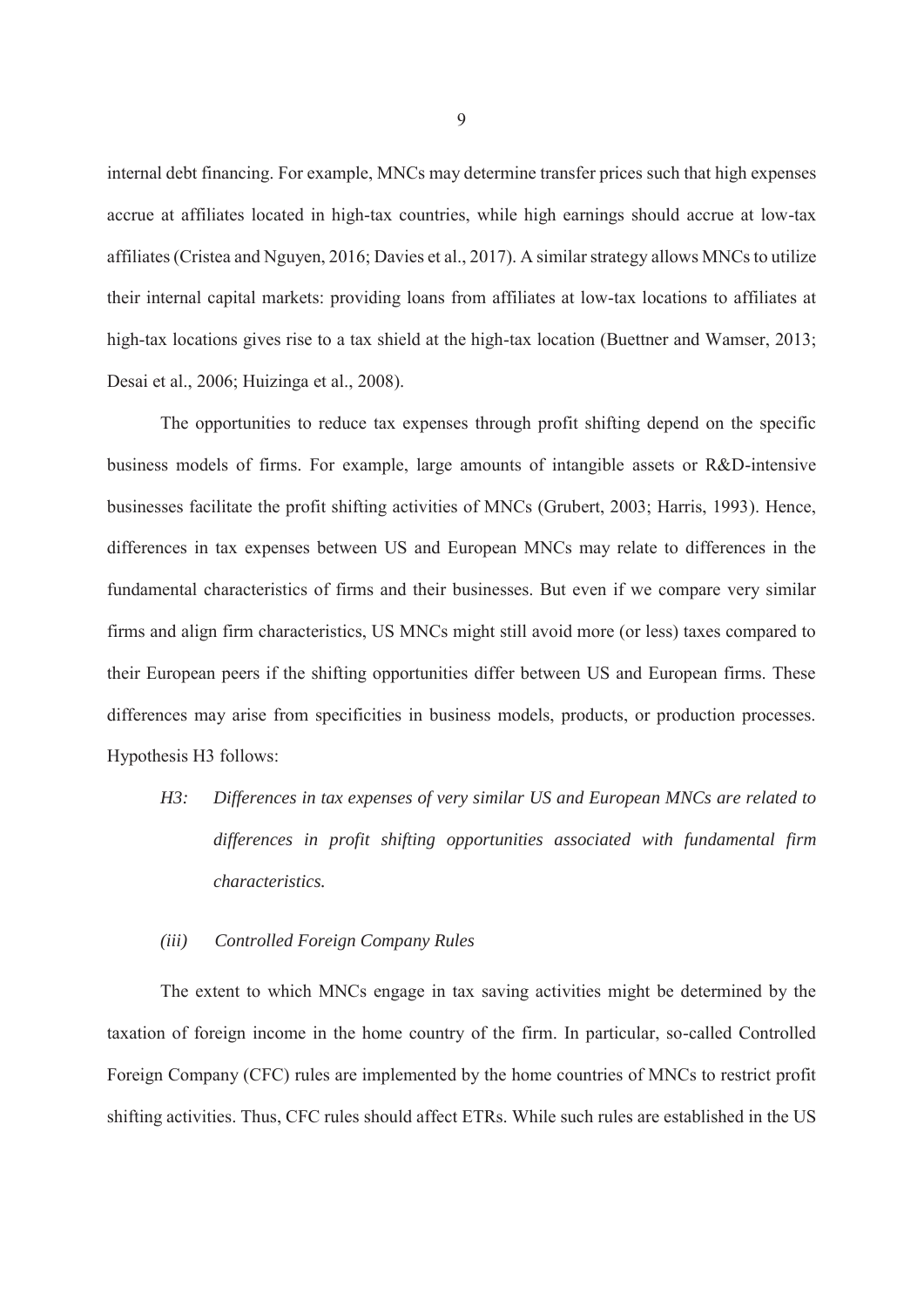and in many European countries, they often differ in application and scope. What they have in common, however, is that they aim at preventing MNCs from shifting passive income (such as royalty or interest income) to low-tax countries. If a foreign subsidiary meets the criteria of a controlled foreign company, foreign profits to which a CFC rule is applied to will be taxed at the (higher) tax rate of the country of the parent firm. In addition, the usual privilege of exemption upon deferral is not granted to income taxed under a CFC rule. We therefore expect that changes in the scope and application of CFC rules should be reflected in tax differentials between European and US firms.

Tax experts have considered the implementation of the so-called "Check the Box" (CTB) regulation in 1997 as a substantial change in the practical application of US CFC law. The CTB option was introduced in the US with the aim to simplify entity classification rules. However, part of the new legislation allows US MNCs to avoid Subpart F by checking the box to classify an affiliate as a "disregarded entity".

Altshuler and Grubert (2006) suggest that using the CTB rule was associated with foreign tax savings of approximately \$7.0 billion in 2002. Costa and McGrath (2010) also argue that CTB is an important tool to avoid Subpart F, as 69 percent of new foreign entities checked the box in order to be a disregarded entity for US tax purposes. Grubert (2012) finds that the Foreign ETR of US MNCs has declined by nearly 2 percentage points since the introduction of CTB. Dunbar and Duxbury (2015) provide evidence that US MNCs were able to reduce their foreign ETRs by approximately 9 percentage points compared to non-US MNCs immediately after the introduction of CTB in 1997. Furthermore, a decrease in the Cash ETR of US MNCs due to CTB is suggested by Dyreng et al. (2017).

European CFC rules were also subject to a drastic change in the way CFC legislation is applied by European countries. In 2006, the European Court of Justice (ECJ) decided that CFC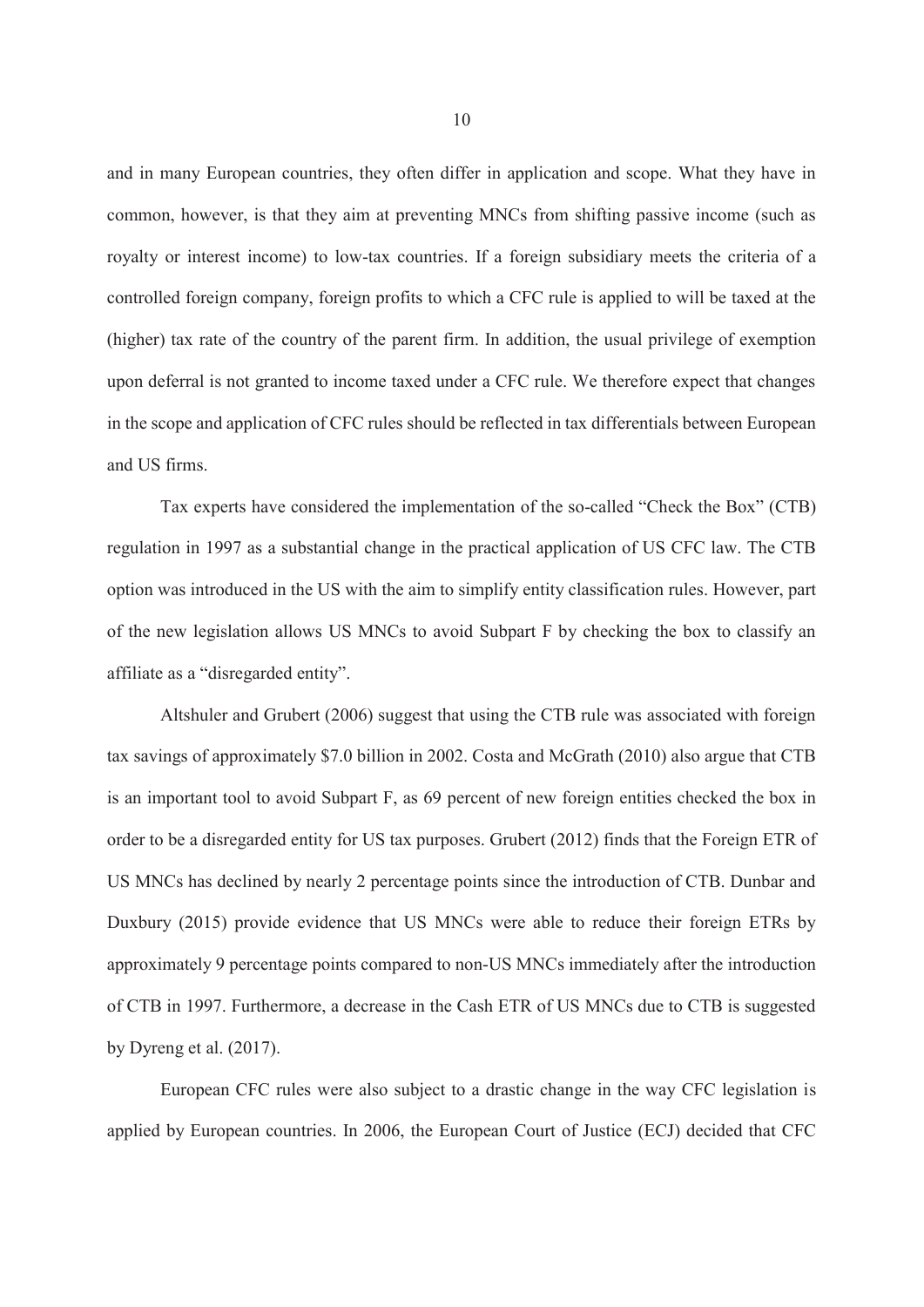rules infringe upon the European principle of freedom of establishment, and it restricted their applicability. The so-called "Cadbury Schweppes" judgment limits the application of CFC rules within Europe to wholly artificial arrangements that do not reflect any economic activity (e.g., pure letter boxes). European countries had to adjust their CFC rules. It seems that Cadbury Schweppes rendered CFC application within Europe more or less ineffective, as wholly artificial arrangements can be easily avoided by firms (Bräutigam et al., 2017). While German MNCs appear to have held only small financial investments in European low-tax countries before the ECJ judgment, they substantially increased passive investments in the aftermath of the ECJ decision (Ruf and Weichenrieder, 2013, 2012). By and large, it seems that the literature agrees on the interpretation that the ECJ decision has facilitated tax planning within Europe for European MNCs since 2006 to a significant degree.

We examine how changes in the application of CFC rules in the US and Europe affected the tax differentials between European and US MNCs. Based on the explanations above, we state our fourth hypothesis:

## *H4a: Changes in the application of CFC rules in the home countries affect the effective tax expenses of MNCs.*

CFC rules are anti-tax-avoidance measures applied by home countries to prevent home resident MNCs from allocating mobile income to low-tax countries. Thus, we expect that changes to CFC rules affect particularly MNCs with more profit shifting opportunities. This suggests the following:

## *H4b: Changes in the application of CFC rules in the home countries should particularly affect MNCs with large profit shifting opportunities.*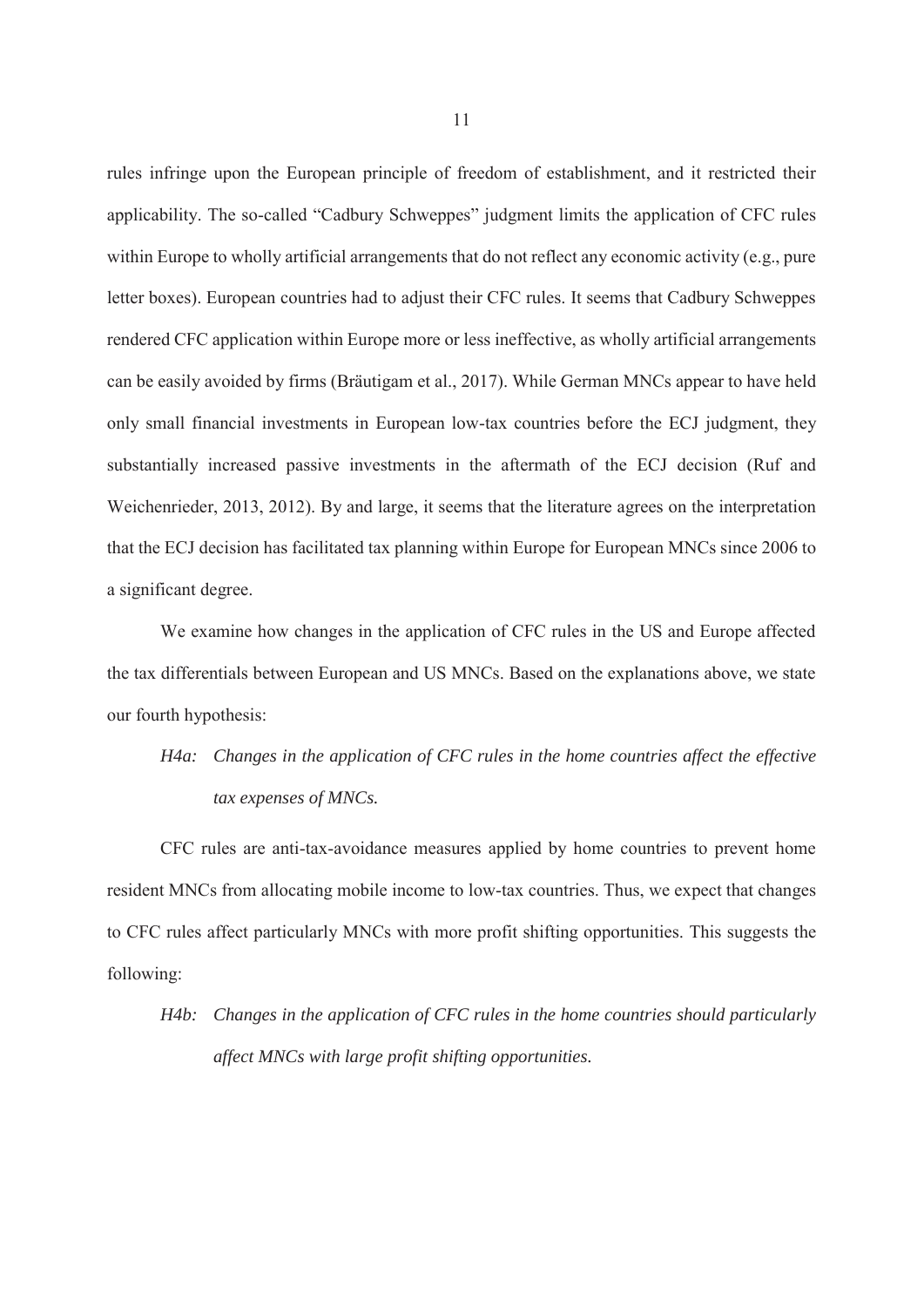### *(iv) Home Country Taxation of Foreign Income*

An additional feature of a home country tax system is the general taxation of foreign income. Nearly all European countries have implemented a territorial system.<sup>11</sup> In the US, a worldwide tax system had been applicable until 2017 when the foreign tax credit was replaced by a territorial tax system.

Under a worldwide tax system, dividends from foreign subsidiaries are taxed upon repatriation. The overall tax burden is equal to the (possibly) high tax level of the home country, but only when profits are repatriated to the parent. In contrast, under a territorial tax system, dividends repatriated to the parent are partially or wholly exempt from tax in the home country.

Due to the additional tax on dividends repatriated to US parent firms, many argue that this was a competitive disadvantage for US MNCs relative to MNCs operating under a territorial system (e.g., Hines, 2012). In line with these arguments, earlier research has found enhanced tax planning activities for MNCs headquartered in countries with a territorial tax system compared to MNCs from countries with a worldwide tax system (Atwood et al., 2012; Dyreng and Markle, 2016; Markle, 2016). In contrast, anecdotes of US MNCs suggest that different strategies, such as using a series of short-term loans, have been used to shift money back to the US without paying repatriation tax.<sup>12</sup> Although the US have recently replaced their worldwide tax system, an evaluation is not possible at this point in time due to missing data. In 2009, however, the UK already switched from a system of worldwide taxation to a territorial system. We exploit the UK tax reform to learn about the impact of the international tax system on effective tax expenses. We will test the following hypothesis:

<sup>&</sup>lt;sup>11</sup> Nowadays, Ireland is the only European country with a worldwide tax system. See further worldwide corporate tax summaries of PwC, KPMG, and EY.

<sup>&</sup>lt;sup>12</sup> E.g., *HP is* accused of repatriating billions of dollars each year from offshore entities to the US without paying taxes; see Forbes (20/09/2012), available at https://www.forbes.com/sites/janetnovack/2012/09/20/senate-reporthits-hp-microsoft-for-offshore-ploys-saving-billions-in-tax/#2b35c9a6229e.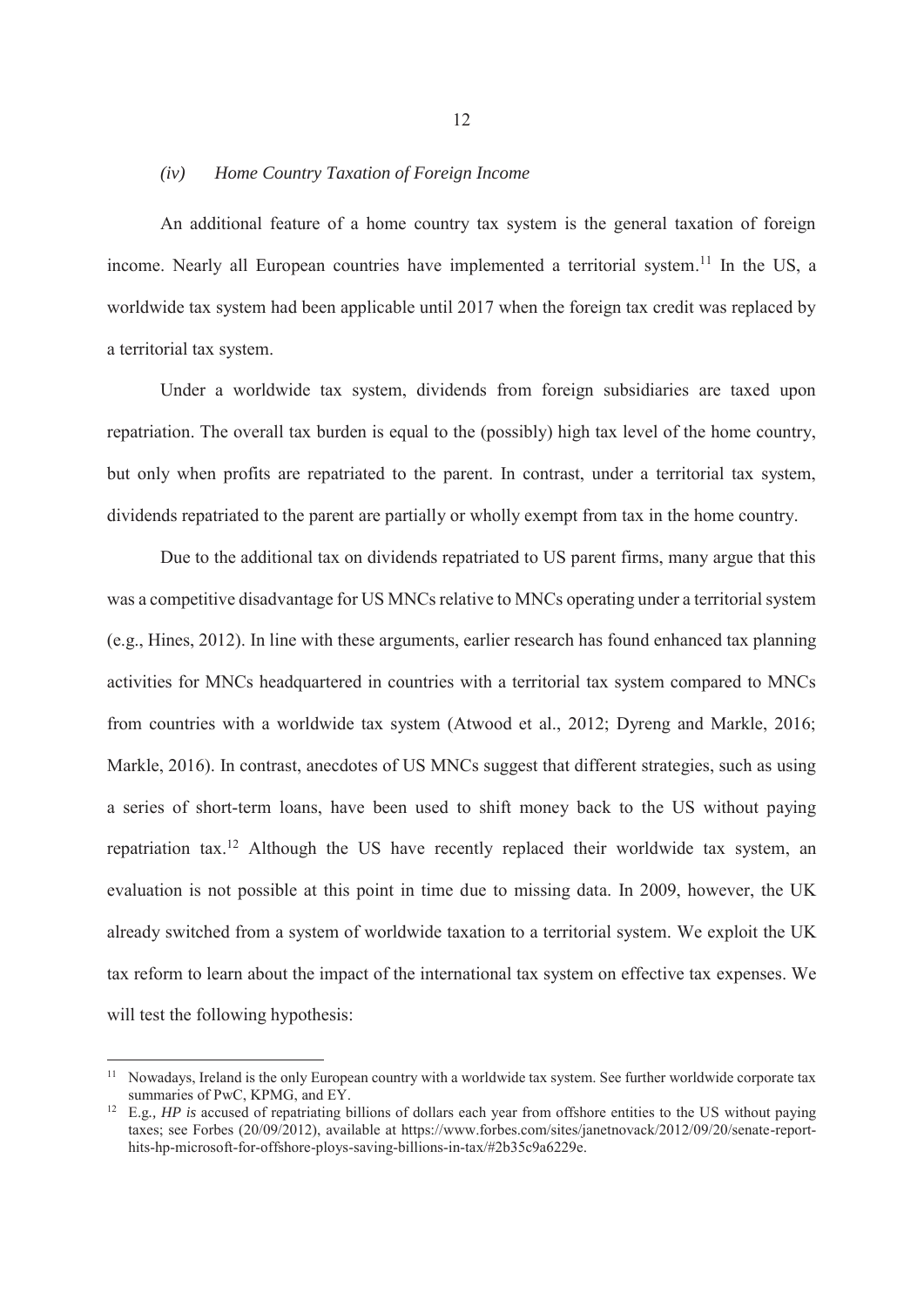*H5: The switch from a system of worldwide taxation to a territorial system affects the effective tax expenses of MNCs.* 

## **3 Data and Research Design**

-

### **3.1 Data and Exploratory Analysis**

The main objective of our paper is to provide reliable estimates about the determinants of tax differentials between US and European MNCs. We focus on firms with US or European headquarters listed on the S&P500 or StoxxEurope600 stock market indices, and we consider their consolidated financial information taken from the *Compustat* and *Compustat Global* databases.

Many different measures have been suggested to gauge the effective tax level of a firm. Following a recent stream of literature in accounting, we base our analysis on variations in effective tax rates (ETRs) as ex post measures of tax expenses (e.g., Dyreng et al., 2010; Hanlon and Slemrod, 2009; Markle and Shackelford, 2012a, 2012b). The data to compute ETRs are taken from the consolidated financial statements of the MNCs. The ETR measures the overall tax expenses of a firm. Thus, it reflects numerous choices made by the firm, including tax avoidance or tax planning activities. In our main analysis, we focus on a firm's *GAAP ETR*. According to ASC 740, we define *GAAP ETR* as tax expenses (txt) divided by pretax income (pi). We adjust the latter for extraordinary items  $(xi)$ .<sup>13</sup> See Appendix A.1 for detailed variable description.

Our base sample includes MNCs that have been listed on either the S&P500 or StoxxEurope600 at least once during the period 1995 to 2015. In sum, 965 US firms and 1,015 European firms for which financial information are reported in *Compustat* or *Compustat Global*, enter our sample (see Table 1 for more detailed information).

<sup>&</sup>lt;sup>13</sup> We replace missing values in the latter variable by including zeros. We delete a firm-year observation if the numerator or denominator of the ETR is negative, and we generally exclude ETRs with negative values or with values greater than one.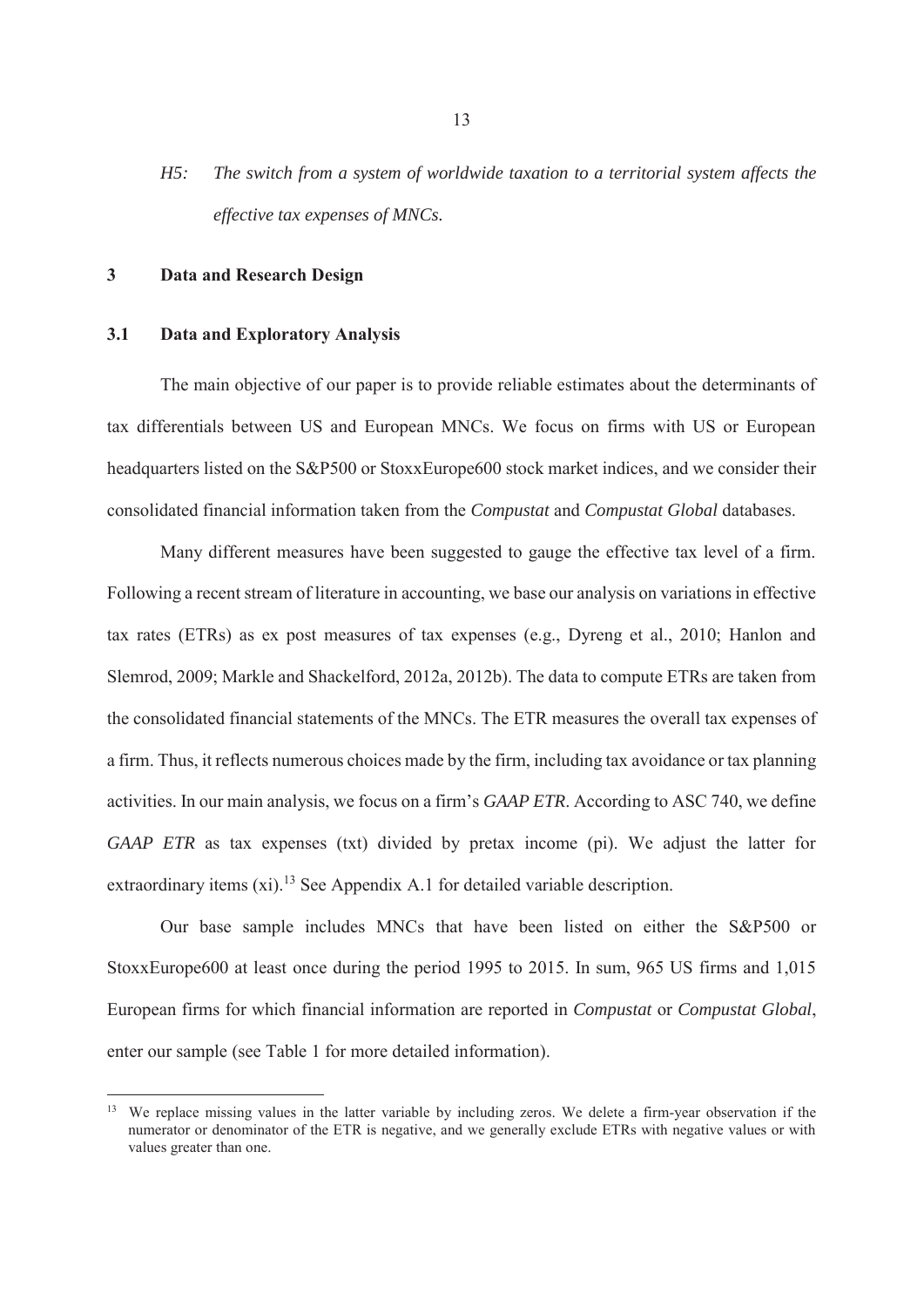[Table 1]

We investigate effective tax differentials between US and European MNCs for different time periods dating back to 1995. However, the recent debate about the aggressive tax planning structures of several MNCs started around 2012.<sup>14</sup> Thus, to gain a first idea about the distribution of US and European *GAAP ETRs*, we have calculated ETRs for the years 2012 to 2015 and display them in Figure 1. The statistics suggest that the average *GAAP ETR* of US MNCs equals 28.9%, which is 2.0 percentage points higher than the mean of the European firms, which is 26.9%. The median values of 30.5% for the US MNCs and 25.4% for the European ones suggest that the distribution of US ETRs is also more left-skewed – implying that a few US MNCs save a lot of taxes but many others face relatively high effective tax payments – compared to the distribution of European ETRs.





Notes: Comparison of *GAAP ETR* between US and European MNCs. The figure is based on data for the years 2012 to 2015. A box portrays the interquartile range of the *GAAP ETR* distribution. The horizontal line in the box represents the median.

<sup>&</sup>lt;sup>14</sup> For example, public hearings on aggressive tax planning in the U.S. or the United Kingdom, e.g., U.S. Senate, Permanent Subcommittee on Investigations, Hearing On Offshore Profit Shifting and the U.S. Tax Code, 9/20/2012; House of Commons, Committee of Public Accounts, 11/12/2012.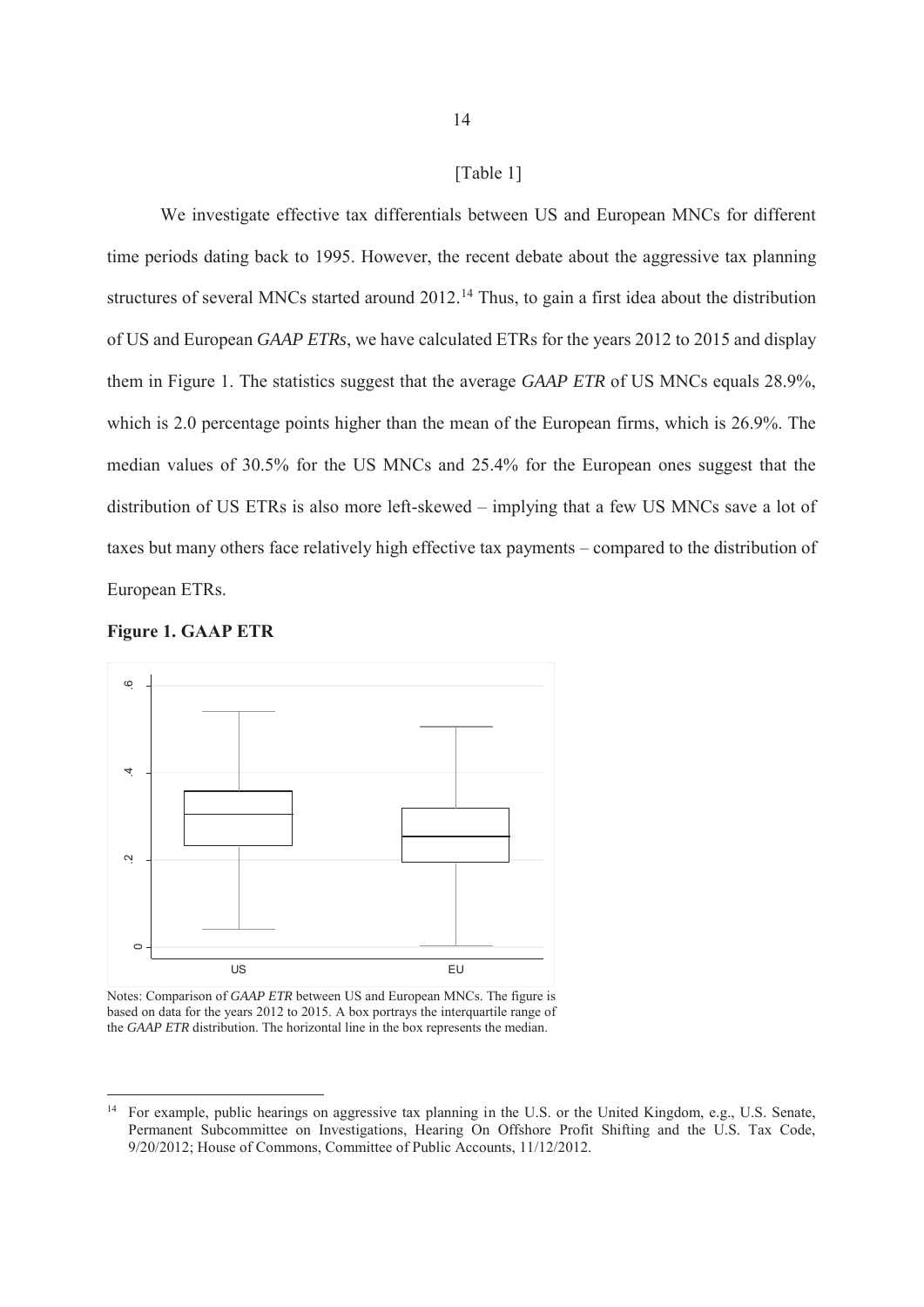In additional tests we will also consider the *CURRENT ETR* and the *CASH ETR,* although the sample size becomes smaller due to missing data.<sup>15</sup> However, in our main analysis, we prefer the *GAAP ETR* because data is available for most firms, and the public debate mainly refers to the *GAAP ETR* or its counterpart*,* the *Foreign ETR*. The *Foreign ETR* focuses only on tax expenses associated with foreign operations. For US MNCs, the *Foreign ETR* is calculated as "foreign taxes" (txfo + txdfo) divided by "foreign income" (pifo). Unfortunately, European MNCs are not obligated to disclose foreign taxes and foreign pretax income. Therefore, we approximate the Foreign ETRs for European MNCs by subtracting domestic taxes and domestic pretax income from the overall tax expenses and pretax income. We obtain the domestic information for European MNCs by combining ownership information with financial information taken from the *Amadeus* database.16 We provide an example of the calculation of the *Foreign ETR* of European MNCs in Table A.2.

We believe that we can calculate comparable measures reasonably well. In particular, *Compustat* reports foreign tax information for very few European firms. Thus, we are able to validate our measure with the reported tax information for a very limited number of firms. The overall good approximation is documented in Table A.3. Note, moreover, that the second part of our empirical analysis focuses on time-variation and should therefore not be too sensitive to crosssectional inconsistencies (if there are any).

The findings, presented in Figure 2, suggest that the distinction between foreign taxes and overall taxes matters: On average, the US *Foreign ETR* (23.7%) is 6.8 percentage points lower compared to the European one (30.5%), and the whole distribution of US ETRs has substantially shifted to the left (or down, in the boxplots depicted) compared to Figure 1.

<sup>&</sup>lt;sup>15</sup> Moreover, we cannot compute *CASH ETRs* of European firms for years before 2006 due to a lack of data.

<sup>&</sup>lt;sup>16</sup> The ownership data from *Amadeus* are available only for the most recent years, so the group structure information we use is usually from the year 2012.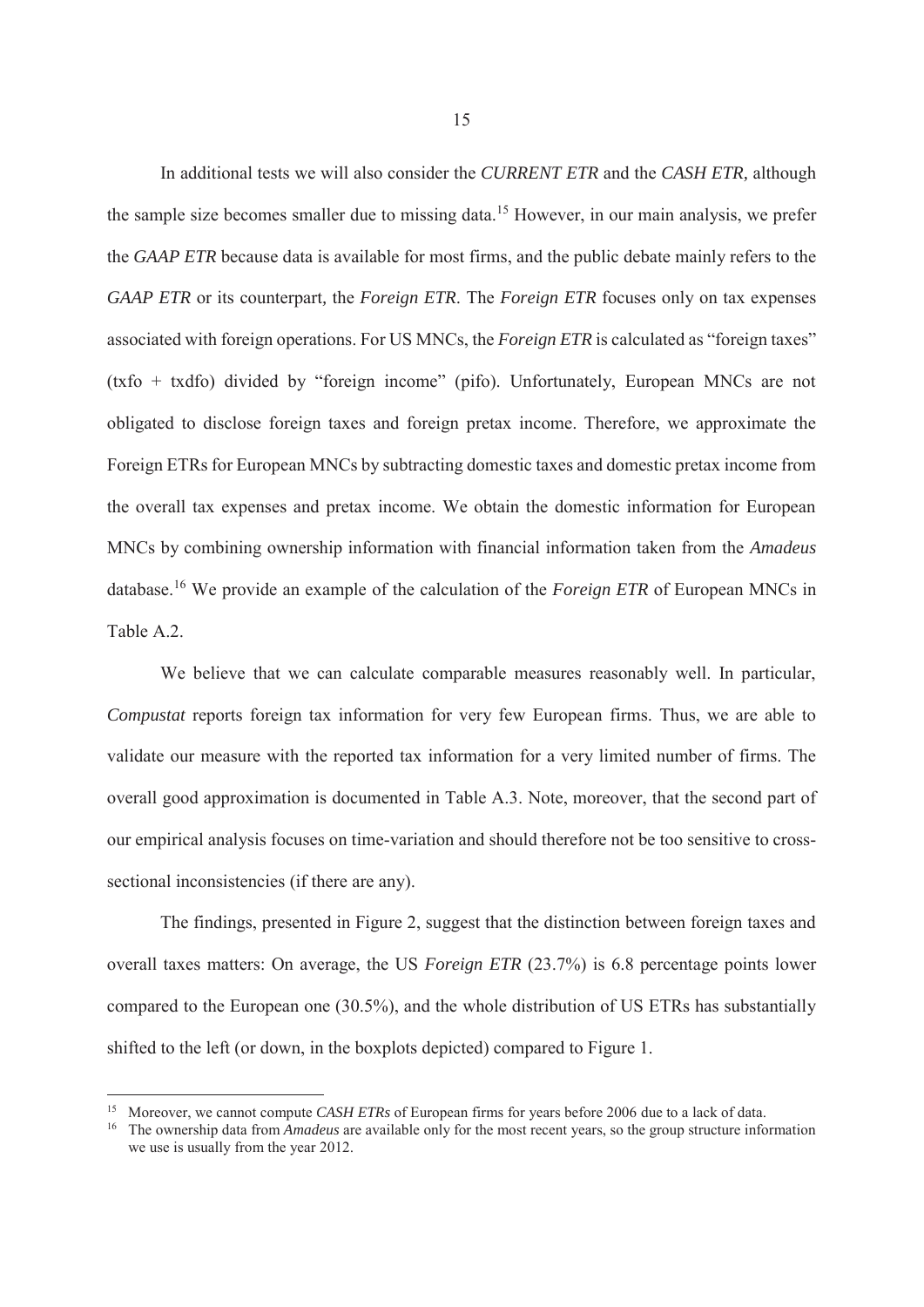**Figure 2. Foreign ETR** 



Notes: Comparison of *Foreign ETR* between US and European MNCs. The figure is based on data for the years 2012 to 2015. A box portrays the interquartile range of the *Foreign ETR* distribution. The horizontal line in the box represents the median.

We can conclude that descriptive statistics do not provide a clear answer to the question of whose tax expenses – US or European – are lower. This obviously depends on how we measure tax expenses. Moreover, firm characteristics, which determine ETRs as well, clearly differ between US and European firms in our sample (although we focus on large public firms). Table 2 presents summary statistics on firm variables. The time period of Panel A in Table 2 corresponds to the years 2012 to 2015. A rough comparison between the US and European MNCs suggests that the former are larger and more profitable than the latter. While European firms own more intangible assets, US MNCs face higher R&D expenses. Because previous literature has shown that firm characteristics affect ETRs, systematic differences therein may also bias estimated tax differentials between US and European MNCs.

**[**Table 2**]**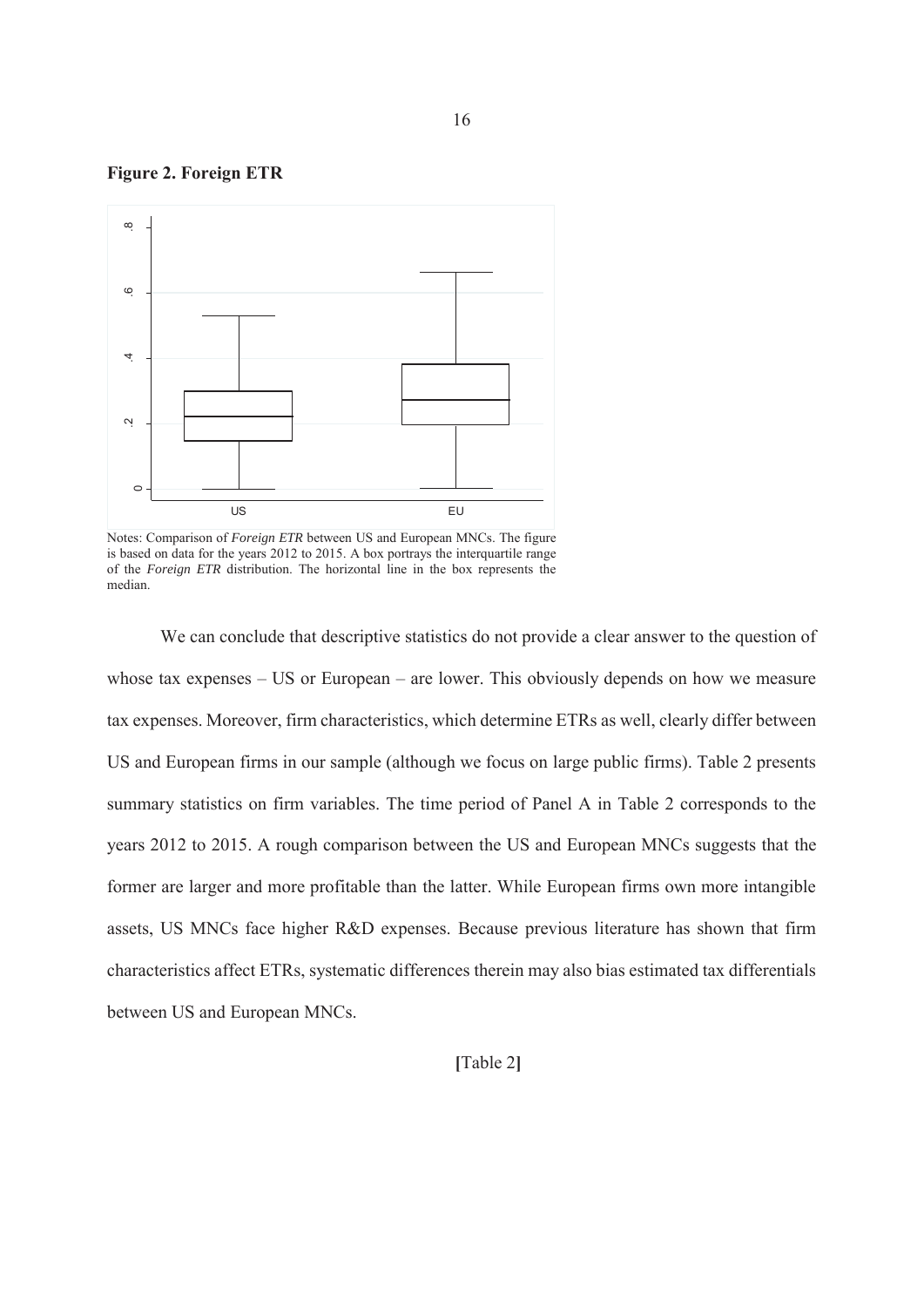### **3.2 Empirical Approach**

We proceed with a multivariate empirical analysis of the ETR-differential between US and European MNCs. Our identification strategy is based on the following steps. First, we use propensity score matching to identify similar US and European firms. Second, we run panel regressions in which we condition on fixed effects at the level of firm-pairs, which we identify in step 1. To these regressions, we add a number of time-variant variables measured at the level of firms. Third, we focus on firm heterogeneity in explanatory variables to learn about the determinants of tax differentials. Fourth, we exploit policy reforms in a difference-in-differences setting to identify the consequences of particular tax legislation on effective tax expenses.

## *(i) Finding Firm-Pairs*

Let us first define the indicator variable  $US_i$  to indicate whether firm *i* is US based ( $US_i = 1$ ) or European based ( $US_i = 0$ ). Note that the variable is not indexed by time *t*. We are primarily interested in how  $US_i$  and interactions thereof (interacted with firm- and tax-law variables) affect  $ETR_{it}$ . The latter denotes the different measures of effective tax expenses.

The first step involves estimating the probability  $\hat{p}_i$  that firm *i* is US based. Thus, we specify

$$
US_{i,2011} = \beta_1 X_{i,2011} + \varepsilon_{i,2011}, \tag{1}
$$

to determine the linear index in a probability model.<sup>17</sup> Equation (1) indicates that the probability of being a US firm depends on firm-*i*-specific determinants, captured by  $X_{i,2011}$ , where the 2011 index denotes that all variables are measured in 2011. Note that our first regression-based analysis (see below) starts in 2012, which is why we base the estimates of the propensity scores on the year 2011.

<sup>&</sup>lt;sup>17</sup> We will estimate equation (1) assuming a probit model.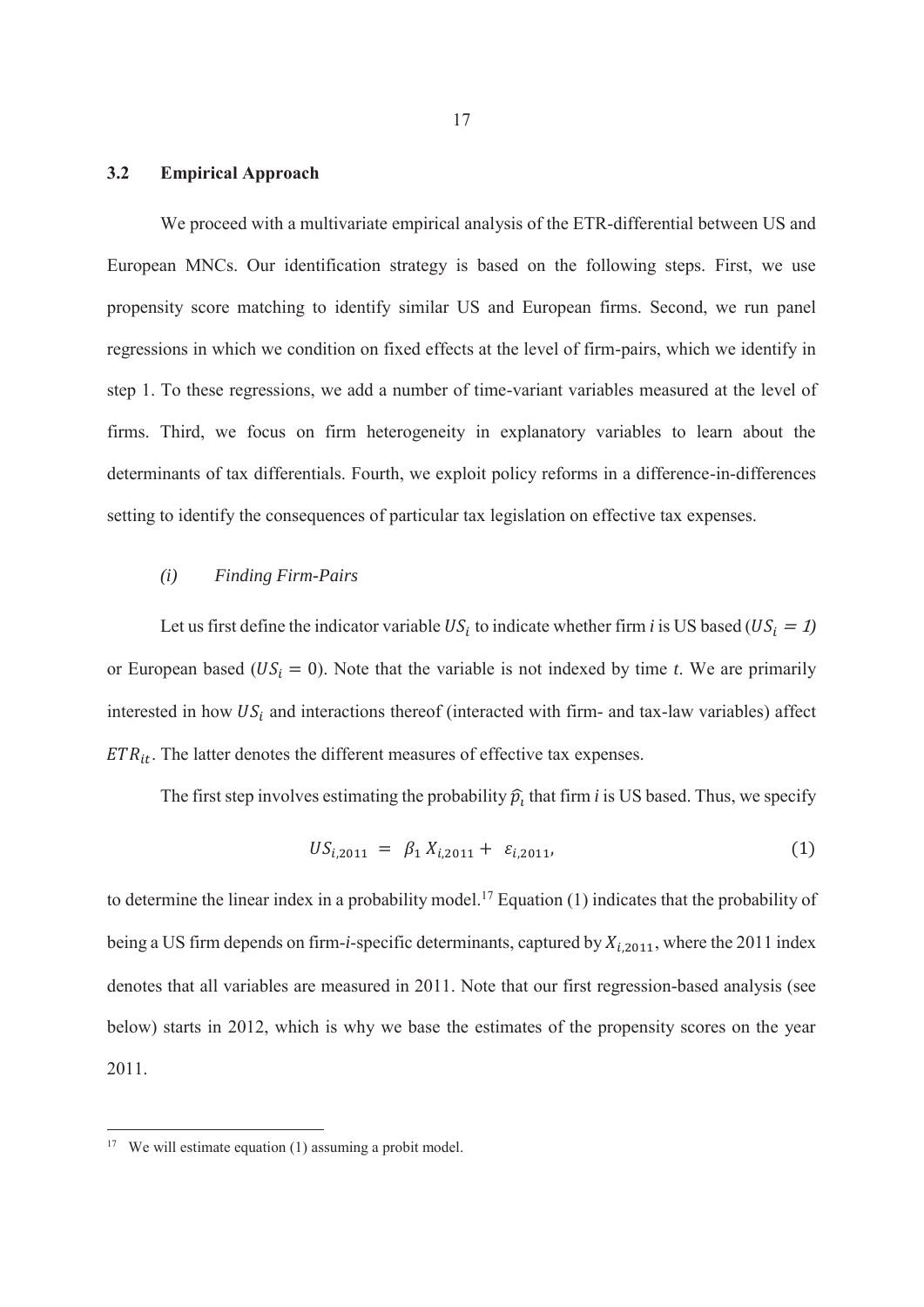The choice of regressors in (1) is based on determinants of tax expenses (e.g., Augurzky and Schmidt, 2001; Caliendo and Kopeinig, 2008). To be specific, we consider  $SIZE_i$ , defined as the logarithm of total assets (at) of firm  $i^{18}$   $ROA_i$  is the return on assets as a proxy for profitability.  $LEV_i$  is the liability (dltt)-to-total-assets (at) ratio of *i*.  $RD_i$  captures the R&D expenses (xrd) relative to total assets (at). INTAN<sub>i</sub> are the intangible assets (intan) divided by total assets (at).<sup>19</sup>

Estimating (1) produces two vectors of propensity scores: one for the US firms,  $\hat{p}^{US}$ , and one for the European firms,  $\hat{p}^{EU}$ . Once we have estimated  $\hat{p}^{US}$  and  $\hat{p}^{EU}$ , we aim at finding so-called *nearest neighbors* for each US unit, i.e., the best comparable match from the group of European firms. We may use  $\omega_i$  to denote a matched European unit *m* that is identified as the best match for the US unit *i*. The best match is determined as  $\omega_i = \min_{\{m\}}(|\hat{p}_i^{US} - \hat{p}_m^{EU}|)$ ,  $i \neq m$ , where we additionally ensure that only firms operating in exactly the same industry are matched.<sup>20</sup> Furthermore, to ensure acceptable matching quality, we require a difference in propensity scores of less than 0.02.<sup>21</sup> Note that our approach produces firm-pairs  $\{US_i = 1; US_m = 0\}$ , where units (firm-pairs) are very similar (comparable). $^{22}$ 

In the following, we analyze different periods of time. Because our objective is to analyze pairs of very similar firms over time, we repeat our matching procedure whenever analyzing different time periods and treatment events.

<sup>&</sup>lt;sup>18</sup> To guarantee comparability, we have used yearly exchange rates to convert total assets to US dollars.<br><sup>19</sup> The latter two variables are set equal to zero in case they are missing in our data.<br><sup>20</sup> According to the Fa and calipers equal to 0.02 or 0.03 show superior performance.<br><sup>22</sup> Note that matching on the propensity score is based on two central assumptions. The first assumption is called

ignorability of treatment. The second assumption is the so-called balancing property. The latter assumption is testable.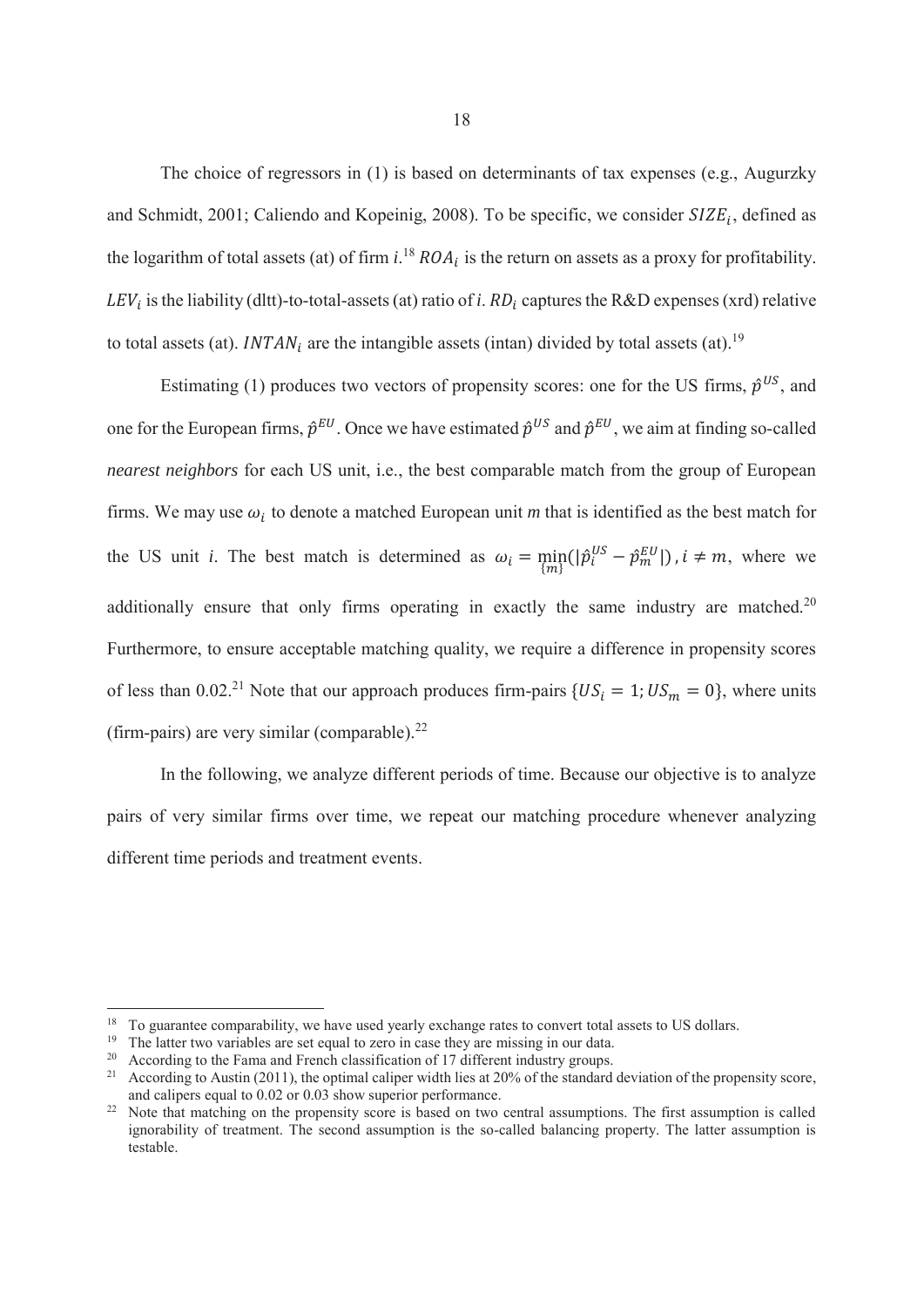#### *(ii) Estimating Conditional ETR Differentials*

To learn about ETR differentials between US and European firms, we suggest the following regression model:

$$
ETR_{it} = \alpha_1 US_i + \theta_t + \omega_i + u_{it}. \qquad (2)
$$

The dependent variable is an ETR measure of firm *i* in year *t*. The first tests focus on the *GAAP ETR*. Additional regressions consider the *Foreign ETR* as well. The explanatory variable of interest is the indicator variable  $US_i$ , which equals one if the MNC is located in the US and zero if the MNC is located in Europe. The coefficient  $\alpha_1$  measures the tax differential between US and European MNCs, conditional on the pair- $(\omega_i)$  and year- $(\theta_t)$  fixed effects. Hence, equation (2) allows us to average over all pair-specific differentials, i.e., conditional on the propensity score.

## *(iii) Different Tax Planning Opportunities*

In additional analysis, we can augment equation (2) by firm- and country-specific timevariant regressors that could lead to bias in  $\alpha_1$ . In particular, we control for firm characteristics associated with international tax planning opportunities. Moreover, we can analyze whether distinct tax planning opportunities between US and European MNCs exist by introducing interaction terms between firm characteristics and the indicator variable  $US_i$ .

## *(iv) The Effect of Home Country Tax Rules*

One particular advantage of the identification approach suggested above is that it allows us to effectively combine the pair-matching with a difference-in-differences approach to analyze the differential impact of tax policy reforms. As described in Section 2, we consider US and European reforms of CFC legislations, as well as the UK's switch to a territorial tax system.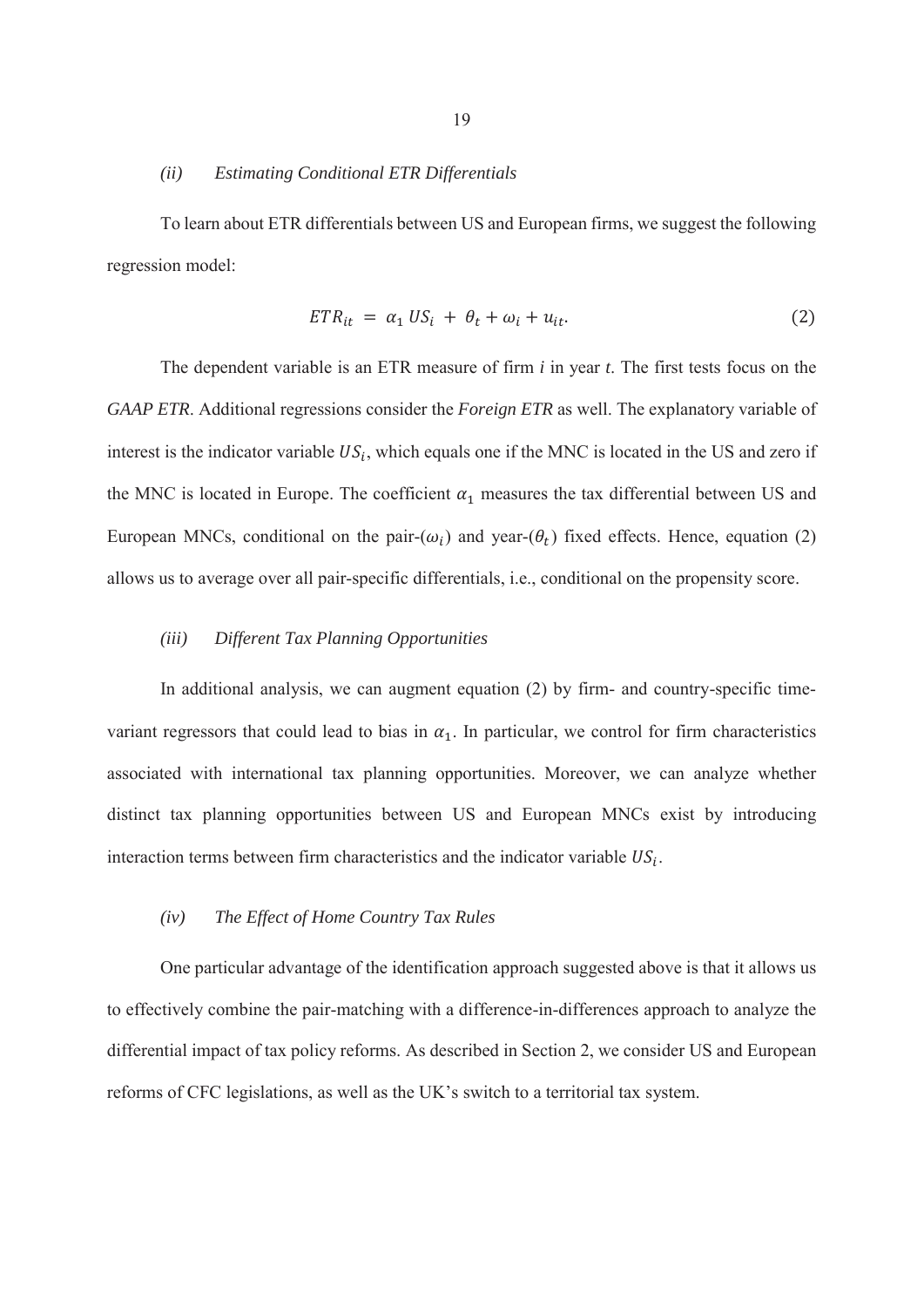The difference-in-differences approach ensures that the estimates are not biased by timeconstant differences in the treatment and control groups (Caliendo and Kopeinig, 2008; Heckman et al.,  $1998$ ).<sup>23</sup> The approach also helps us understand and pin down where possible ETR differentials come from and how these have changed after the reforms of tax rules. Let us define the variable  $TREATMENT_i$ , which is equal to one if firm *i* is affected by the change in tax legislation, and zero otherwise. Since the reforms we study affect either US firms or European firms, the indicator  $TREATMENT_i$  usually captures the location of the MNCs as above. We estimate the following equation:

$$
ETR_{it} = \gamma_1 TREATMENT_i + \gamma_2 TREATMENT_i \times POST_t + \theta_t + \omega_i + u_{it}. \tag{3}
$$

In equation (3),  $POST<sub>t</sub>=1$  denotes the periods of and after a policy reform. The coefficient  $\gamma_2$  is the treatment effect we are interested in, as it measures the differential response of a treated firm *i* relative to a firm that is not affected by a reform.

## **4 Comparing Effective Tax Expenses: US vs. European Firms**

## **4.1 Conditional Comparisons**

-

We start with a comparison of ETR measures of US and European firms for the most-recent years available in our data (2012 to 2015). Before we do so, we need to estimate propensity scores and find the best matching pairs of US and European firms. The matching is based on the year before our panel analysis starts, *i.e*., propensity scores are calculated for the year 2011.

Table 3 suggests that the matching removes most of the bias in firm characteristics between US ( $US_i = 1$ ) and European ( $US_i = 0$ ) firms. The nearest neighbor matching (with a 2% caliper as

<sup>23</sup> Note that our regressions are still based on a pair-matched sample. We thereby ensure that the common trend assumption in a difference-in-differences setting is not an issue.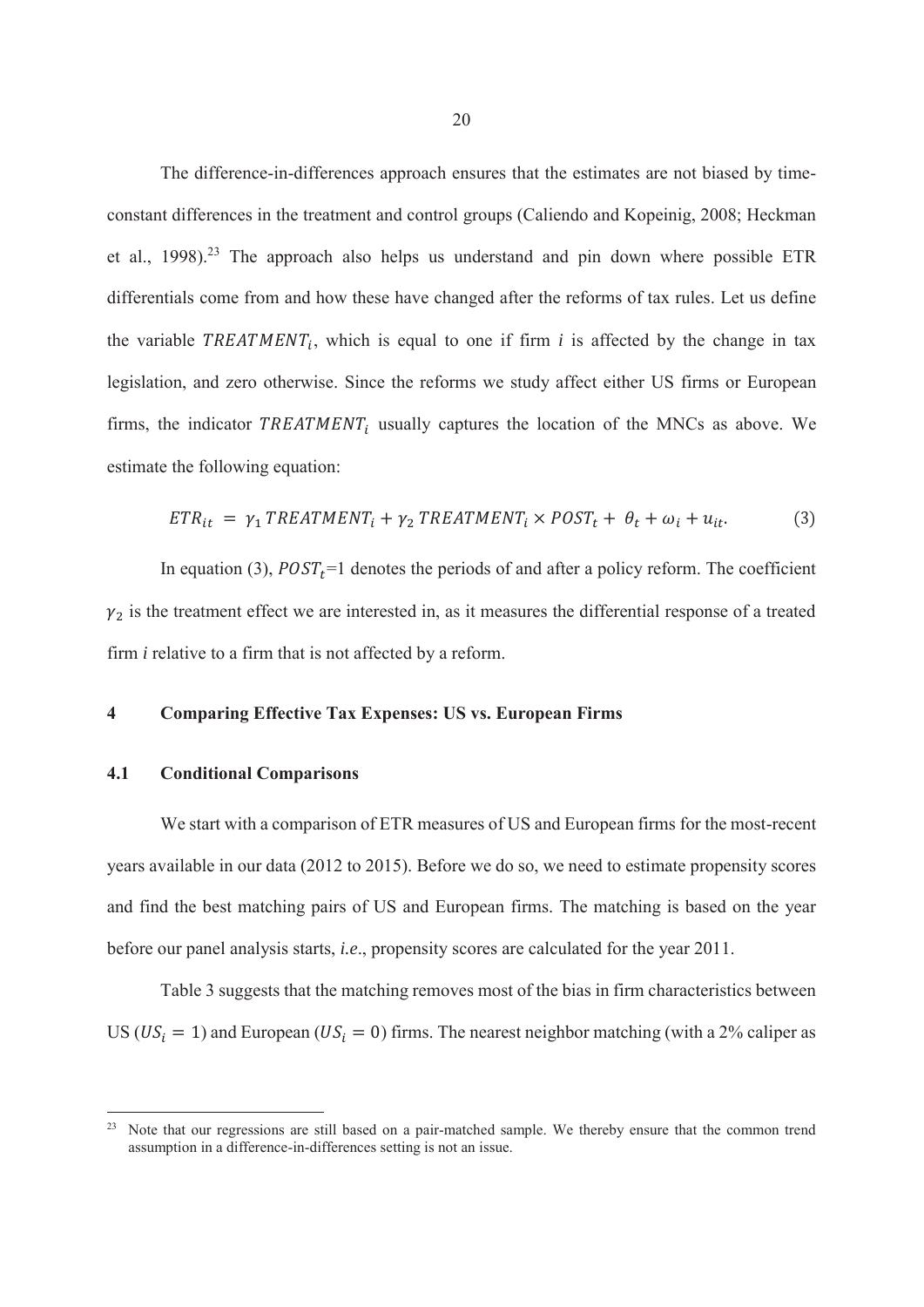suggested above) finds 352 matched pairs (see Panel B in Table 2 for descriptive statistics). The matching produces very reasonable results. For example, the European-based *SAP SE* is matched to the US-headquartered *Oracle Corp.* 

## [Table 3]

Based on the matched sample, we then run equation (2). The results are presented in Table 4. Columns (1) to (3) of Table 4 are regressions where the dependent variable corresponds to *GAAP ETR*. Column (1) reports a specification that includes only year and pair fixed effects. The coefficient of interest, *US*, is positive and statistically significant.

## [Table 4]

We add firm characteristics in column (2). While the matching procedure has aligned firm characteristics of our firm-pairs in the benchmark year, our results show that changes in *SIZE, ROA* and *LEV* may have an impact on the effective tax expenses, even though that impact is either almost zero (*SIZE*) or insignificant (*SIZE* and *LEV*). To control for profit shifting possibilities, we further include *RD* and *INTAN*. The effect of *RD* on *GAAP ETR* is negative but (statistically) insignificant. The coefficient for the dummy *US* suggests that the *GAAP ETRs* of US firms are approximately 2 percentage points higher compared to European ones, which confirms our hypothesis *H1a* and the findings of our unconditional comparison in Section 3.2.

In specifications (4) to (6) of Table 4, we consider the *Foreign ETR* as the dependent variable. Our results confirm the findings of the descriptive analysis in Section 3.2 that US MNCs pay less foreign taxes compared to their European peers: being a US firm suggests an almost 10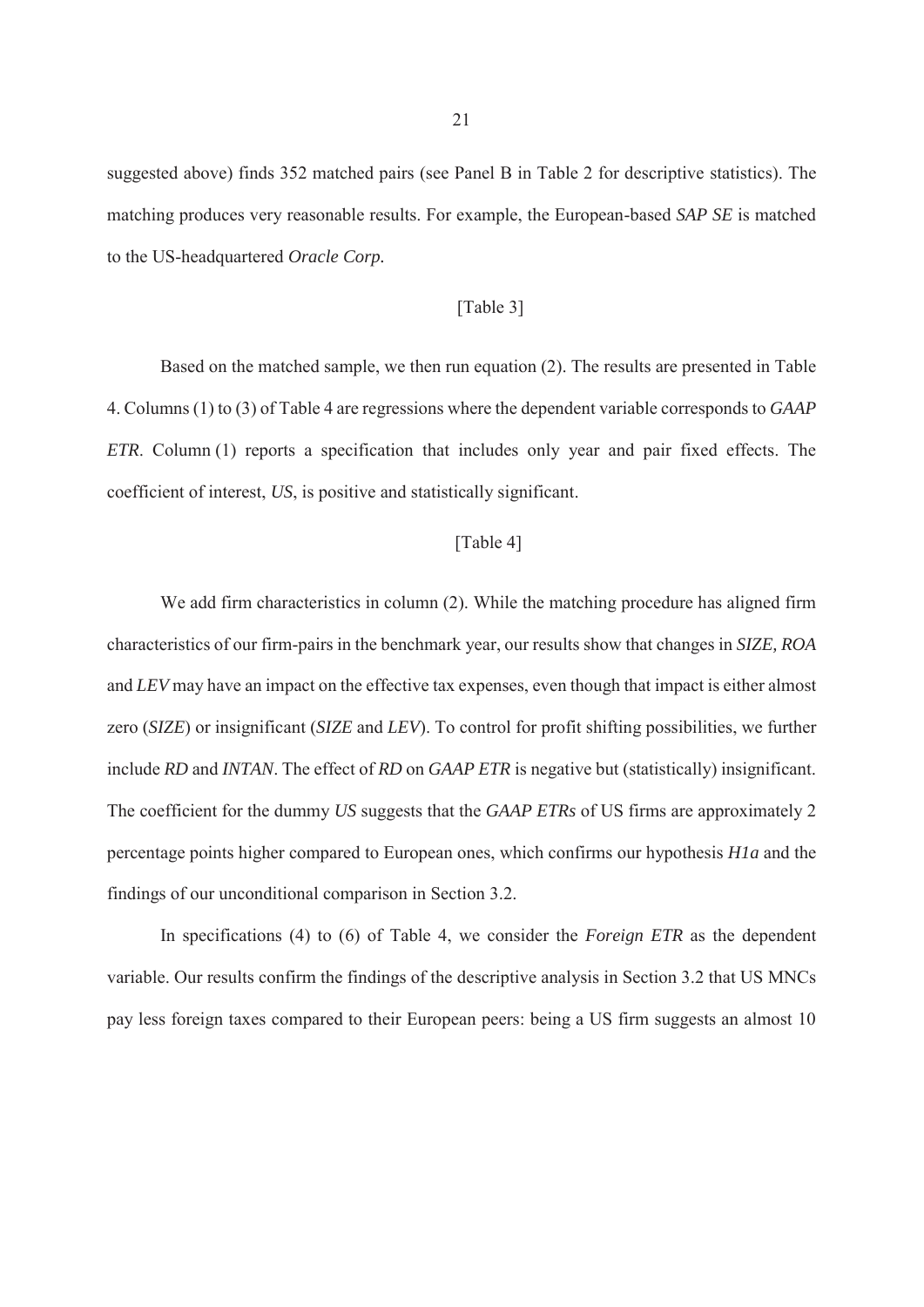percentage points lower *Foreign ETR*. This means that an unconditional comparison even underestimates the tax differential. Thus, when we focus on foreign taxes, we can confirm *H1b*. 24

## **4.2 Influence of the Home Country Tax Rate**

-

Many argue that it is mainly the high home country tax level faced by US MNCs during the considered sample period that affects US firms' competitiveness. We therefore add the statutory tax rate (*STR*) of an MNC's home country in column (3) of Table 4. The difference in statutory corporate tax rates is substantial. Whereas the mean tax rate in the home countries of European MNCs is 27.5% in our sample period, the US corporate tax rate is significantly higher.<sup>25</sup> Note that the European MNCs are headquartered in different countries. Within the European sample, statutory tax rates vary across home countries and over time. Rates range from approximately 12.5% (as, for example, in Ireland,) to almost 39% (as, for example, in France, where a statutory tax rate of 38.9% applies).

As expected, the home country tax rate is positively related to *GAAP ETR*. The coefficient can be interpreted. It suggests that a 1 percentage point higher STR increases the effective tax rate by about 0.5 percentage point. Given that we measure total worldwide tax payments on the lefthand side, this is quite substantial. Conditional on the statutory tax level, the sign of the *US* coefficient becomes negative. That is, controlling for the different levels of the statutory tax rate, the *GAAP ETRs* of US MNCs are approximately 3.3 percentage points lower compared to those of European MNCs.

<sup>24</sup> Comparing our measurement of Foreign ETRs with the available *Compustat* Foreign ETRs for a limited number of European firms indicates that our approximation is very close to and just slightly below the reported Foreign ETR for European firms during the very recent years. Overall, this suggests that the tax differential in terms of Foreign ETRs between US and European firms may potentially be underestimated.

<sup>&</sup>lt;sup>25</sup> See Panel B of Table 2. The statutory tax rates were collected from the worldwide corporate tax summaries of PwC, KPMG, and EY and from the OECD statistics website (http://stats.oecd.org/). The US statutory tax rate is the combined corporate income tax rate taken from the OECD statistics website.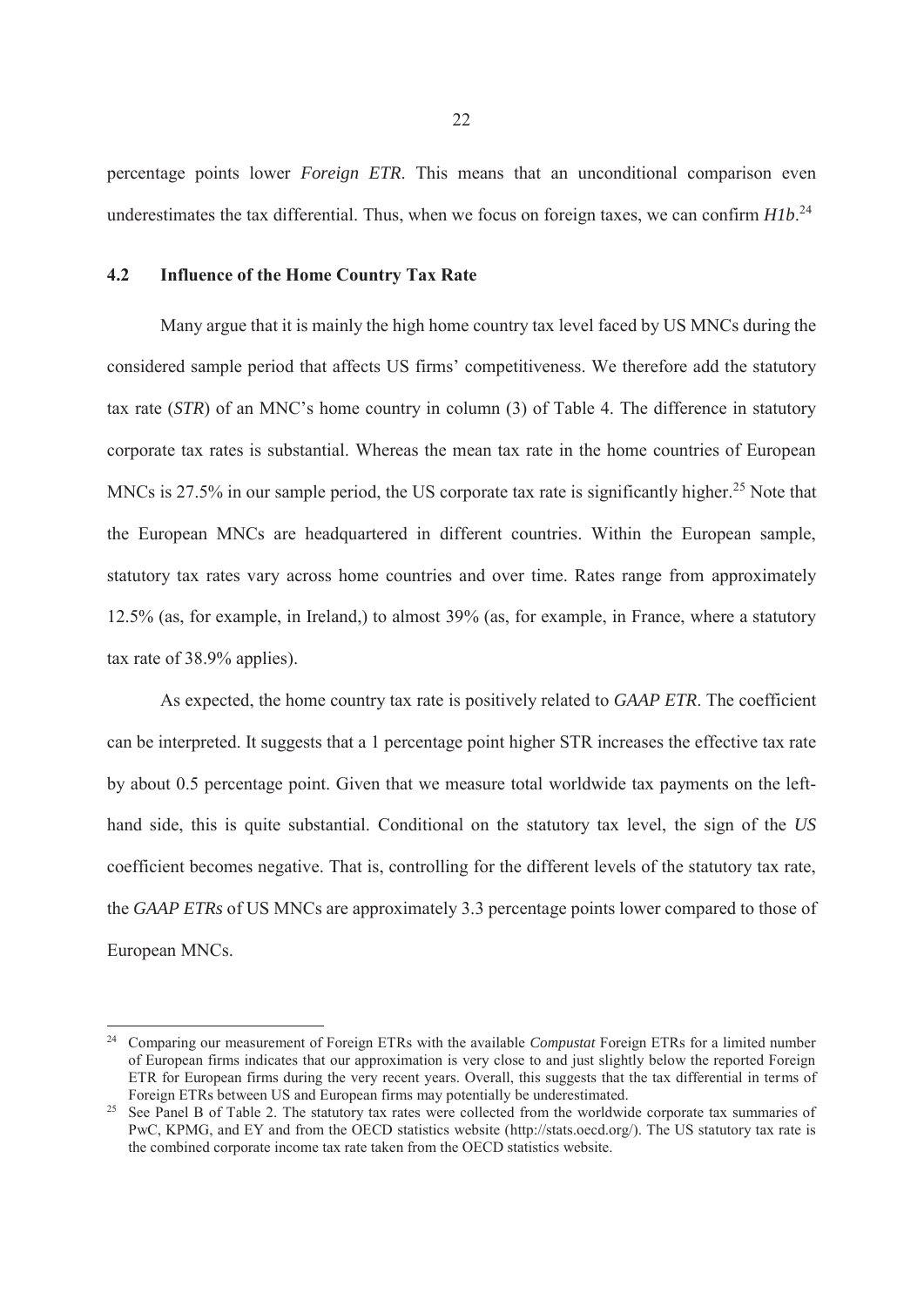A comparison of the results shown in columns  $(1)$  -  $(2)$  and  $(3)$  suggests that the relatively high US effective tax burden we find in unconditional comparisons is explained by the differences in statutory tax rates. Hence, the fact that US firms faced a high statutory tax burden at home during the sample period might be interpreted as a competitive disadvantage for US firms. Since we are interested in the tax differential that is associated with being a US firm relative to being a European firm, conditional on tax law and observable firm characteristics, our estimates suggest that the *GAAP ETR* of a US firm is approximately 3.3 percentage points below the *GAAP ETR* of a comparable European firm. At this point, we may interpret the negative *US* coefficient as an indicator capturing the tax avoidance behavior of US MNCs to compensate for the higher home country tax rate. Thus, the findings support *H2*.

In specification (6) of Table 4, we consider the *Foreign ETR* as a dependent variable. The result for the tax differential measured by the *Foreign ETR* is unaffected by the additional consideration of the home country tax level. The coefficient for the dummy *US* confirms a 7 percentage points lower *Foreign ETR* of US MNCs compared to their European peers.

## **4.3 Robustness Checks**

Table 5 presents the results of several robustness checks. All specifications in column (1) include fixed effects only, whereas the regressions in column (2) include the full set of our control variables. We report only results for the dummy *US*, which captures the ETR differentials between US and European firms.

In rows (1) to (8), the dependent variable is the *GAAP ETR*, but the specifications differ in the use of different fixed effects and the matching procedures applied. While row (1) repeats our benchmark results, we consider only year fixed effects in row (2) and add industry fixed effects in row (3). Specification (4) considers year-pair fixed effects. The results in row (5) are based on a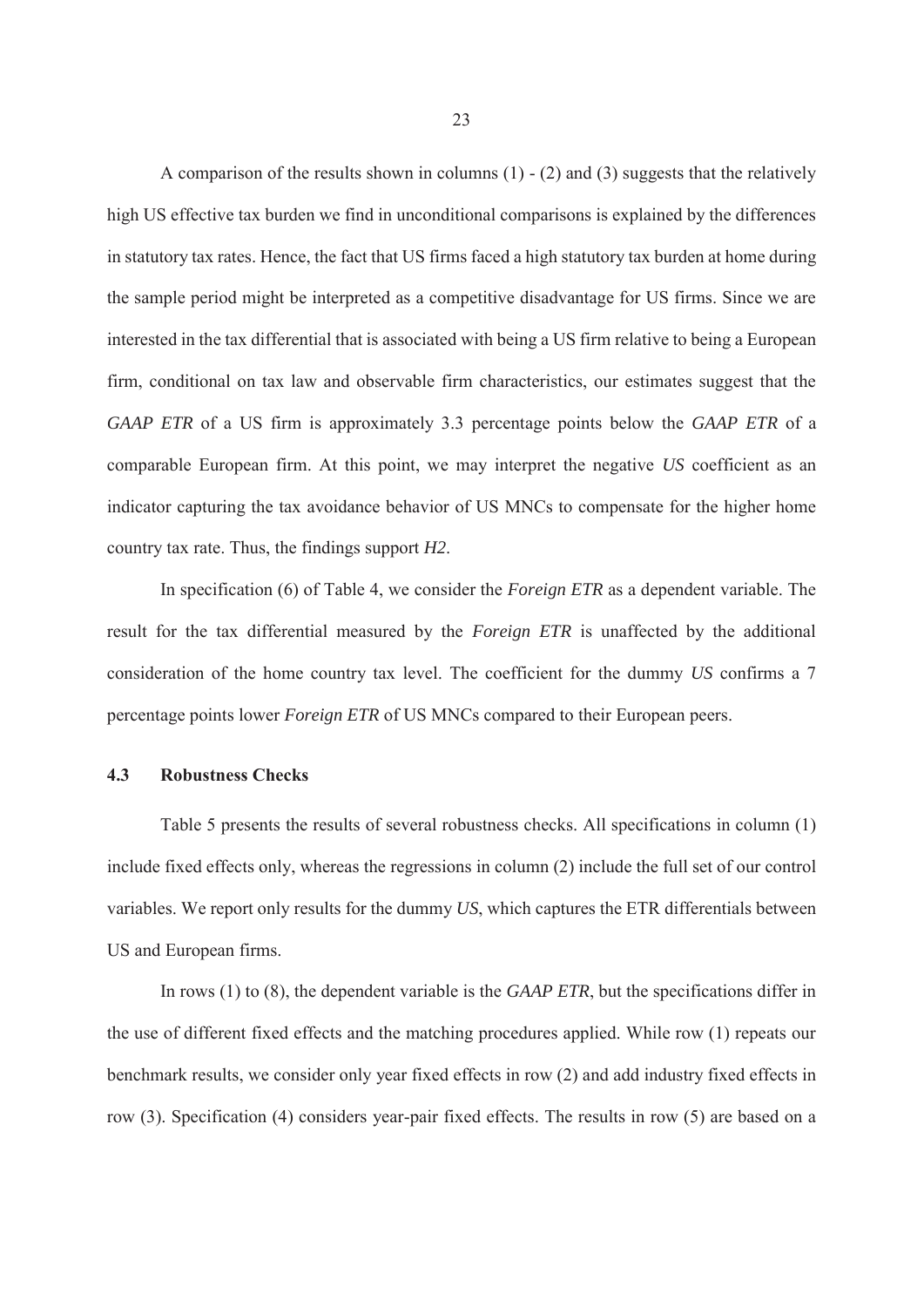similar matching as the benchmark matching, with the only difference being that we do not require an exact industry matching of firm-pairs. Rows (6) to (8) consider higher-order polynomials of explanatory variables as well as interaction terms between size and explanatory variables when computing propensity scores.

## [Table 5]

All in all, the variations shown in Table 5 suggest that our approach produces quite reliable estimates. If we control for the home country tax level, such as in all specifications in column (2) of Table 5, our results always suggest that the remaining tax differential between US and European firms is negative, i.e., US firms have less tax expenses conditional on the higher US corporate tax rate.

Earlier literature has applied different definitions of ETRs, such as *CASH ETR* and *CURRENT ETR* (Dyreng et al., 2008; Hanlon and Heitzman, 2010). Rows (9) and (10) show results for the tax rate differential between US and European MNCs in terms of the *CASH ETR* and *CURRENT ETR*, respectively. Interestingly, using these alternative measures of tax expenses suggests that the effective taxes of US MNCs are slightly smaller than those of European MNCs. If we control for home country tax rates (column (2) of Table 5), the differential between US and European firms is larger in absolute terms for both *CASH ETR* and *CURRENT ETR*. The latter finding suggests that the higher *GAAP ETR* of US MNCs compared to their European peers can also be attributed to higher deferred tax expenses of US MNCs. Therefore, the disadvantage of US MNCs measured by the *GAAP ETR* must be interpreted carefully, in particular when taking into account the recent devaluation of deferred tax liabilities due to the significant US tax rate cut.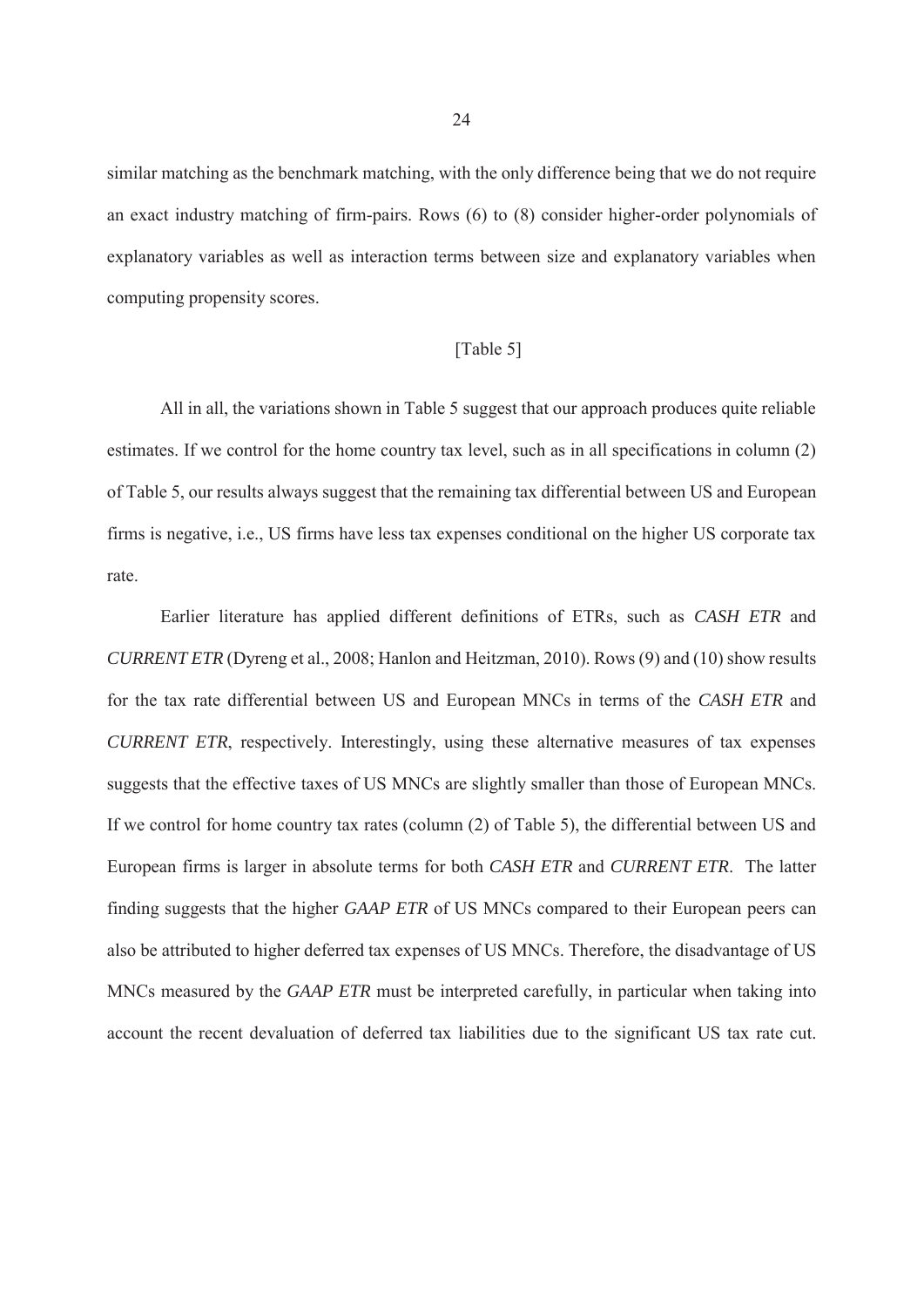#### **5 Explaining the Tax Differentials between US and European MNCs**

In additional analyses, we attempt to explain the identified tax differentials between US and European MNCs. First, we test whether additional tax planning opportunities associated with certain firm characteristics can explain the tax differential. Second, we investigate the consequences of CFC legislation, since implementing CFC rules is discussed at the policy level as a central countermeasure against base erosion and profit shifting. Third, we analyze the impact of the home country tax system for foreign income.

## **5.1 Does Tax Planning Associated with Firm Characteristics Explain Tax Differentials?**

We proceed with a test of *H3* and investigate whether US MNCs have enhanced tax planning and profit shifting opportunities. Using the same sample of matched firm-pairs as in Section 4, we additionally interact firm variables with the *US* dummy. Of particular interest is a potential differential response of ETRs to proxies of firm-level profit shifting opportunities. The variables *RD* and *INTAN* are often interpreted as proxies for profit shifting opportunities. MNCs with particularly high R&D expenses are able to shift more profits and taxes (which is in line with Grubert, 2003; Harris, 1993). Thus, we interact these two variables with the *US* dummy. Table 6 presents the results.

## [Table 6]

Columns (2) and (5) support *H3*: high *RD* values enable US MNCs to reduce their *GAAP ETR* and *Foreign ETR* substantially more compared to European MNCs. A one standard deviation higher value of *RD* enables US MNCs to decrease their *GAAP ETR* by approximately 1.9 percentage points more than the European counterparts. The advantage is even higher if we consider the *Foreign ETR*: an increase of one standard deviation in *RD* leads to a 3.8 percentage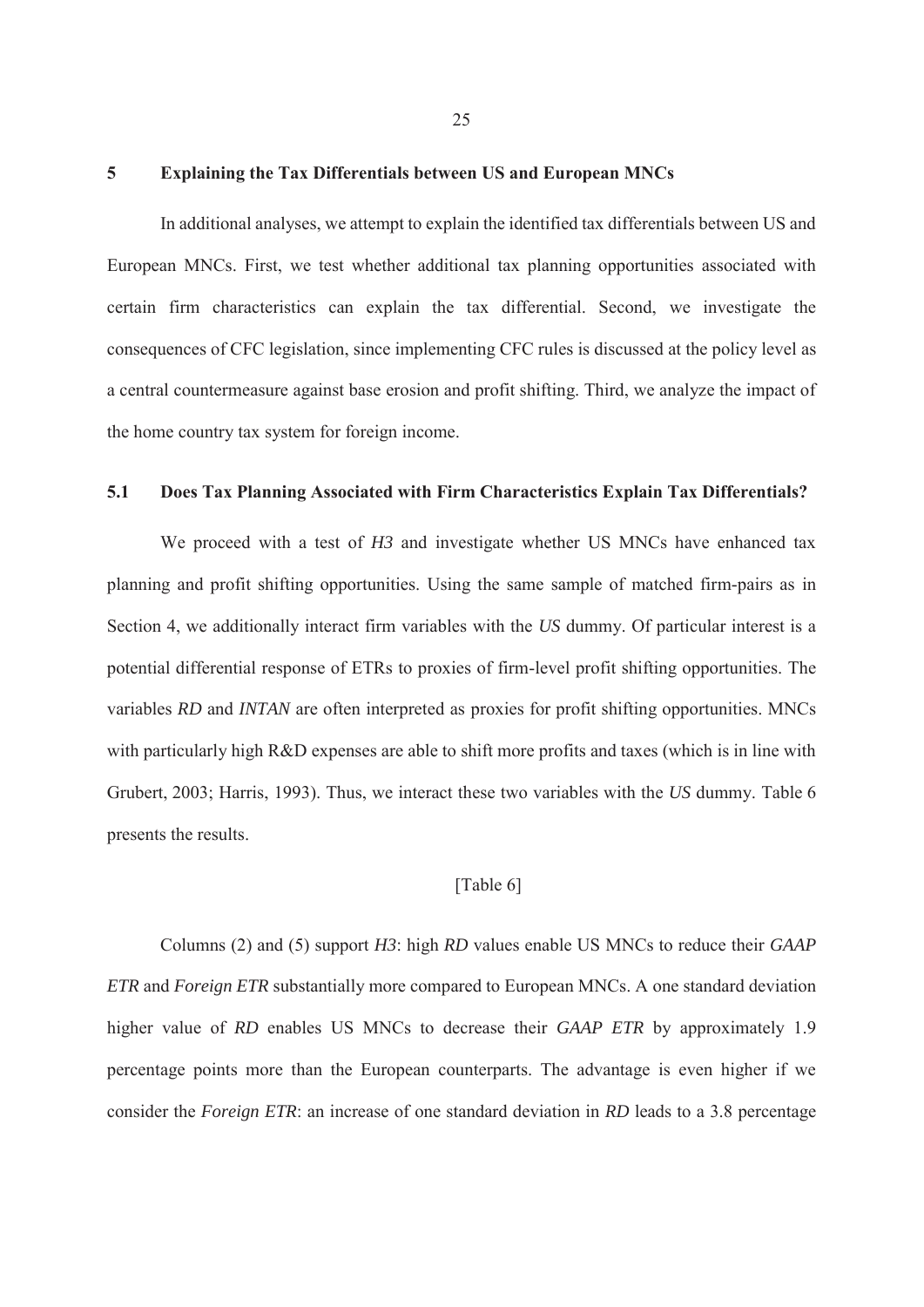points lower *Foreign ETR* of US MNCs compared to their European peers. Note that *RD* does not have an effect on the *ETRs* of European MNCs (the estimated coefficient on *RD* becomes insignificant).

Because the *US* dummy becomes smaller in column  $(2)$  – or even insignificant, as in column (5), compared to our base specifications, while the interaction terms with *RD* are negative – we can say that one channel through which lower effective taxes materialize is the tax avoidance channel associated with R&D expenditures. Thus, we may conclude that a substantial part of the negative ETR differential between US and European firms can be attributed to enhanced profit shifting opportunities associated with R&D expenses. Moreover, we should mention that specifications (2) and (5) achieve the highest values in the adjusted  $\mathbb{R}^2$ , which suggests that the variable *RD* is highly relevant in this context. All in all, the findings support *H3*, as tax differentials are particularly large if profit shifting opportunities (measured by *RD*) are large as well.

We do not find such an effect for the variable *INTAN*. However, we interpret this finding cautiously. The amount of intangible assets might be sometimes a crude proxy for a firm's profit shifting opportunities because R&D expenses are not always capitalized and self-generated intangibles are not recognized in the balance sheet.

## **5.2 Does Home Country CFC Legislation Explain Tax Differentials?**

We further explore whether ETR differentials are related to home country tax rules. Differences in tax legislation at the location of the headquarters may explain differences in the opportunities to shift profits.

Let us first focus on CFC rules. In particular, ineffective CFC rules might explain the influence of our proxies for profit shifting on tax rate differentials. Since we do not have a measure for the effectiveness of CFC rules, we make use of two important changes in CFC rule application.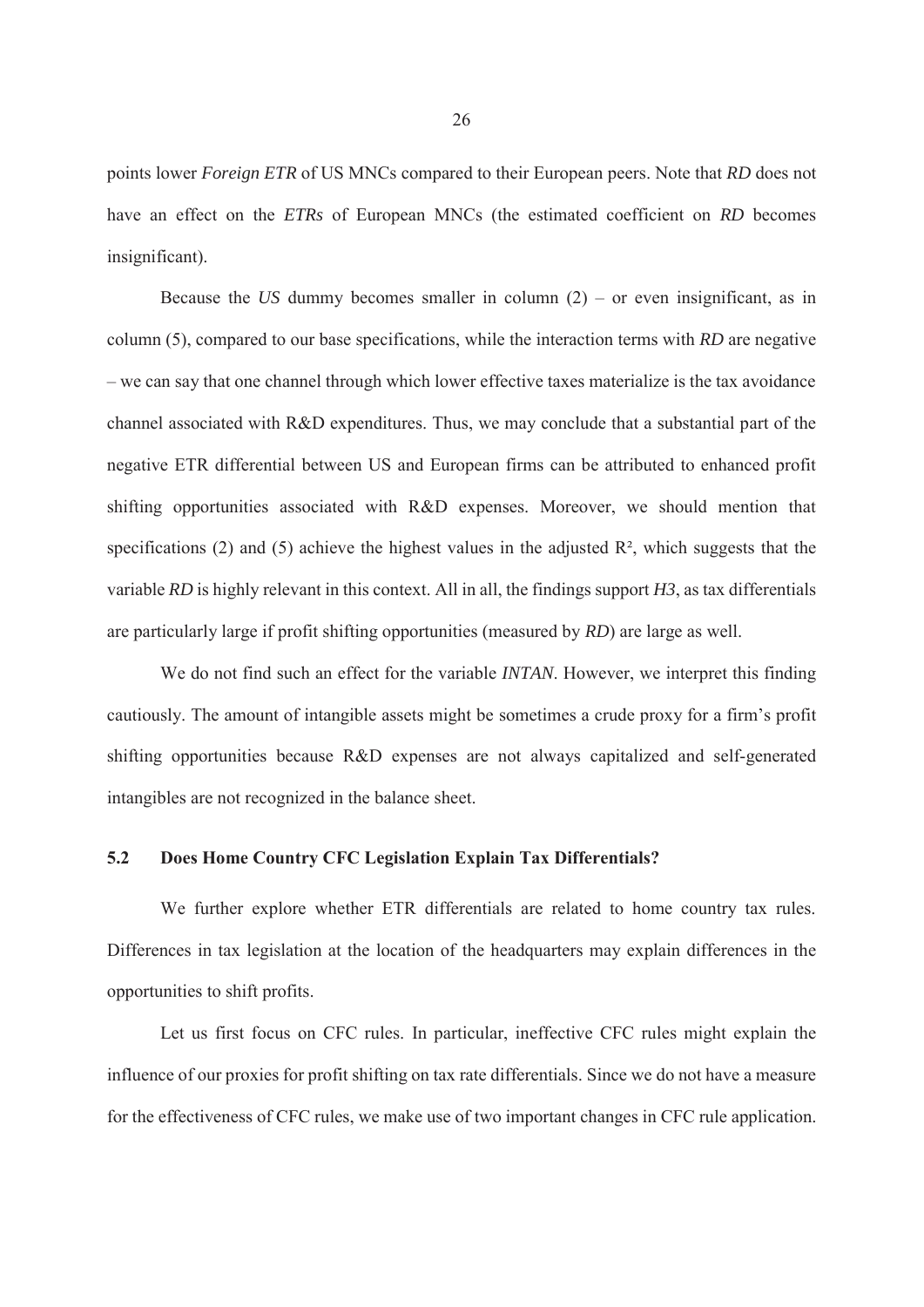As described in Section 2, European CFC rule application has been adjusted since the 2006 ECJ "Cadbury Schweppes" judgment, and US Subpart F legislation has changed in a way that has facilitated tax avoidance since the CTB introduction in 1997.

As before, we base our analysis on samples of matched firm-pairs of US and European MNCs. To evaluate the effect of the policy changes, we will compare time periods before and after the two important tax reforms. To mitigate the problem that both events could influence tax expenses and to be better able to separate the effects, we focus on the time period 2002 to 2015 to investigate the ECJ judgment and on the years 1995 to 2003 for the CTB introduction.

## *(i) Evaluating "Check the Box"*

In this section, we test whether the US CFC rules have become less effective in the aftermath of the CTB introduction. The *TREATMENTUS* variable indicates whether an MNC is located in the US (*TREATMENT<sup>US</sup>* = 1) and has been affected by the CTB introduction. Again, we use propensity score matching to generate pairs of similar US and European MNCs (see Table A.4 in the appendix for the balancing of covariates). Based on the matched samples and observations from 1995 to 2003, we estimate equation (3) as described in Section 3.2. Table 7 presents the results.

Specification (1) of Table 7 considers 1997 as the year of treatment. Propensity score estimates are based on the year 1996. However, there is plenty of anecdotal evidence, regularly coming from the exchange of arguments between IRS employees and international tax lawyers, that the widespread use of CTB for tax planning activities was delayed.<sup>26</sup> We therefore consider 1999 and 2002 as alternative treatment years in specifications (2) and (3); matching is then based on data from 1998 and 2001, respectively.

<sup>&</sup>lt;sup>26</sup> For further information, see Dunbar and Duxbury (2015).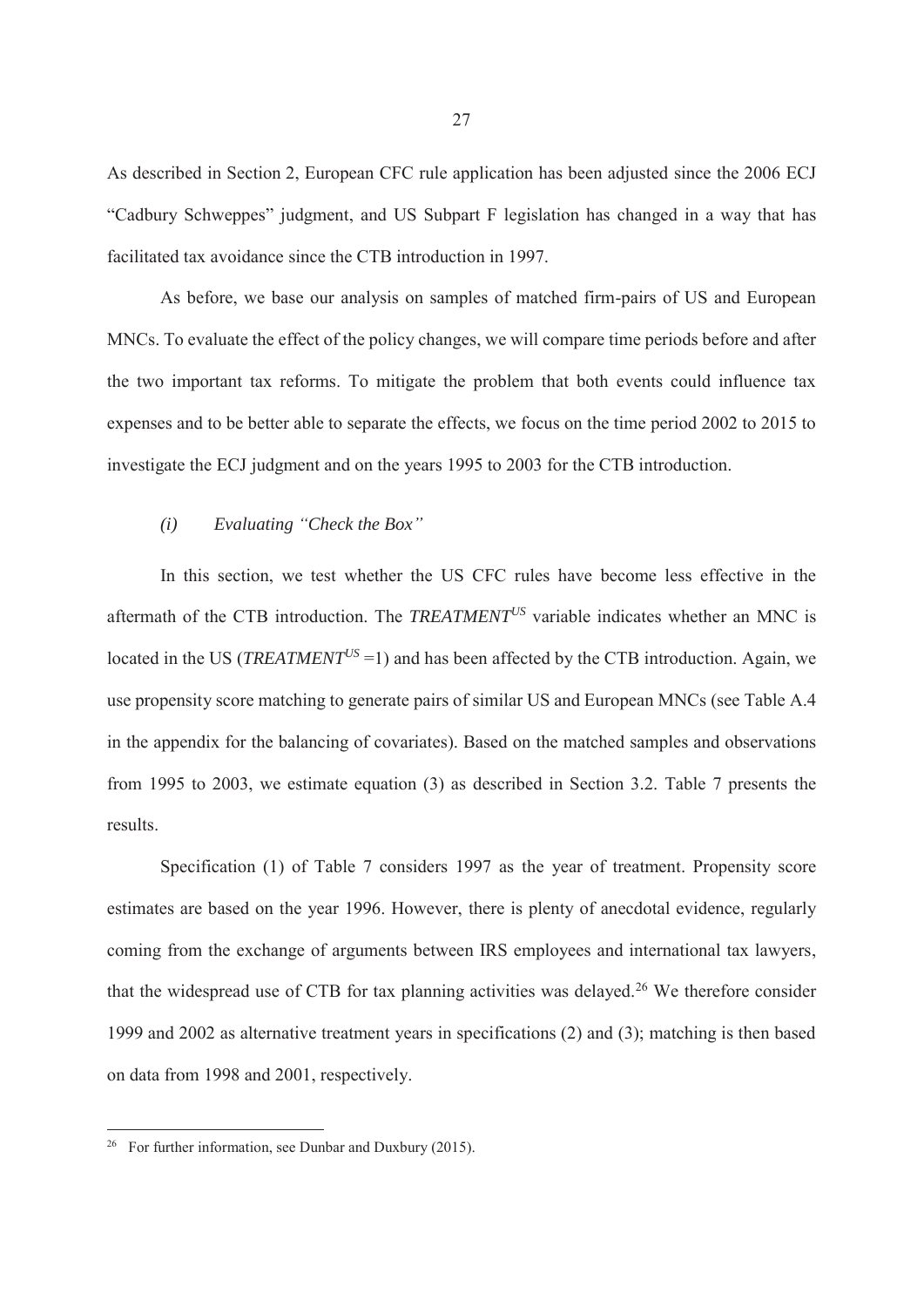[Table 7]

We consider the *GAAP ETR* as the dependent variable. All specifications in the table control for the usual set of firm characteristics, pair-effects, as well as aggregate year effects. The differential impact we are interested in is the estimated coefficient on *TREATMENTUS x POST*. Across all specifications, we find a negative treatment effect. The treatment effect increases in absolute values if we consider 1999 (column 2) or even 2002 (column 3) as treatment years. Thus, our findings support the anecdotal evidence from discussions between IRS employees and international tax lawyers arguing that there was some delay in using CTB for tax avoidance.

The point estimate of specification (3) suggests that US firms reduce their *GAAP ETR* by 4.6 percentage points after the introduction of the CTB option compared to their European counterparts. Our estimated effect of a 4.6 percentage points decline in the *GAAP ETR* in response to the CTB option is close to the finding by Dyreng et al. (2017), who suggest a decline of 3.9 percentage points in the US MNC's Cash ETRs.<sup>27</sup> Hence, it happened at this point in time when the change in CFC legislation allowed US MNCs to pay less taxes compared to their European peers (conditional on STR). In further untabulated tests, we repeat our regressions with *Current ETR* as the dependent variable and obtain an effect very close to our baseline effect.

We further test for specific channels or heterogeneity in treatment effects by including interaction terms between *TREATMENTUS*, *POST*, and firm-specific proxies for profit shifting. As argued above, as well as in previous contributions, high *RD* and *INTAN* values facilitate profit shifting to a significant extent. Columns (4) and (5) are based on the same sample as column (3), and they correspond to Panel C of Table 2. Specification (4) of Table 7 confirms a negative and

<sup>27</sup> Moreover, Dunbar and Duxbury (2015) suggest a decline of 9 percentage points in the US MNC's Foreign ETRs. Because *Amadeus* only provides financial data for the last ten years, we are unable to compute the *Foreign ETR* for European MNCs prior to 2003.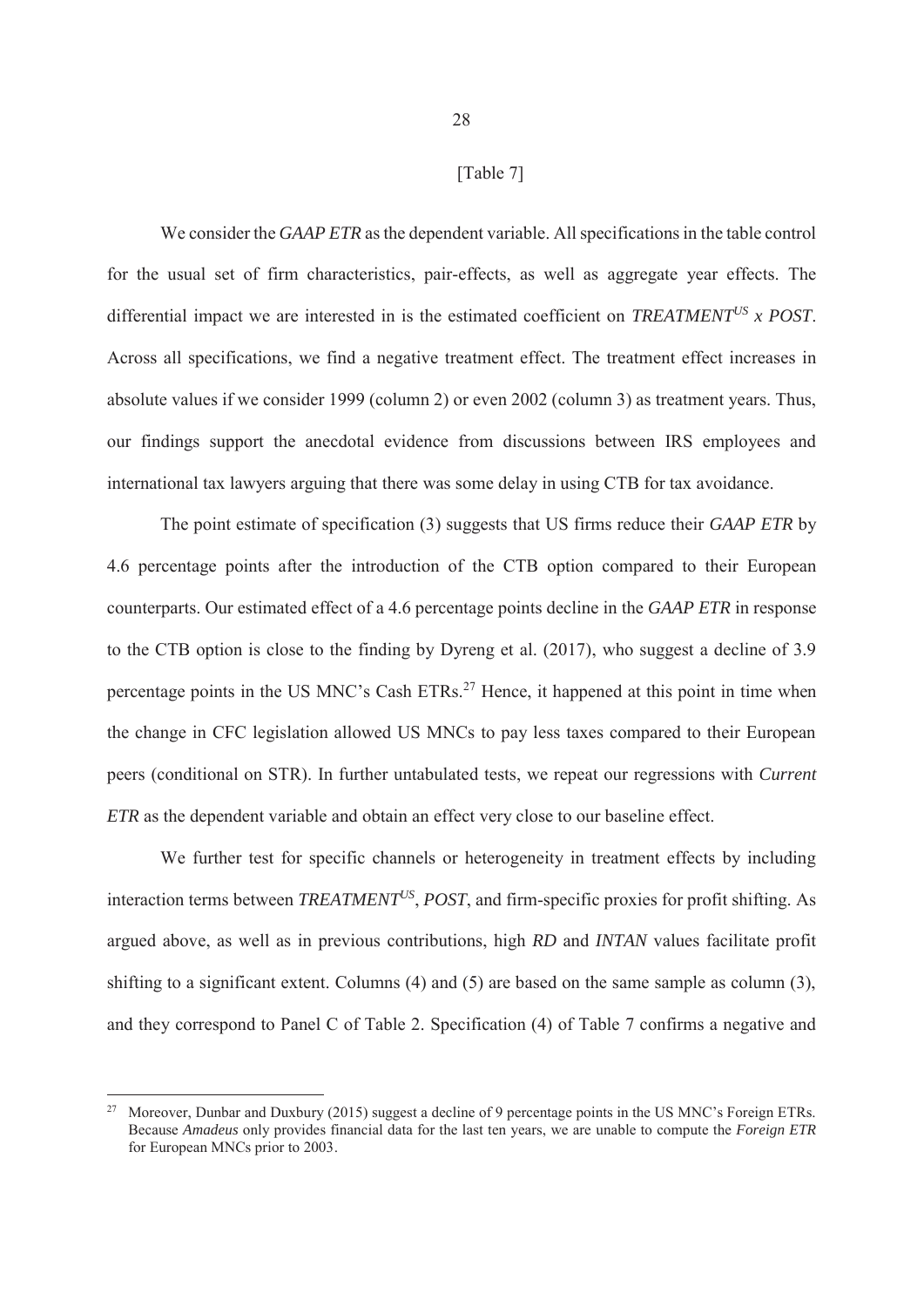significant treatment effect (*TREATMENTUS* x *POST*). In addition, we include the interaction term between the treatment indicator and our proxy for profit shifting opportunities, *RD*. The coefficient of the interaction between *TREATMENTUS*, *POST*, and *RD* is negative and statistically significant. The same pattern is found for the interaction with *INTAN* in column (5). All these results are consistent with the hypothesis that the CTB introduction affects those firms that can respond to changes in the application of CFC rules. If a firm lacks the capacity for international tax planning, a more-lenient application of CFC rules should, ceteris paribus, be less relevant.

To conclude, two findings are particularly interesting. First, the basic ETR-differential between US and European firms was positive during the considered period 1995 to 2003. Second, given the magnitude of the treatment effect, the CTB introduction makes the positive tax differential vanish or even turn negative.

#### *(ii) Evaluating Cadbury Schweppes*

To identify possible effects of the ECJ Cadbury Schweppes decision, we focus on European MNCs that have been affected by the judgment. Because not all European countries had implemented CFC rules before 2006, and therefore, MNCs from these countries have not been affected by the Cadbury Schweppes judgment, we exclude MNCs headquartered in European countries where no CFC rule was implemented in 2005. Table A.5 in the appendix provides information about the respective countries.

Note that the treatment indicator *TREATMENTEU* now refers to European firms, which we indicate by the superscript *EU*. We use the year 2005 to estimate the propensity score, i.e., one year before the 2006 ECJ judgment. Moreover, Spain and France anticipated the ECJ judgment and changed their CFC rules already in 2004 and 2005. Because anticipation effects in these two countries could potentially blur the precise identification of the Cadbury Schweppes effect, we use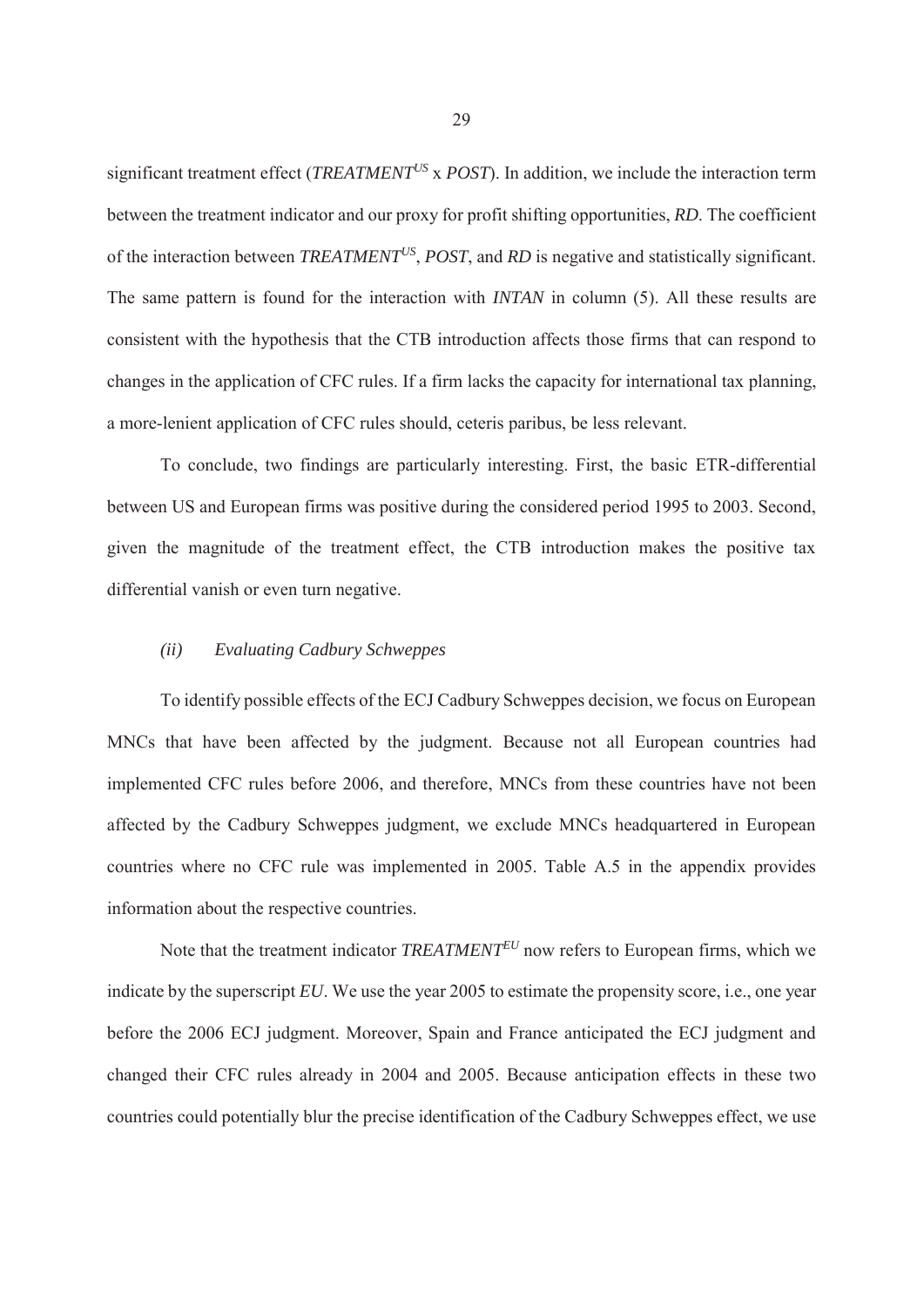the years 2003 and 2004 to estimate the propensity score for those observations. The balancing of covariates is clearly not an issue, as is documented in Table A.6 in the appendix.<sup>28</sup> The matching creates 324 pairs of US and European MNCs, and we consider all observations of these firms from 2002 to 2015 (see Panel D in Table 2 for descriptive statistics). The results of the pair fixed effects regressions are shown in Table 8.

## [Table 8]

The negative treatment effect indicates that the ECJ decision facilitated saving taxes. Quantitatively, the treatment effect is quite substantial (-2.6 percentage points). Hence, our estimates suggest that the ECJ decision has allowed European firms to partially reduce the initial tax differential vis-á-vis US MNCs. Nevertheless, the responses of US MNCs to the CTB introduction were stronger than those of European MNCs to the Cadbury Schweppes decision.

 As before, we expect a stronger effect of the ECJ decision if the activities of the MNCs facilitate profit shifting. We find a more pronounced treatment effect in columns (2) and (3) of Table 8 for those firms that have more shifting opportunities associated with R&D expenses and intangible assets. In columns (4) to (6) of Table 8, we consider the *Foreign ETR* as a dependent variable and repeat the previous regressions. The coefficient on *TREATMENTEU* x *POST* is negative and statistically significant (column (4)). It suggests that a laxer CFC practice allows European MNCs to avoid taxes, which shows in a 3.6 percentage point lower *Foreign ETR*. While the coefficients of the interactions between *TREATMENTEU*, *POST*, and *RD* or *INTAN* are negative in specifications (5) to (6), the estimated coefficients are no longer significant. The reason for this may be that the sample size is approximately half that using the *GAAP ETR*.

Note that the outcome equations (here, equation (3)) always condition on covariates used in the propensity score estimates. The balancing property should, in any case, never be an issue.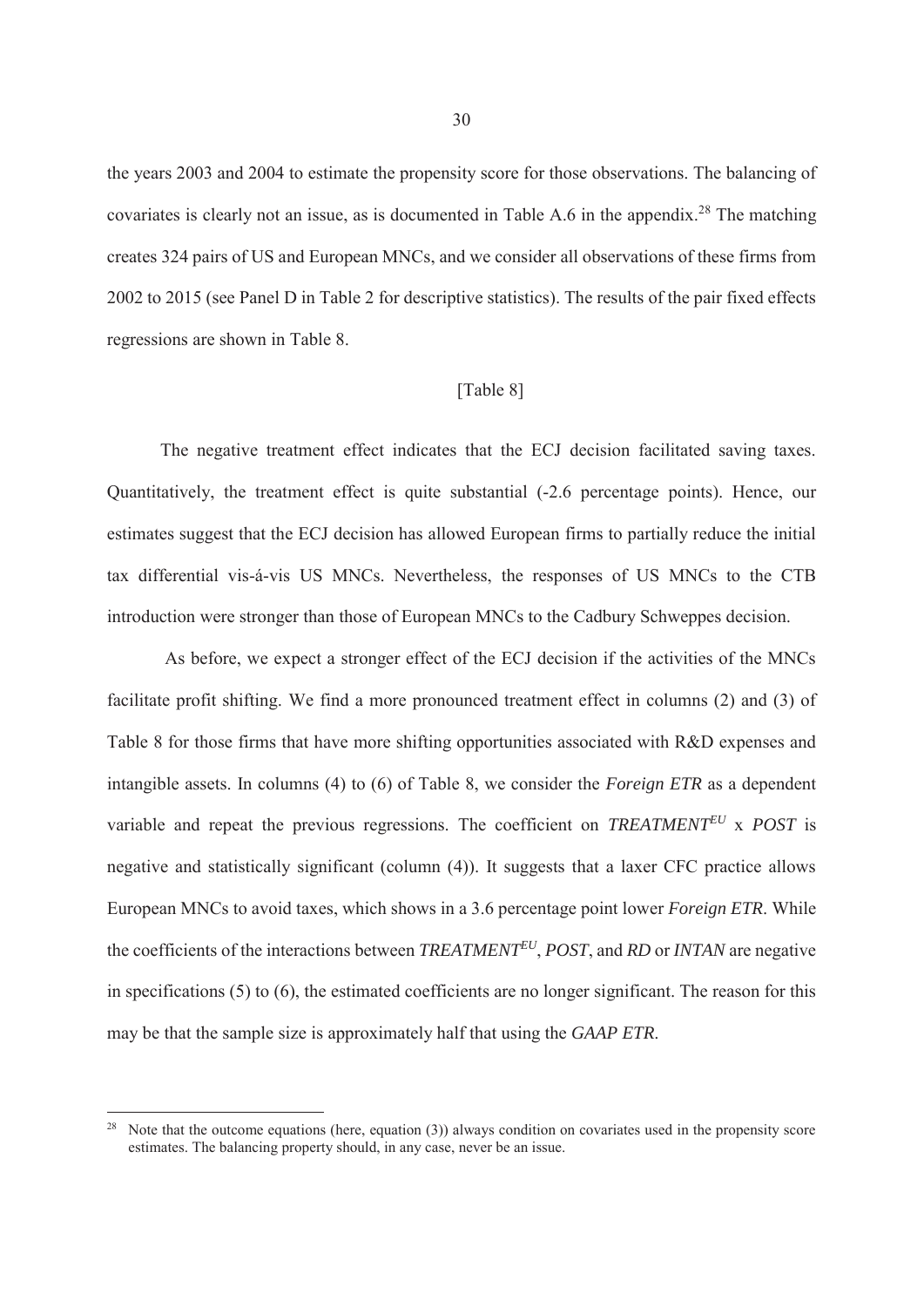Additional unreported tests confirm our results. One such test excludes Spanish and French MNCs, as these countries anticipated the ECJ decision. In another test, we focus on the years around the ECJ decision (2004 to 2007), and again, we obtain similar results. In a further robustness check, we repeat the difference-in-differences approach based on the StoxxEurope600 MNCs as the treatment group and domestic firms from the same countries as the control group. The results show similar and significant coefficients for the interaction term. Moreover, we find similar results regarding *Current ETR* as the dependent variable.

In additional untabulated placebo-type tests, we consider European MNCs from European countries that had not implemented a CFC rule prior to the Cadbury Schweppes judgment. The tax planning of these firms should be unaffected by the ECJ decision. While this reduces the number of observations substantially, the results are still based on 88 matched firm-pairs of European and US MNCs, which we observe over time. Results for the relevant estimate of the *TREATMENTEU* x *POST* interaction are insignificant. Since we would expect that firms from countries where no CFC rules are implemented are unaffected by the Cadbury Schweppes decision, this finding supports the reasoning that the significant responses found before are indeed related to the ECJ's judgment.<sup>29</sup>

## **5.3 Does Home Country Taxation of Foreign Income Explain Tax Differentials?**

An additional feature of a home country tax system is the taxation of foreign income. The fundamental US tax reform has replaced the worldwide tax system by a territorial system. We, however, exploit the 2009 switch from a system of worldwide taxation to a territorial system in the UK to learn about this issue. Based on the same basic approach as above, we first define MNCs headquartered in the UK as the group of treated firms (*TREATMENTUK)*, and US MNCs as the

<sup>29</sup> We confirm our results when considering a shorter time span around the Cadbury Schweppes decision (2004 to 2007), and when we exclude the years of the financial crisis (2008 and 2009).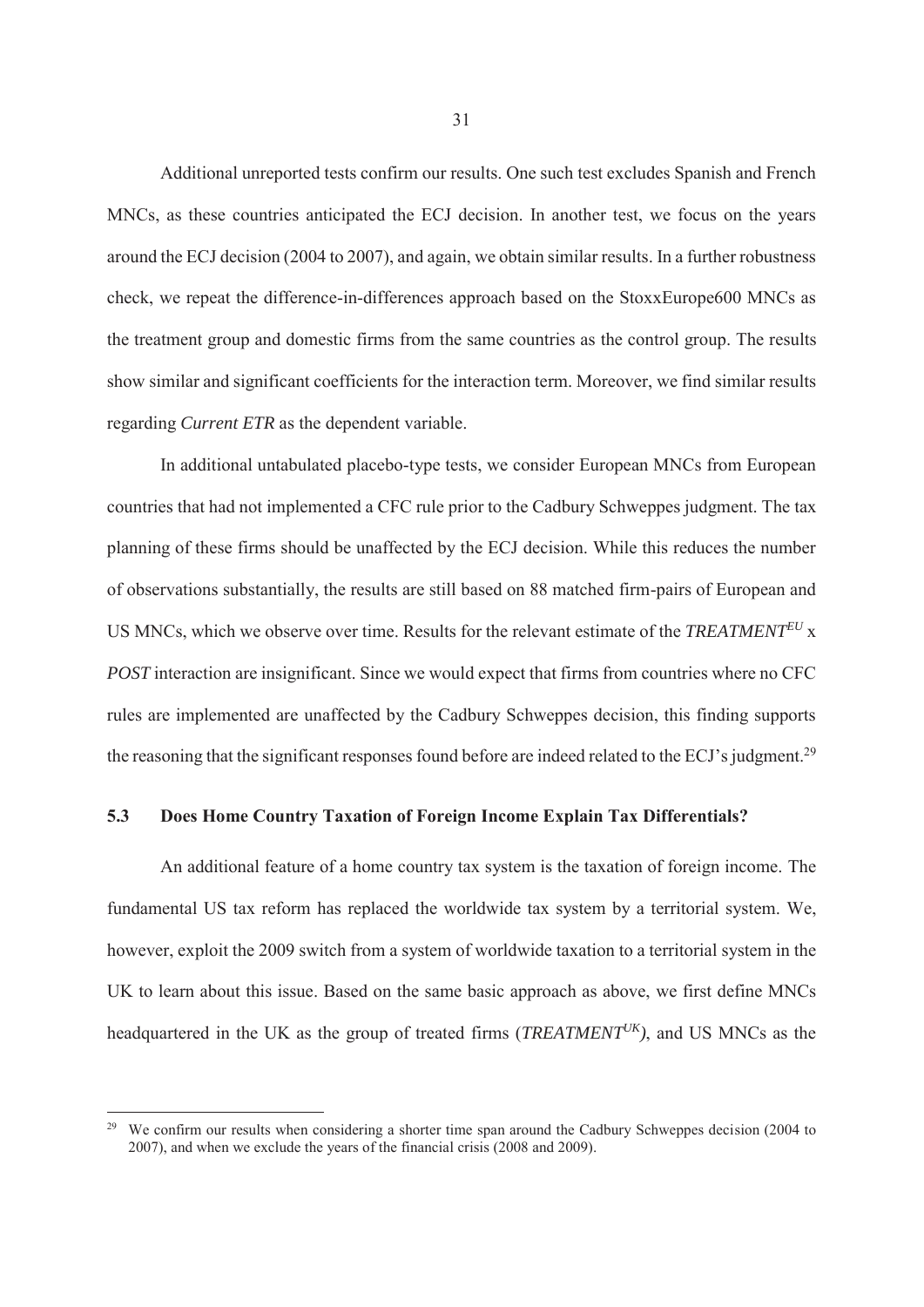control group. The matching is based on the year 2008 and leads to 97 pairs (see Table A.7 in the appendix for the balancing of covariates). The following regressions consider observations of these 97 pairs from 2006 to 2015 (see Panel E of Table 2 for descriptive statistics).

## [Table 9]

Table 9 provides the results of our regression analysis. The main variable of interest is the interaction term between *TREATMENTUK* and *POST*, which equals one for MNCs headquartered in the UK in 2009, and all following years. The coefficient in column (1) indicates that UK MNCs reduced their GAAP ETR by 2.4 percentage points after the switch to a territorial tax system. The recent US switch to a territorial system may have even a bigger effect, as the US statutory tax rate (39%) before the reform was more than 10 percentage points higher than the UK (28%) one at the time of the reform.

The worldwide tax system affects the tax burden on repatriated foreign profit and might reduce incentives for international tax avoidance. However, the additional home country tax can be deferred if foreign profits are reinvested abroad. In columns (2) and (3), we test for specific channels or heterogeneity in treatment effects by including interaction terms between *TREATMENTUK*, *POST*, and firm-specific proxies for profit shifting opportunities. We do not find any statistically significant effects, neither with *RD* nor with *INTAN* as proxies for profit shifting opportunities.

The latter finding deviates from the conclusion of Dyreng and Markle (2016), who suggest that adopting a territorial tax system would increase (outbound) income shifting activities. In contrast to Dyreng and Markle (2016), we do not use a proxy to analyze the influence of a territorial tax system but instead are able to analyze the effect of a policy change (UK tax reform). Our results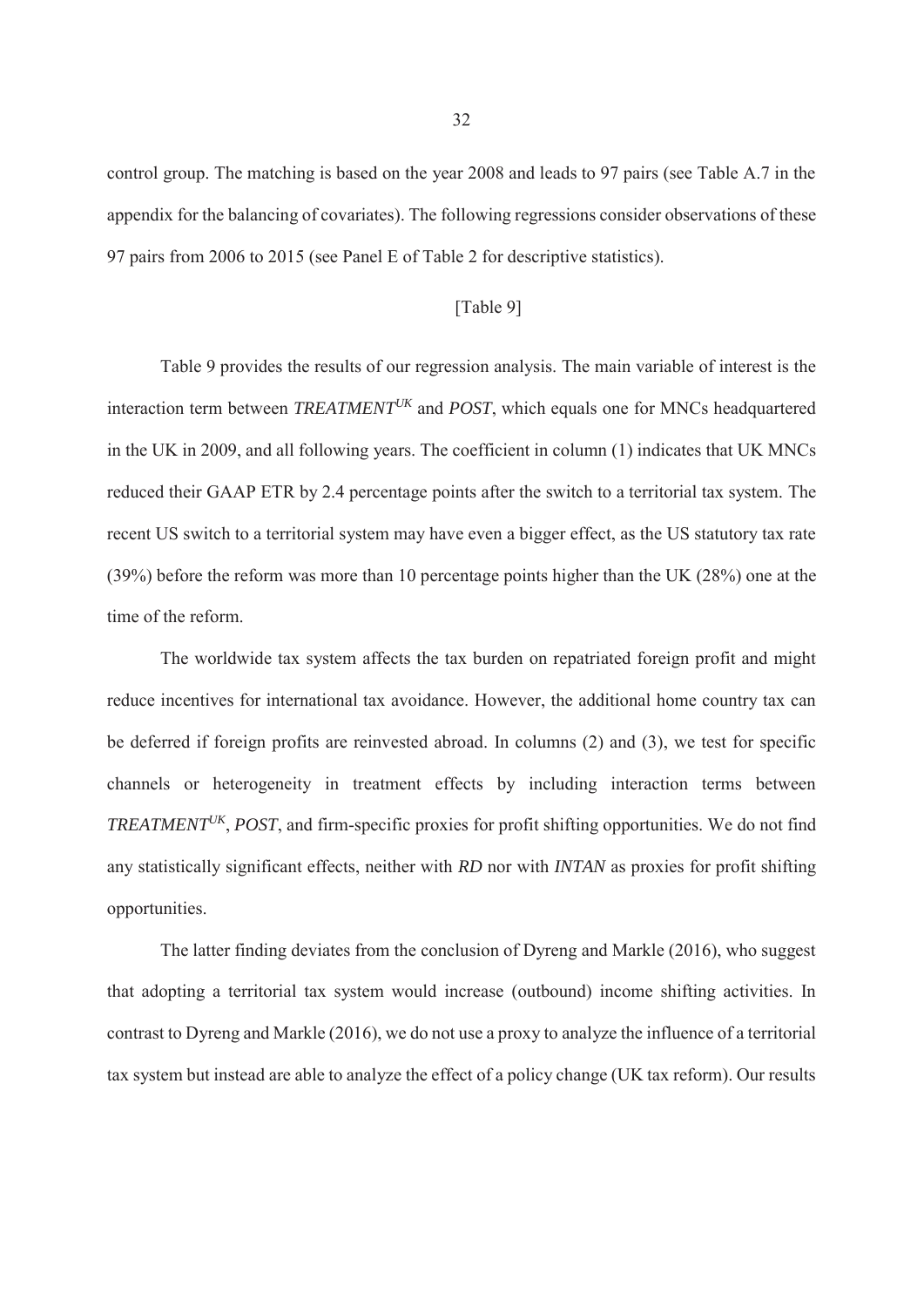are reasonable given anecdotal evidence<sup>30</sup> and given our findings in Section 5.1, suggesting that US firms engaged in and benefited from profit shifting activities, although the US applied a worldwide tax system during the considered sample period.

In columns (5) – (7), we consider the *Foreign ETR* as a dependent variable and repeat the previous regressions. The result is clear: there is no differential impact of the reform with respect to the UK's switch from worldwide to territorial. This finding confirms the previous result that foreign tax avoidance is not significantly affected by the home country taxation of foreign income.

In columns (4) and (8) of Table 9, we present the results of an alternative comparison. We run regressions based on a matched sample of similar UK MNCs and MNCs headquartered in the remaining (non-UK) European countries (see Panel F in Table 2, for descriptive statistics). In line with the previous results, we find a negative treatment effect of the UK tax reform with a point estimate of -2.7 if the *GAAP ETR* is the dependent variable. Again, we do not find any effect for the *Foreign ETR*.

Overall, our results confirm a decrease in tax expenses after the home country (here, the UK) has switched from a worldwide to a territorial system of taxation. This supports *H5*. Our results also suggest that the effect should be attributed to the abolishment of additional home country taxes if foreign income is repatriated, while we find no evidence that firms with enhanced profit shifting opportunities respond more (or less) to the switch to a territorial system. Moreover, the *Foreign ETR* of UK MNCs was unaffected by the reform.

<sup>&</sup>lt;sup>30</sup> See the example of *HP* in Section 2 (Footnote 11).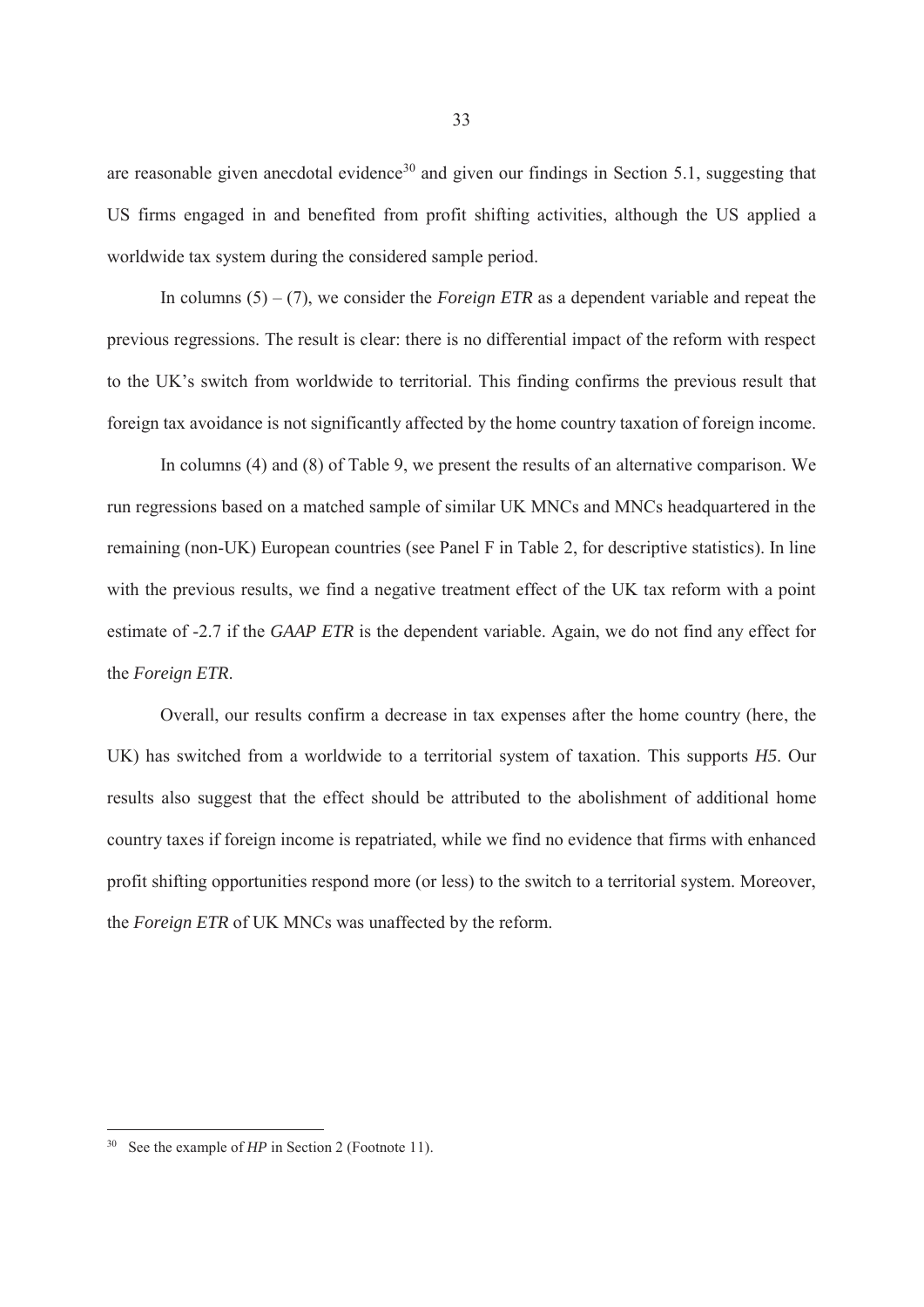## **6 Conclusion**

The objective of this paper is to produce reliable estimates on the tax expenses of US MNCs and their European peers. By applying matching techniques, we first create pairs of very similar US and European MNCs. Based on these matched pairs, we find, for the most recent years of 2012 to 2015, that the *GAAP ETRs* of US MNCs were in fact higher compared to their European peers. However, conditional on the home country tax rates, the *GAAP ETRs* of US MNCs are approximately 3.3 percentage points lower than the *GAAP ETRs* of European MNCs. Moreover, US MNCs clearly reported lower *Foreign ETRs* than their European counterparts. Our analysis suggests that these findings are mainly related to enhanced profit shifting opportunities of US MNCs associated with R&D expenditures.

We additionally examine the impact of tax legislation on effective tax differentials between US and European MNCs. First, we confirm that home country CFC legislation affects the tax expenses of MNCs. In particular, we analyze how changes in the application of CFC rules in the US and Europe have affected tax expenses. Our results suggest that the *ETRs* of US MNCs decreased significantly after the CTB introduction. We also find that the *GAAP ETRs* of European MNCs fell by approximately 2.6 percentage points after the ECJ Cadbury Schweppes judgment in 2006. Additional analyses reveal that MNCs whose activities allow for profit shifting have benefited most from a more lenient application of CFC rules. Second, we examine the switch from a worldwide tax system to a territorial tax system in the UK in 2009. Our analysis reveals that MNCs have reported significantly lower ETRs since this change in the taxation of foreign income. The switch to a territorial tax system in 2009 has reduced the *GAAP ETR* but has not influenced the *Foreign ETR* of UK-headquartered MNCs. Let us finally highlight that observables (tax law as well as firm characteristics) explain most of the difference in ETRs between US and European firms. However, a residual differential in the *GAAP ETR* has to be attributed to unobservable effects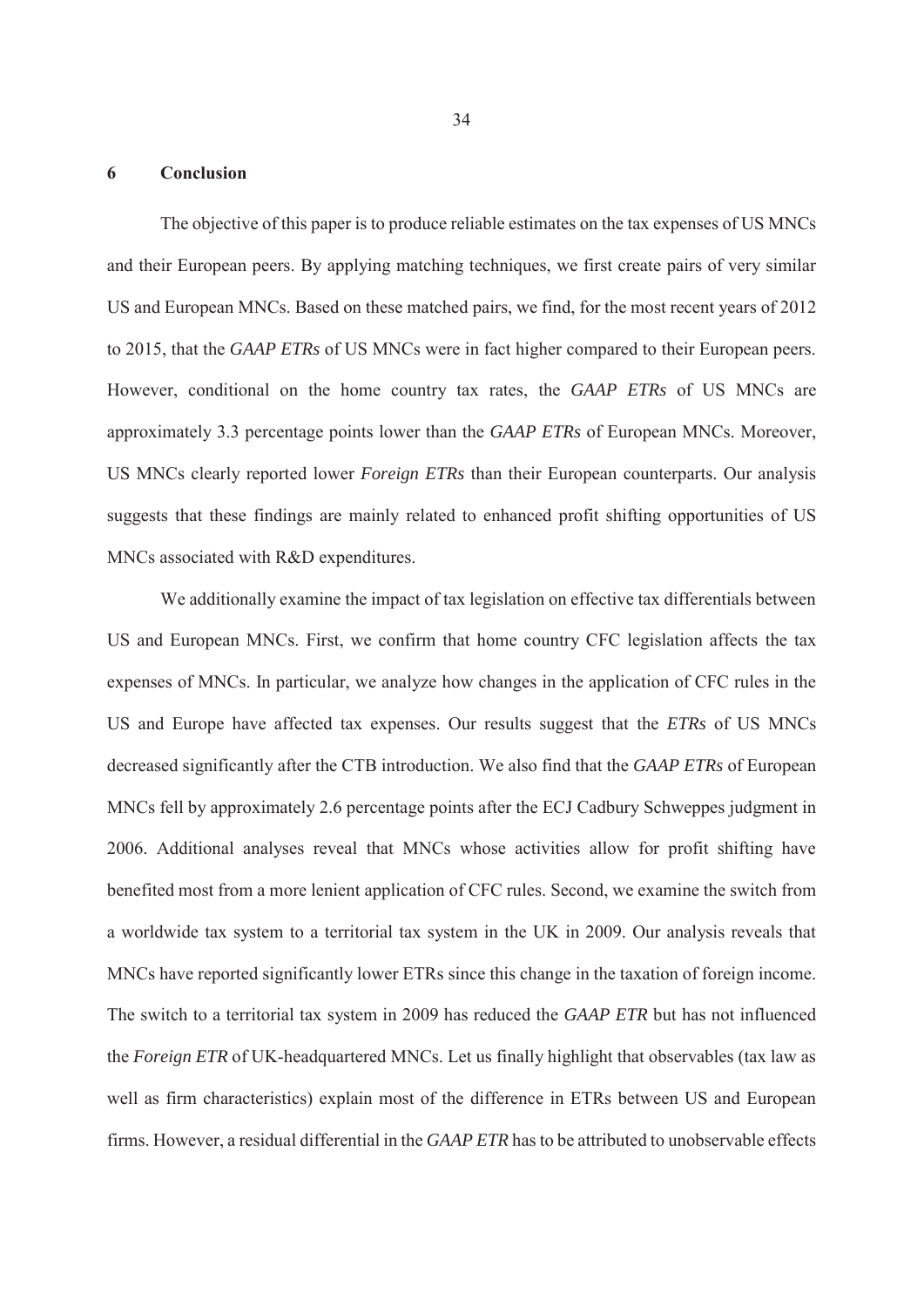associated with being a US firm. Such unobservables may relate to specific preferences in what has been called "tax aggressiveness" in recent policy discussions.

Let us interpret three of our results in light of the current US tax reform. First, our findings may give ex-post support to the US tax rate cut, as our study confirms a disadvantage of US MNCs due to the high tax level in the US until 2017. However, conditional comparisons imply that the magnitude of the rate cut to a tax rate of 21% will result in a competitive advantage for US MNCs compared to European ones. Additional analyses reveal that higher taxes of US MNCs were associated with higher deferred tax expenses, which are now likely to become less important after the reform. Second, the switch to a territorial system will additionally benefit US firms. Our results suggest that the *GAAP ETRs* of US MNCs will further decrease after abolishing the worldwide tax system, while the *Foreign ETRs* will be unaffected by the implementation of the territorial tax system. Third, given a relatively lax US CFC legislation allowing for the Check the Box option, stricter rules on international tax avoidance may increase foreign and home effective tax payments.

Our findings have policy implications. One of the arguments in favor of a territorial system (as opposed to a worldwide system) is that it ensures a level playing field for competing firms in host markets. We show, however, that tax planning opportunities as well as tax law (implemented in the home country) are significant determinants of effective tax payments abroad (in the host market). This suggests that the system of international taxation is inefficient and that even a territorial system will not guarantee that firms compete on equal terms with each other. Hence, our findings support the view that there is first a need for more coordination in international tax policy.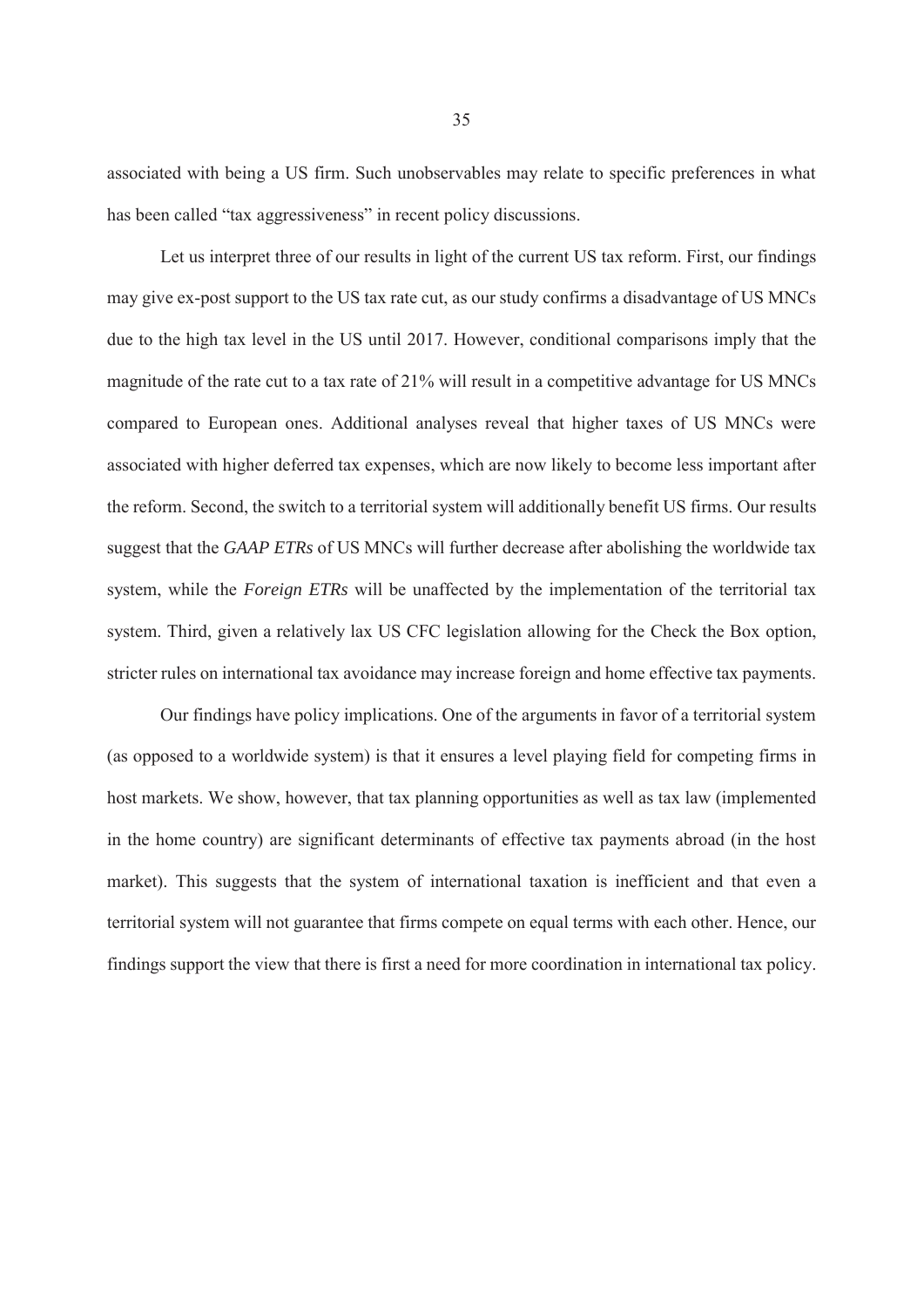#### **REFERENCES**

- Altshuler, R., Grubert, H., 2006. Governments and Multinational Corporations in the Race to the Bottom. Tax Notes International. 41, 459–474.
- Atwood, T.J., Drake, M.S., Myers, J.S., Myers, L.A., 2012. Home Country Tax System Characteristics and Corporate Tax Avoidance: International Evidence. The Accounting Review. 87, 1831–1860.
- Augurzky, B., Schmidt, C.M., 2001. The Propensity Score: A Means to An End. Discussion Paper. IZA 271.
- Austin, P.C., 2011. Optimal Caliper Widths for Propensity-Score Matching when Estimating Differences in Means and Differences in Proportions in Observational Studies. Pharmaceutical Statistics. 10, 150–161.
- Avi-Yonah, R.S., Lahav, Y., 2012. The Effective Tax Rate of the Largest US and EU Multinationals. Tax Review. 65, 375–390.
- Bräutigam, R., Spengel, C., Streif, F. (2017). Decline of CFC Rules and Rise of IP Boxes: How the ECJ Affects Tax Competition and Economic Distortions in Europe. Fiscal Studies. 38, 719– 745.
- Buettner, T., Wamser, G., 2013. Internal Debt and Multinational Profit Shifting: Empirical Evidence from Firm-level Panel Data. National Tax Journal. 66, 63–95.
- Caliendo, M., Kopeinig, S., 2008. Some Practical Guidance for the Implementation of Propensity Score Matching. Journal of Economic Surveys. 22, 31–72.
- Costa, M., McGrath, N.E., 2010. Statistics of Income Studies of International Income and Taxes. International Tax Overview Statistics of Income Bulletin. 172–192.
- Cristea, A.D., Nguyen, D.X., 2016. Transfer Pricing by Multinational Firms: New Evidence from Foreign Firm Ownerships. American Economic Journal: Economic Policy. 8, 170–202.
- Davies, R.B., Martin, J., Parenti, M., Toubal, F., 2017. Knocking on Tax Haven's Door: Multinational Firms and Transfer Pricing. Review of Economics and Statistics. forthcoming.
- Desai, M.A., Foley, C.F., Hines, J.R.Jr., 2006. The Demand for Tax Haven Operations. Journal of Public Economics. 90, 513–531.
- Dunbar, A., Duxbury, A., 2015. The Effect of "Check the Box" on US Multinational Tax Rates. Working Paper.
- Dyreng, S.D., Hanlon, M., Maydew, E.L., 2008. Long-Run Corporate Tax Avoidance. The Accounting Review. 83, 61–82.
- Dyreng, S.D., Hanlon, M., Maydew, E.L., 2010. The Effects of Executives on Corporate Tax Avoidance. The Accounting Review. 85, 1163–1189.
- Dyreng, S.D., Hanlon, M., Maydew, E.L., Thornock, J.R., 2017. Changes in Corporate Effective Tax Rates Over the Past 25 Years. Journal of Financial Economics. 124, 441–463.
- Dyreng, S.D., Markle, K.A., 2016. The Effect of Financial Constraints on Income Shifting by U.S. Multinationals. The Accounting Review. 91, 1601–1627.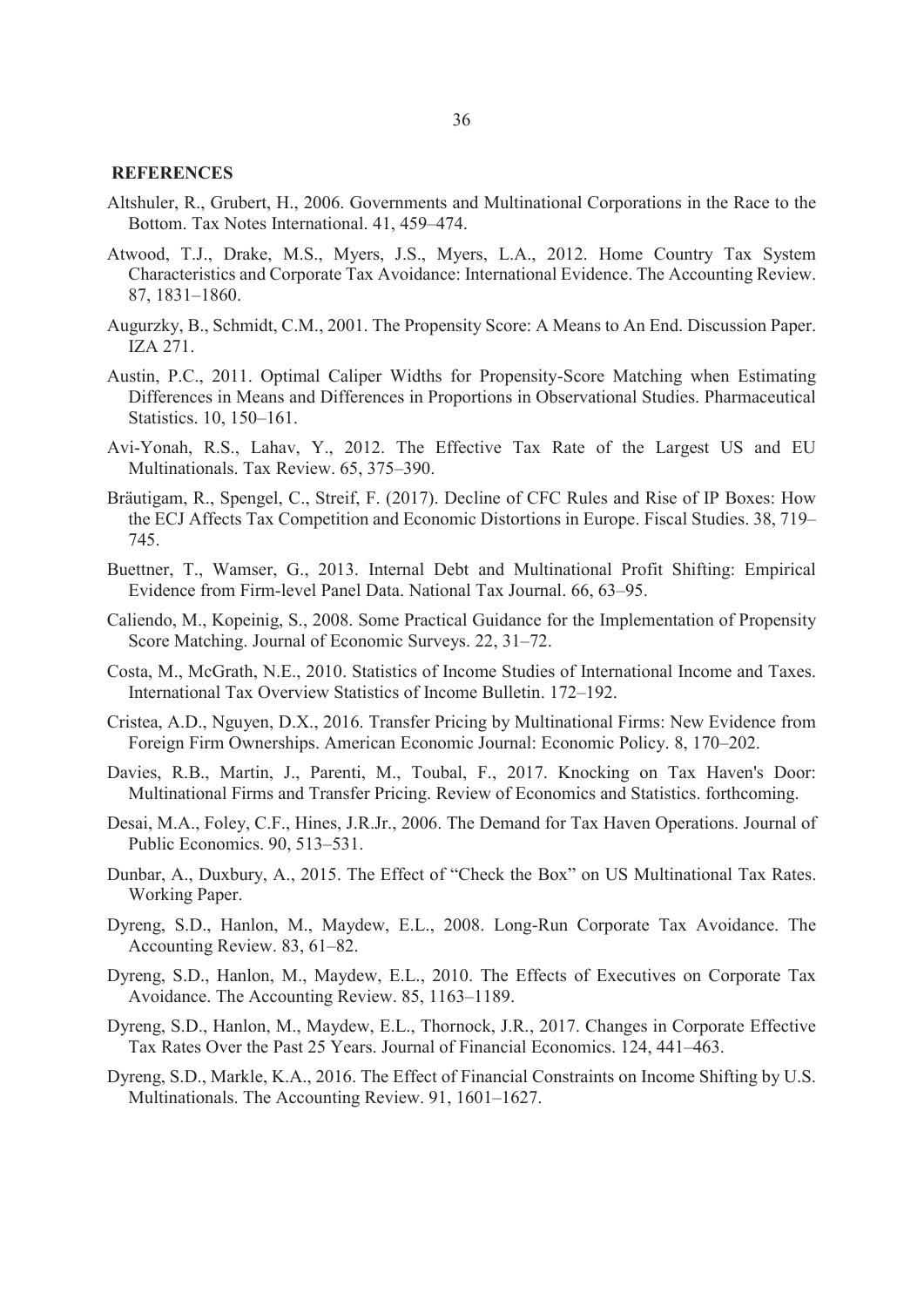- Egger, P., Merlo, V., Ruf, M., Wamser, G., 2015. Consequences of the New UK Tax Exemption System : Evidence from Micro-Level Data. The Economic Journal. 125, 1764–1789.
- European Court of Justice, Judgement from September 12, 2006, C-196/04, ECR 2006 I–07995.
- Grubert, H., 2003. Intangible Income, Intercompany Transactions, Income Shifting, and the Choice of Location. National Tax Journal. 56, 221-–242.
- Grubert, H., 2012. Foreign Taxes and the Growing Share of US Multinational Company Income Abroad: Profits, not Sales, are being Globalized, National Tax Journal. 65, 247–275.
- Gupta, S., Newberry, K., 1997. Determinants of the Variability in Corporate Effective Tax Rates: Evidence from Longitudinal Data. Journal of Accounting and Public Policy. 16, 1–34.
- Hanlon, M., Heitzman, S., 2010. A Review of Tax Research. Journal of Accounting and Economics. 50, 127–178.
- Hanlon, M., Slemrod, J., 2009. What Does Tax Aggressiveness Signal? Evidence from Stock Price Reactions to News about Tax Shelter Involvement. Journal of Public Economics. 93, 126–141.
- Harris, D.G., 1993. The Impact of US Tax Law Revision on Multinational Corporations' Capital Location and Income Shifting Decisions. Journal of Accounting Research. 31, 111–140.
- Hasegawa, M., Kiyota, K., 2017. The Effect of Moving to a Territorial Tax System on Profit Repatriation: Evidence from Japan. Journal of Public Economics. 153, 92–110.
- Heckemeyer, J.H., Overesch, M., 2017. Multinationals' Profit Response to Tax Differentials: Effect Size and Shifting Channels. Canadian Journal of Economics. forthcoming.
- Heckman, J., Ichimura, H., Smith, J., Todd, P., 1998. Characterizing Selection Bias Using Experimental Data. Econometrica. 66, 1017–1098.
- Hines, J., 2012. Testimony before the House Ways and Means Committee. http://waysandmeans.house.gov/UploadedFiles/Hines.pdf (accessed December 2015).
- Hines, J.R., Rice, E.R., 1994. Fiscal Paradise: Foreign Tax Havens and American Business. The Quarterly Journal of Economics. 109, 149–182.
- Huizinga, H., Laeven, L., 2008. International Profit-Shifting within Multinationals: A Multi-Country Perspective. Journal of Public Economics. 92, 1164–1182.
- Huizinga, H., Laeven, L., Nicodème, G., 2008. Capital Structure and International Debt Shifting. Journal of Financial Economics. 88, 80–118.
- Markle, K.A., 2016. A Comparison if the Tax-Motivated Income Shifting of Multinationals in Territorial and Worldwide Countries. Contemporary Accounting Research. 33, 7–43.
- Markle, K.S., Shackelford, D.A., 2012a. Cross-Country Comparisons of Corporate Income Taxes. National Tax Journal. 65, 493–528.
- Markle, K.S., Shackelford, D.A., 2012b. Cross-Country Comparisons of the Effects of Leverage, Intangible Assets, and Tax Havens on Corporate Income Taxes. Tax Law Review. 65, 415–432.
- Plesko, G.A., 2003. An Evaluation of Alternative Measures of Corporate Tax Rates. Journal of Accounting and Economics. 35, 201–226.
- PricewaterhouseCoopers, 2011. Global Effective Tax Rates. http://www.businessroundTable.org/ uploads/studies-reports/downloads/EffectiveTax-RateStudy.pdf (accessed January 2016).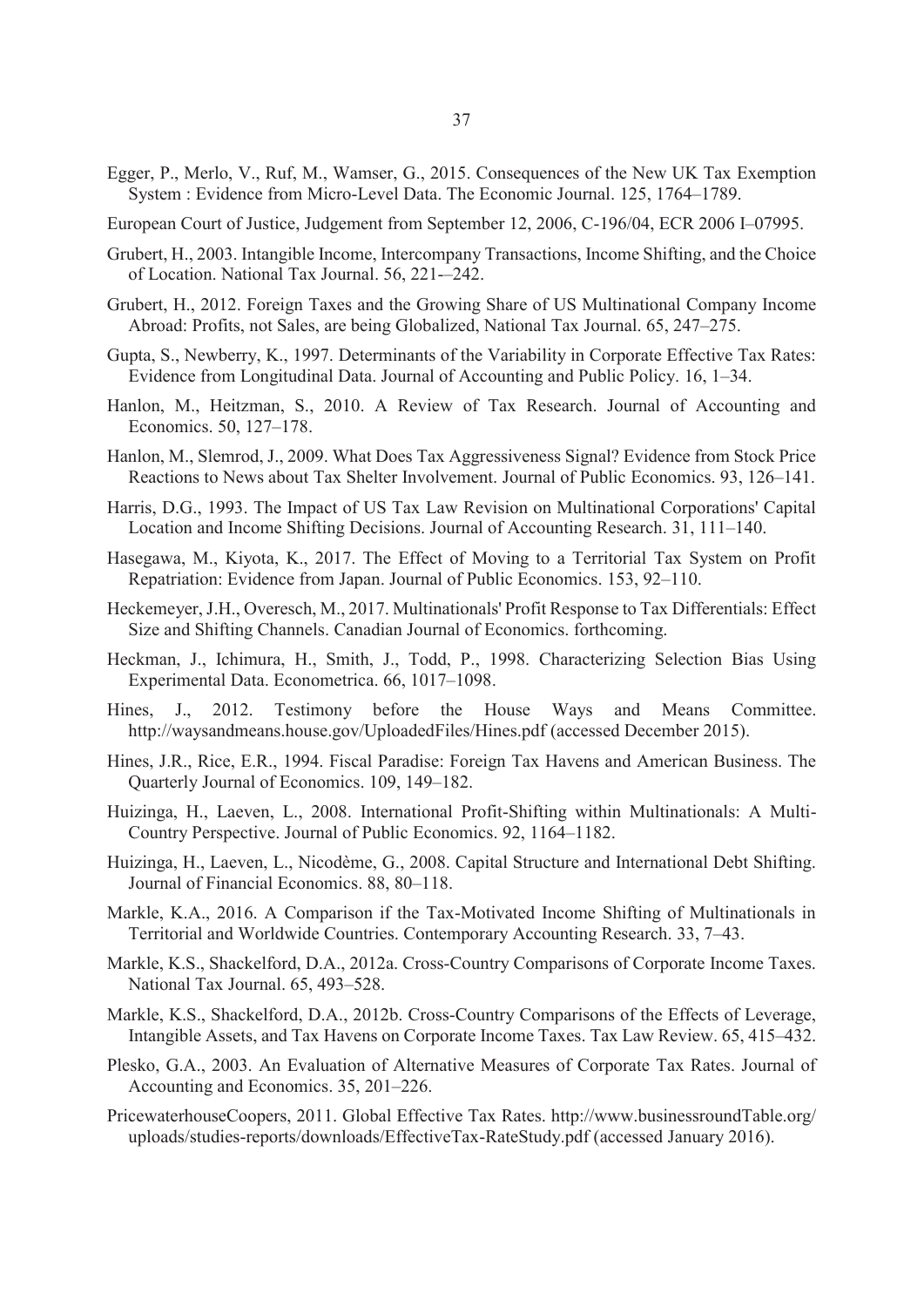- Rego, S.O., 2003. Tax-Avoidance Activities of US Multinational Corporations. Contemporary Accounting Research. 20, 805–833.
- Richardson, G., Lanis, R., 2007. Determinants of the Variability in Corporate Effective Tax Rates and Tax Reform: Evidence from Australia. Journal of Accounting and Public Policy. 26, 689– 704.
- Ruf, M., Weichenrieder, A.J., 2012. The Taxation of Passive Foreign Investment: Lessons from German Experience. Canadian Journal of Economics. 45, 1504–1528.
- Ruf, M., Weichenrieder, A.J., 2013. CFC Legislation, Passive Assets and the Impact of the ECJ's Cadbury-Schweppes Decision. Working Paper. CESifo 4461.
- Stickney, C.P., McGee, V.E., 1982. Effective Corporate Tax Rates The Effect of Size, Capital Intensity, Leverage, and Other Factors. Journal of Accounting and Public Policy. 1, 125–152.
- Swenson, C., Lee, N., 2008. The Jury Is In. http://www.aicpastore.com/Content/media/ producer\_content/Newsletters/Articles\_2008/Tax/juryin.jsp (accessed December 2015).
- Yin, G.K., 2003. How Much Tax Do Large Public Corporations Pay? Estimating the Effective Tax Rates of the S&P 500. Virginia Law Review. 8, 1793–1856.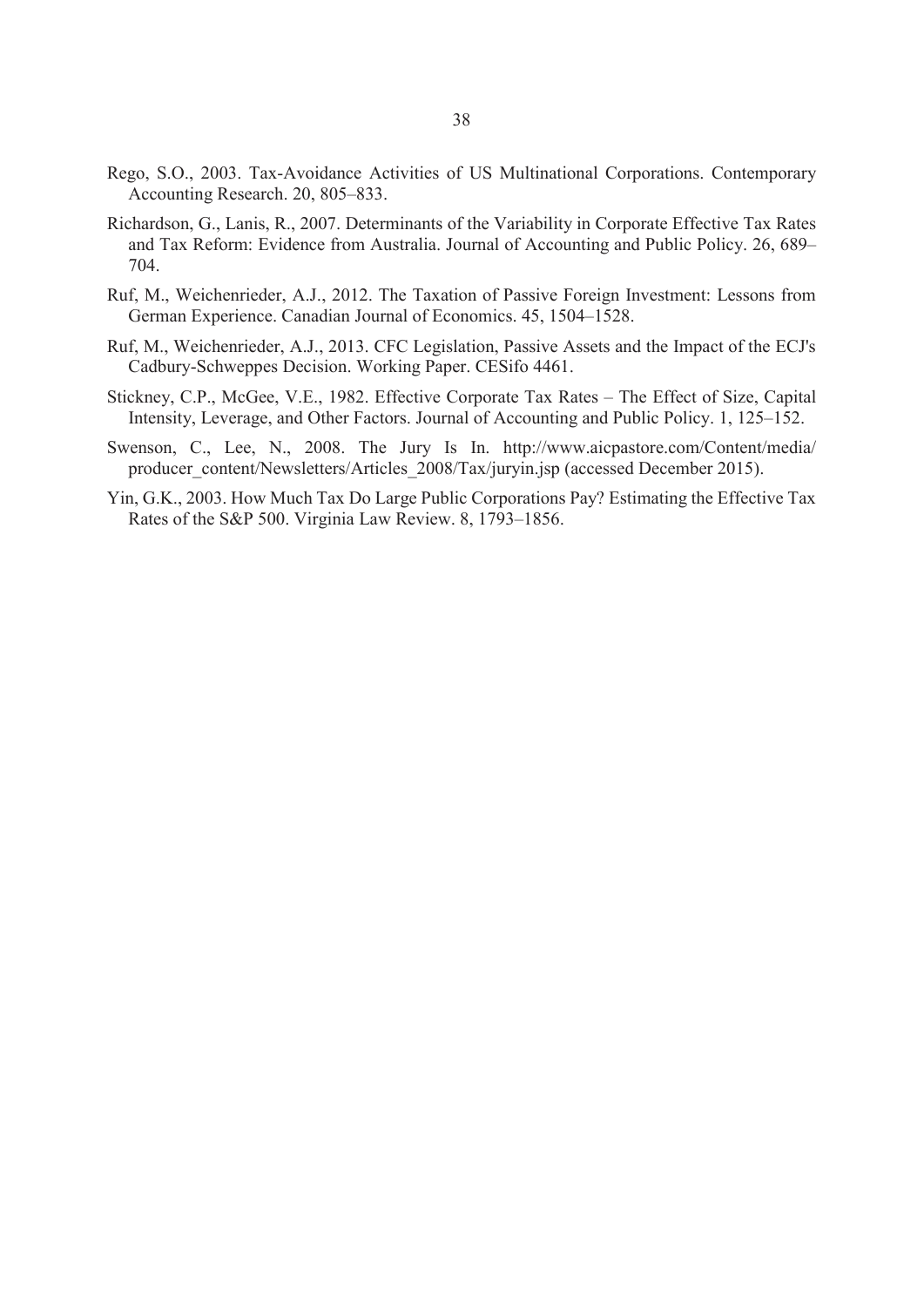## Table 1. Sample Selection

| Description                         |       | <b>European Firms</b> |       | <b>US Firms</b>  |
|-------------------------------------|-------|-----------------------|-------|------------------|
|                                     |       | Firms Firm-Years      |       | Firms Firm-Years |
| Index Firms                         | 1,078 | 17,707                | 1,086 | 17,343           |
| Headquarters in EU / US             | 1,052 | 17,289                | 977   | 15,452           |
| Non-Missing GAAP ETR                | 1,031 | 14,038                | 966   | 12,636           |
| Non-Missing Control Variables 1,015 |       | 13,136                | 965   | 12,574           |

Notes: The sample is based on firms that were included in the S&P500 or StoxxEurope600 stock market indices at least once during the period 1995 to 2015.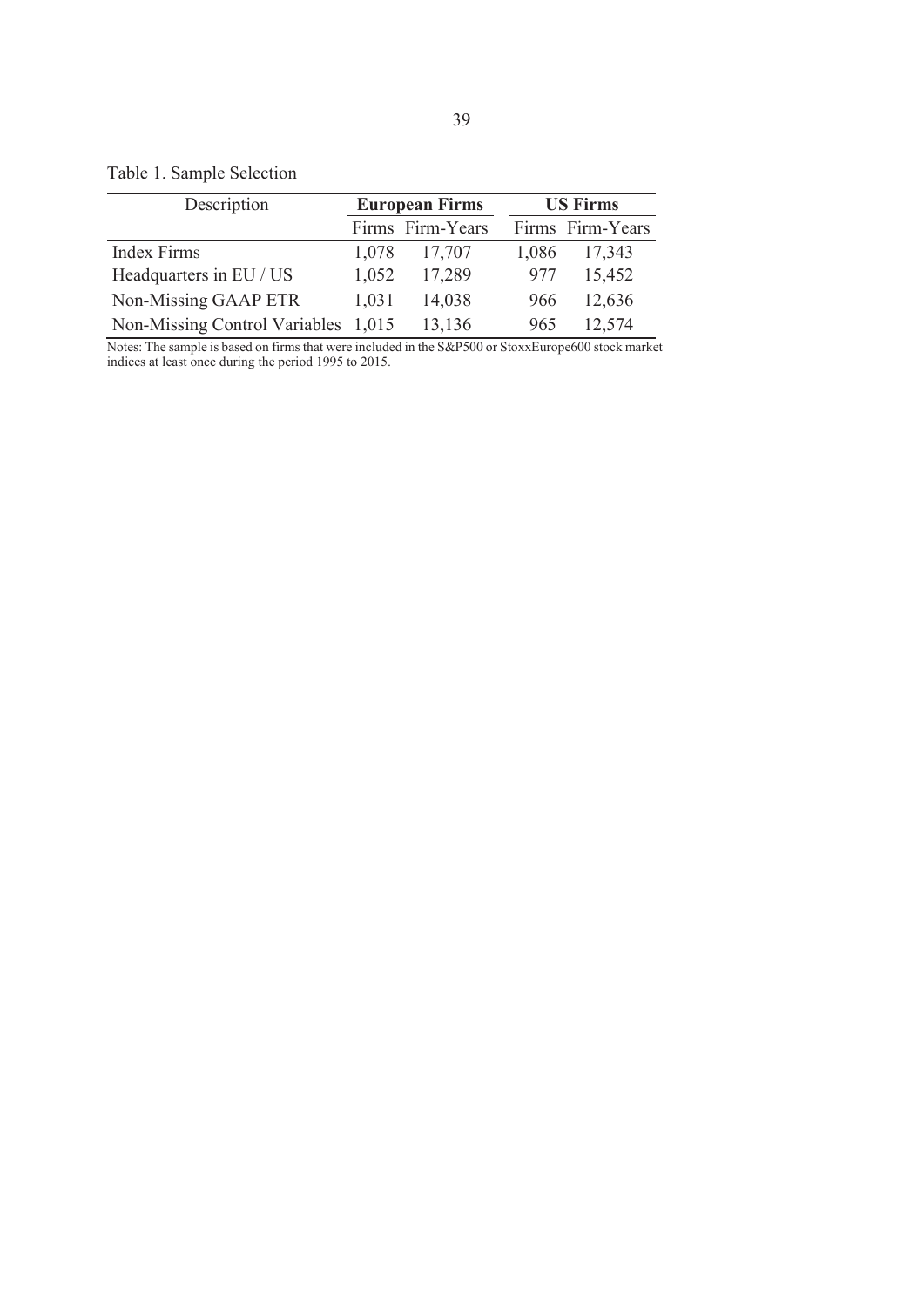Table 2. Summary Statistics Table 2**.** Summary Statistics

|                                                                                                                                                                |                                                  |                                             | Panel A                                             |                                  |                   |                         |                         |                  |                                                             | Panel B                                                     |                            |                                                                     |
|----------------------------------------------------------------------------------------------------------------------------------------------------------------|--------------------------------------------------|---------------------------------------------|-----------------------------------------------------|----------------------------------|-------------------|-------------------------|-------------------------|------------------|-------------------------------------------------------------|-------------------------------------------------------------|----------------------------|---------------------------------------------------------------------|
|                                                                                                                                                                |                                                  |                                             | Years from 2012 to 2015                             |                                  |                   |                         |                         |                  | Years from 2012 to 2015                                     |                                                             |                            |                                                                     |
|                                                                                                                                                                |                                                  |                                             |                                                     |                                  |                   |                         |                         |                  | Matching Year: 201                                          |                                                             |                            |                                                                     |
|                                                                                                                                                                |                                                  |                                             | (unmatched Sample)                                  |                                  |                   |                         |                         |                  | 352 Matched Pairs                                           |                                                             |                            |                                                                     |
|                                                                                                                                                                |                                                  | European Firms                              |                                                     |                                  | <b>JS Firms</b>   |                         |                         | European Firms   |                                                             |                                                             | <b>JS Firms</b>            |                                                                     |
|                                                                                                                                                                |                                                  | <b>Mean</b>                                 | Std. Dev                                            | $\overline{Z}$                   | Mean              | Std. Dev                | $\mathsf{Z}$            | Mean             | Std. Dev                                                    | $\overline{z}$                                              | Mean                       | Std. Dev.                                                           |
| $\begin{array}{l} \text{SIZE} \ast \\ \text{ROA} \ast \\ \text{LBV} \ast \\ \text{LEV} \ast \\ \text{NDAN} \ast \\ \text{NTAN} \ast \\ \text{STR} \end{array}$ |                                                  | 2.36                                        | 1.77                                                | 2,003                            | 2.77              | 1.43                    | 1146                    | 2.49             | 1.76                                                        | 1168                                                        | 2.74                       | $\frac{44}{3}$                                                      |
|                                                                                                                                                                |                                                  | 0.08                                        | 0.11                                                | 2,003                            | 0.10              | 0.08                    | 1146                    | 0.08             |                                                             |                                                             |                            |                                                                     |
|                                                                                                                                                                | 8<br>8 8 8 8 8 8<br>0 8 8 8 8 8<br>0 8 8 8 9 8 9 | 0.25                                        | 0.17                                                | 2,003                            | 0.27              | 0.19                    | 1146                    | $0.25$<br>$0.02$ | 0.07<br>0.17<br>0.04                                        | $\begin{array}{c} 1168 \\ 1168 \\ 1168 \\ 1168 \end{array}$ | $0.27$<br>$0.01$<br>$0.25$ | 0.05<br>0.03<br>0.00<br>0.00                                        |
|                                                                                                                                                                |                                                  |                                             |                                                     | 2,003                            | 0.02              | 0.04                    | 1146                    |                  |                                                             |                                                             |                            |                                                                     |
|                                                                                                                                                                |                                                  | $0.01$<br>$0.27$                            | 0.21                                                | 2,003                            | 0.22              | 0.21                    | 1146                    | 0.24             | $0.21$<br>$0.06$                                            |                                                             |                            |                                                                     |
|                                                                                                                                                                |                                                  |                                             | 0.06                                                | 2,003                            | 0.39              | 0.00                    | 146                     |                  |                                                             | 1168                                                        | 0.39                       |                                                                     |
| <b>GAAP ETR</b>                                                                                                                                                |                                                  | 0.27                                        | 0.14                                                | 2,003                            | 0.29              | 0.12                    | 1146                    | 0.27             | 0.13                                                        | 1168                                                        | 0.29                       |                                                                     |
| OREIGN ETR                                                                                                                                                     | 2,248                                            | 0.31                                        | 0.18                                                | 1,228                            | 0.24              | 0.15                    | 409                     | 0.31             | 0.18                                                        | 692                                                         | 0.25                       | 0.15                                                                |
|                                                                                                                                                                |                                                  |                                             |                                                     |                                  |                   |                         |                         |                  |                                                             |                                                             |                            |                                                                     |
|                                                                                                                                                                |                                                  | Panel C                                     |                                                     |                                  | Panel D           |                         |                         | Panel E          |                                                             |                                                             | Panel F                    |                                                                     |
|                                                                                                                                                                |                                                  |                                             | Years from 1995 to 2003                             |                                  |                   | Years from 2002 to 2015 |                         |                  | Years from 2006 to 2015                                     |                                                             |                            | Years from 2006 to 2015                                             |
|                                                                                                                                                                |                                                  | Matching Year: 2001                         |                                                     |                                  |                   | Matching Year: 2005     |                         |                  | Matching Year: 2008                                         |                                                             | Matching Year: 2008        |                                                                     |
|                                                                                                                                                                |                                                  | 302 Matched Pairs                           |                                                     |                                  | 324 Matched Pairs |                         |                         | 97 Matched Pairs |                                                             |                                                             | 87 Matched Pairs           |                                                                     |
|                                                                                                                                                                |                                                  | Vlean                                       | Std. Dev.                                           | $\mathsf{z}$                     | Mean              | Std. Dev.               | Z                       | Mean             | Std. Dev.                                                   | $\succ$                                                     | Mean                       | Std. Dev.                                                           |
| $\begin{array}{c} \tt{SIZB}\ast \\ \tt{ROA}\ast \\ \tt{LBV}\ast \\ \tt{ND} \ast \\ \tt{ND} \ast \\ \tt{NITAN}\ast \\ \tt{NITA} \end{array}$                    |                                                  | 1.41                                        | 1.66                                                | 7,189                            | 2.37              | 1.66                    | 1,668                   | 2.07             | 1.67                                                        | 1,488                                                       | 2.00                       | 1.72                                                                |
|                                                                                                                                                                |                                                  | 0.09                                        | 0.08                                                |                                  | 0.09              | 0.09                    |                         | $0.11$<br>$0.25$ |                                                             | 1,488                                                       | 0.09                       |                                                                     |
|                                                                                                                                                                |                                                  | 0.25                                        |                                                     |                                  | 0.25              | 0.18                    | 1,668<br>1,668<br>1,668 |                  |                                                             | 1,488                                                       | 0.26                       |                                                                     |
|                                                                                                                                                                |                                                  | $\begin{array}{c} 0.01 \\ 0.11 \end{array}$ | $\begin{array}{c} 0.16 \\ 0.03 \\ 0.15 \end{array}$ | 7,189<br>7,189<br>7,189<br>7,189 | 0.01              | 0.03                    |                         | $\overline{0.0}$ | $\begin{array}{c} 0.08 \\ 0.17 \\ 0.03 \\ 0.23 \end{array}$ | 1,488                                                       | $0.01$<br>$0.26$           | $\begin{array}{c} 0.07 \\ 0.16 \\ 0.03 \\ 0.21 \\ 0.05 \end{array}$ |
|                                                                                                                                                                |                                                  |                                             |                                                     |                                  | 0.20              | 0.20                    | 1,668                   | 0.28             |                                                             | 1,488                                                       |                            |                                                                     |
|                                                                                                                                                                |                                                  | 0.37                                        | 0.06                                                | 7,189                            | 0.35              | 0.05                    | 1,668                   | 0.33             | 0.07                                                        | 1,488                                                       | 0.28                       |                                                                     |
| <b>AAP ETR</b>                                                                                                                                                 | 1,849                                            | 0.32                                        | 0.12                                                | 7,189                            | 0.30              | 0.12                    | 1,668                   | 0.28             | $\Xi$                                                       | 1,488                                                       | 0.26                       | 0.13                                                                |
| FOREIGN ETR                                                                                                                                                    |                                                  |                                             |                                                     | 3,130                            | 0.29              | 0.16                    | 916                     | 0.29             | 0.17                                                        | 502                                                         | 0.32                       | 0.17                                                                |

FOREIGN ETR - - - 3,130 0.29 0.16 916 0.29 0.17 502 0.32 0.17 Notes: Sample sizes differ usually because of data availability. All variables with "\*" are used to calculate the propensity scores. Panel C includes US and European firms. Panel D includes firms from the US and firms from European countries with existing CFC rules in 2005; matching of French and Spanish MNCs is therefore

Notes: Sample sizes differ usually because of data availability. All variables with "\*\*" are used to calculate the propensity scores. Panel C includes US and European firms. Panel D includes firms from the US and firms fro

based on 2004 and 2003, respectively. Panel E includes UK and US firms. Panel F includes UK and (Non-UK) European firms.

Panel B

40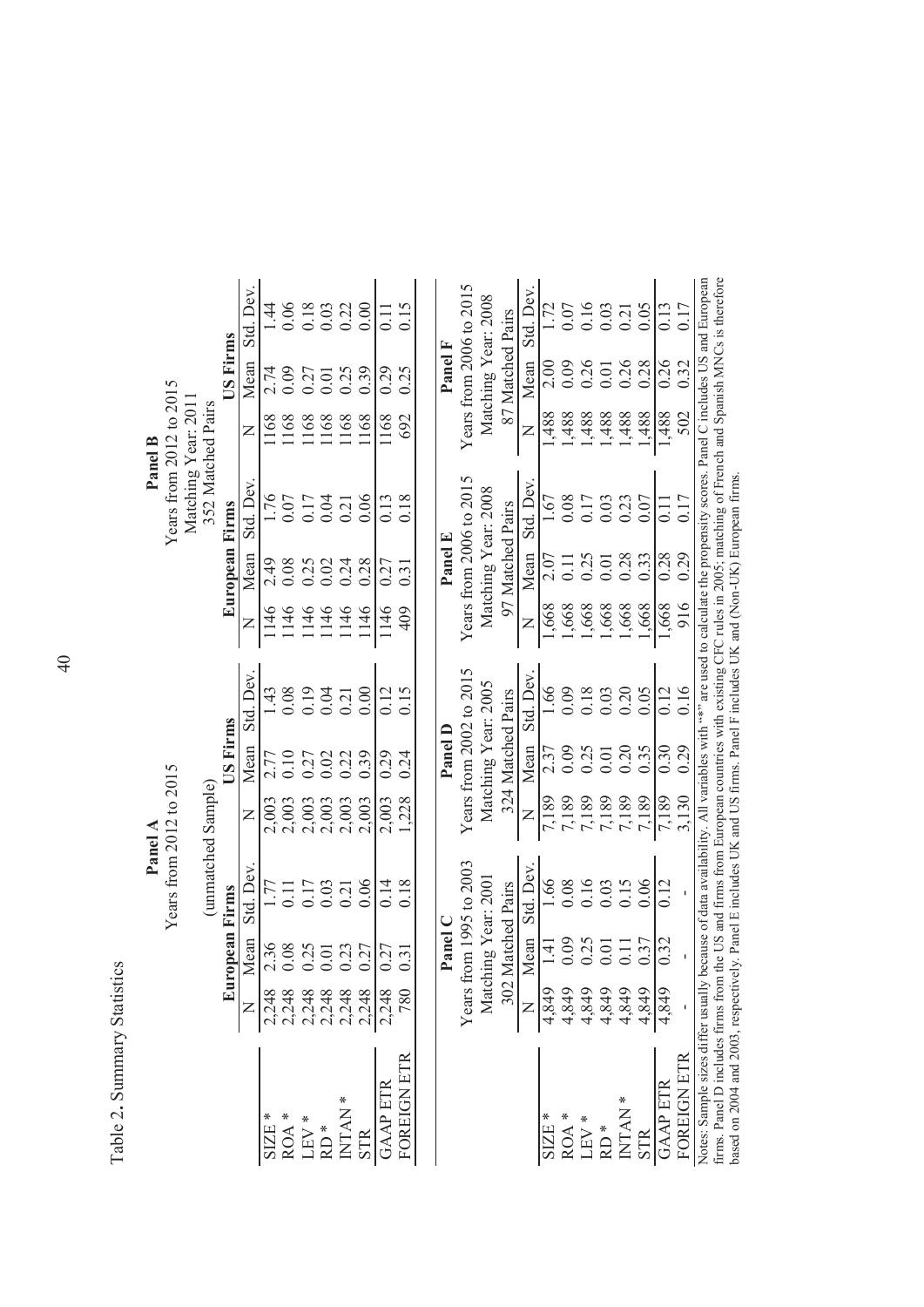| Nearest<br>Neighbor 1:1 |           | Mean    |         | <b>Bias</b> | <b>Bias</b><br>Reduction |         | t-test        |
|-------------------------|-----------|---------|---------|-------------|--------------------------|---------|---------------|
|                         |           | Treated | Control | (in %)      | (in %)                   | t       | p > t         |
| <b>SIZE</b>             | Unmatched | 2.5143  | 2.2614  | 15.9        |                          | 2.66    | 0.008         |
|                         | Matched   | 2.5032  | 2.4437  | 3.7         | 76.5                     | 0.49    | 0.627         |
| <b>ROA</b>              | Unmatched | 0.1046  | 0.0846  | 25.8        |                          | 4.35    | 0.000         |
|                         | Matched   | 0.0844  | 0.0892  | $-6.2$      | 76.1                     |         | $-0.92$ 0.359 |
| <b>LEV</b>              | Unmatched | 0.2421  | 0.2496  | $-4.2$      |                          |         | $-0.71$ 0.475 |
|                         | Matched   | 0.2526  | 0.2538  | $-0.7$      | 83.7                     | $-0.09$ | 0.928         |
| <b>RD</b>               | Unmatched | 0.0192  | 0.0148  | 11.8        |                          | 1.98    | 0.048         |
|                         | Matched   | 0.0142  | 0.0177  | $-9.4$      | 20.5                     | $-1.29$ | 0.197         |
| <b>INTAN</b>            | Unmatched | 0.2177  | 0.2318  | $-6.8$      |                          |         | $-1.15$ 0.251 |
|                         | Matched   | 0.2317  | 0.2180  | 6.6         | 2.5                      | 0.86    | 0.391         |

Table 3. Nearest Neighbor Matching, Balancing Property (2011)

Notes: Balancing property tests. The tests are based on observations from the year 2011. The matching applies one-to-one nearest neighbor matching, which requires a difference in propensity scores of less than 0.02.

| Variables    |              | <b>GAAP ETR</b> |              |              | <b>FOREIGN ETR</b> |            |
|--------------|--------------|-----------------|--------------|--------------|--------------------|------------|
|              | 1            | $\overline{2}$  | 3            | 4            | 5                  | 6          |
| <b>US</b>    | $0.0209***$  | $0.0221***$     | $-0.0328**$  | $-0.0961***$ | $-0.0961***$       | $-0.0696*$ |
|              | (0.0059)     | (0.0061)        | (0.0146)     | (0.0141)     | (0.0144)           | (0.0392)   |
| <b>SIZE</b>  |              | $-0.00589$      | $-0.0098*$   |              | 0.00422            | 0.00697    |
|              |              | (0.0052)        | (0.0052)     |              | (0.0102)           | (0.0103)   |
| <b>ROA</b>   |              | $-0.2457***$    | $-0.2405***$ |              | $-0.1490$          | $-0.1460$  |
|              |              | (0.0868)        | (0.0852)     |              | (0.1890)           | (0.1890)   |
| <b>LEV</b>   |              | $-0.0195$       | $-0.0196$    |              | $-0.0514$          | $-0.0478$  |
|              |              | (0.0222)        | (0.0215)     |              | (0.0554)           | (0.0547)   |
| <b>RD</b>    |              | $-0.2450$       | $-0.2810$    |              | $-0.00673$         | 0.0141     |
|              |              | (0.1860)        | (0.1750)     |              | (0.3360)           | (0.3470)   |
| <b>INTAN</b> |              | 0.0295          | 0.0292       |              | 0.0376             | 0.0386     |
|              |              | (0.0202)        | (0.0203)     |              | (0.0546)           | (0.0538)   |
| <b>STR</b>   |              |                 | $0.4832***$  |              |                    | $-0.2220$  |
|              |              |                 | (0.1150)     |              |                    | (0.2980)   |
| Year FE      | $\checkmark$ | $\checkmark$    |              | $\checkmark$ | $\checkmark$       | ✓          |
| Pair FE      |              |                 |              |              |                    | ✓          |
| N            | 2,314        | 2,314           | 2,314        | 1,101        | 1,101              | 1,101      |
| Adj. $R^2$   | 0.283        | 0.288           | 0.300        | 0.364        | 0.364              | 0.364      |

Table 4. Regression Analysis, ETR Differentials

Notes: Regressions are based on a matched sample, where MNCs are headquartered either in the US or in Europe; years from 2012 to 2015 (Panel B) are included. Robust standard errors clustered by firms are shown in parentheses. \*, \*\*, and \*\*\* indicate significance at the level of 10%, 5%, and 1%, respectively.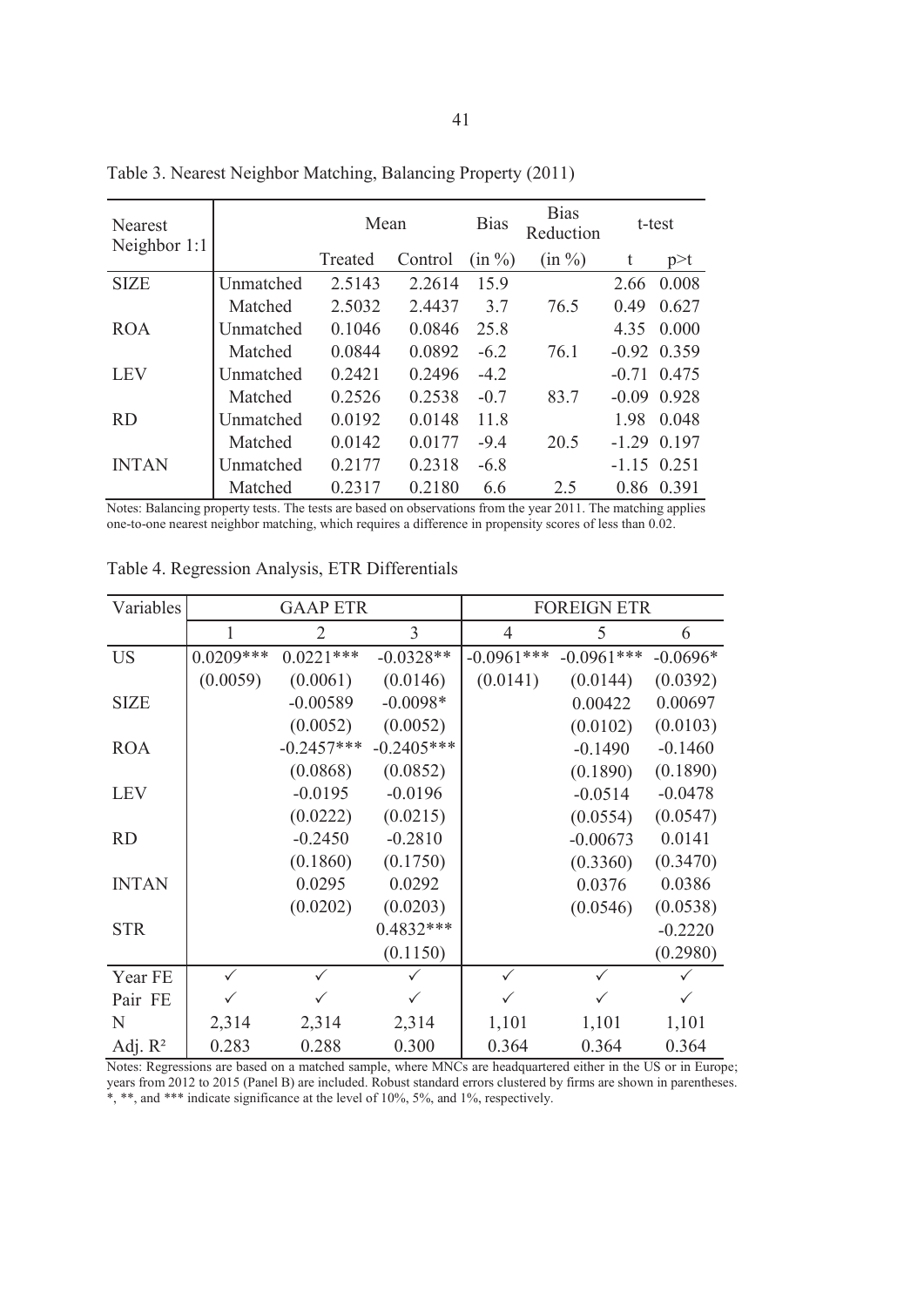|     |                             |              | Coeffcient on US |
|-----|-----------------------------|--------------|------------------|
|     |                             | 1            |                  |
| (1) | Probit:                     | $0.0209***$  | $-0.0328**$      |
|     | Exact matching by industry  | (0.0059)     | (0.0146)         |
| (2) | Probit:                     | $0.0227***$  | $-0.0439***$     |
|     | Only Year FE                | (0.0076)     | (0.0142)         |
| (3) | Probit:                     | $0.0223***$  | $-0.0363***$     |
|     | Year FE and Industry FE     | (0.0073)     | (0.0137)         |
| (4) | Probit:                     | $0.0240***$  | $-0.0357*$       |
|     | Year-Pair-FE                | (0.0082)     | (0.0199)         |
| (5) | Probit:                     | $0.0143***$  | $-0.0380***$     |
|     | No Exact Matching           | (0.0053)     | (0.0122)         |
| (6) | Probit:                     | $0.0262***$  | $-0.0263*$       |
|     | 2nd order polynomial        | (0.0062)     | (0.0136)         |
| (7) | Probit:                     | $0.0209***$  | $-0.0268*$       |
|     | 3rd order polynomial        | (0.0064)     | (0.0147)         |
| (8) | Probit:                     | $0.0281***$  | $-0.0328**$      |
|     | Size interactions           | (0.0065)     | (0.0142)         |
|     | (9) Probit, CASH ETR:       | $-0.0367***$ | $-0.0958***$     |
|     | Exact matching by industry  | (0.0084)     | (0.0190)         |
|     | (10) Probit, CURERRENT ETR: | $-0.0193**$  | $-0.0648***$     |
|     | Exact matching by industry  | (0.0075)     | (0.0145)         |

Table 5. Additional Sensitivity Checks (Treatment: *US*)

Notes: Regressions are based on matched samples, where MNCs are headquartered either in the US or in Europe; years from 2012 to 2015 are included. Unless otherwise described, year and firm-pair fixed effects are included in all specifications. Regressions in column (2) include the control variables *SIZE, ROA, LEV, RD, INTAN* and *STR.* The dependent variable is *GAAP ETR* in specifications (1) to (8). Specification (1) repeats our basis regression (Panel B). Specifications (2) to (4) are based on Panel B and differ due to the use of different fixed effects, while in specifications (5) to (8), different matching procedures apply. The dependent variables in specifications (9) and (10) are *CASH ETR* and *CURRENT ETR,* respectively*.* Robust standard errors clustered by firms are shown in parentheses. \*, \*\*, and \*\*\* indicate significance at the level of 10%, 5%, and 1%, respectively.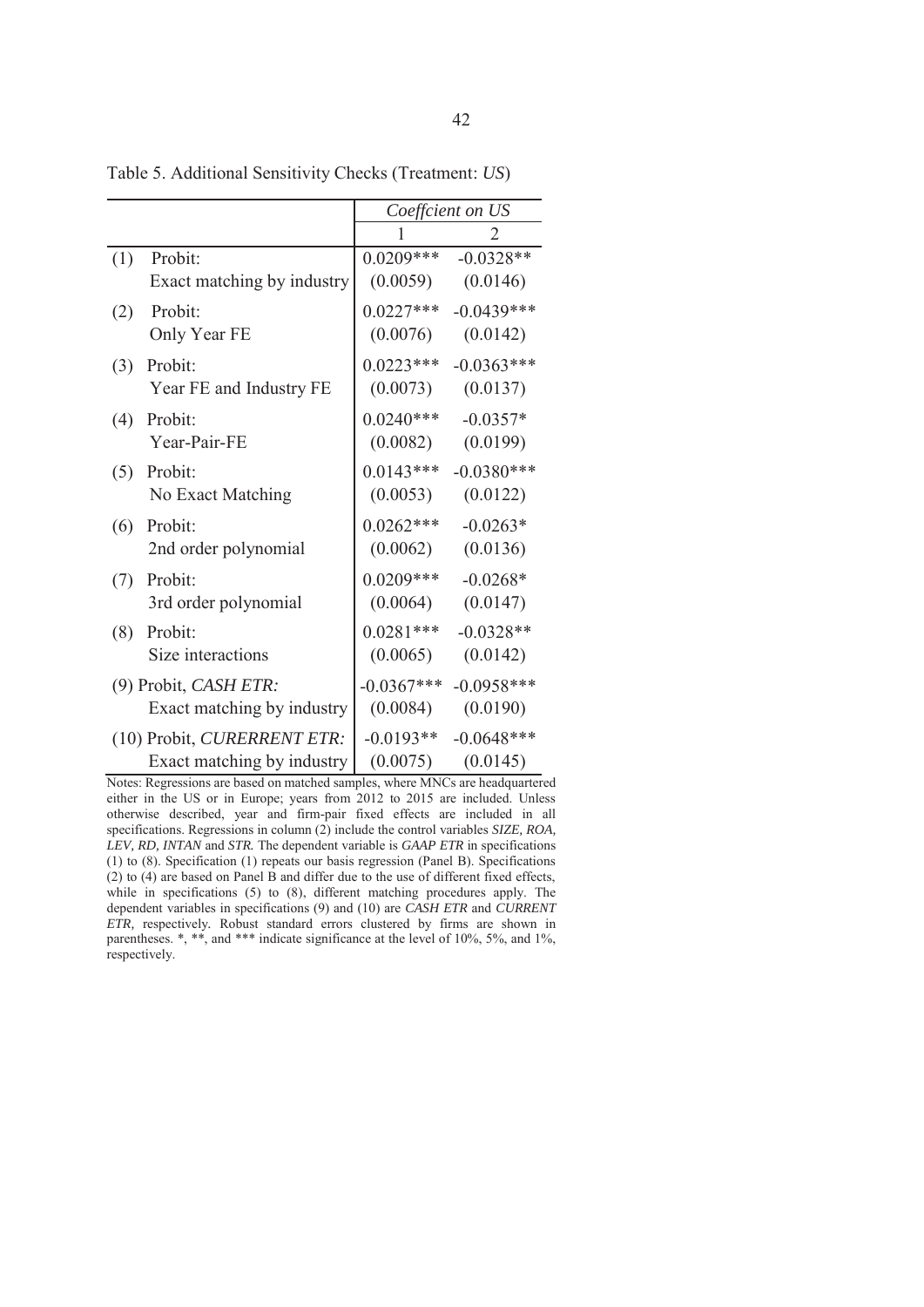| Variables         |             | <b>GAAP ETR</b> |              |              | <b>FOREIGN ETR</b> |              |
|-------------------|-------------|-----------------|--------------|--------------|--------------------|--------------|
|                   |             | 2               | 3            | 4            | 5                  | 6            |
| <b>US</b>         | $-0.0328**$ | $-0.0254*$      | $-0.0425**$  | $-0.0696*$   | $-0.0475$          | $-0.0370$    |
|                   | (0.0146)    | (0.0150)        | (0.0167)     | (0.0392)     | (0.0381)           | (0.0419)     |
| <b>RD</b>         | $-0.2810$   | $-0.0813$       | $-0.2730$    | 0.0141       | 0.3870             | $-0.0200$    |
|                   | (0.1750)    | (0.1740)        | (0.1760)     | (0.3470)     | (0.2740)           | (0.3360)     |
| US x RD           |             | $-0.5250**$     |              |              | $-1.0620**$        |              |
|                   |             | (0.2370)        |              |              | (0.4100)           |              |
| <b>INTAN</b>      | 0.0292      | 0.0233          | 0.00755      | 0.0386       | 0.0190             | 0.1160       |
|                   | (0.0203)    | (0.0204)        | (0.0251)     | (0.0538)     | (0.0542)           | (0.0765)     |
| <b>US x INTAN</b> |             |                 | 0.0395       |              |                    | $-0.1230$    |
|                   |             |                 | (0.0326)     |              |                    | (0.0906)     |
| Year FE           | ✓           | $\checkmark$    | $\checkmark$ | $\checkmark$ | $\checkmark$       |              |
| Pair FE           |             |                 | $\checkmark$ |              |                    | $\checkmark$ |
| N                 | 2,314       | 2,314           | 2,314        | 1,101        | 1,101              | 1,101        |
| Adj. $R^2$        | 0.300       | 0.303           | 0.301        | 0.364        | 0.371              | 0.366        |

Table 6. Firm Characteristics

Notes: Regressions are based on a matched sample, where MNCs are headquartered either in the US or in Europe; years from 2012 to 2015 (Panel B) are included. Year and firm-pair fixed effects are included in all specifications. Regressions include the control variables *SIZE, ROA, LEV, RD, INTAN* and *STR.* Robust standard errors clustered by firms are shown in parentheses. \*, \*\*, and \*\*\* indicate significance at the level of 10%, 5%, and 1%, respectively.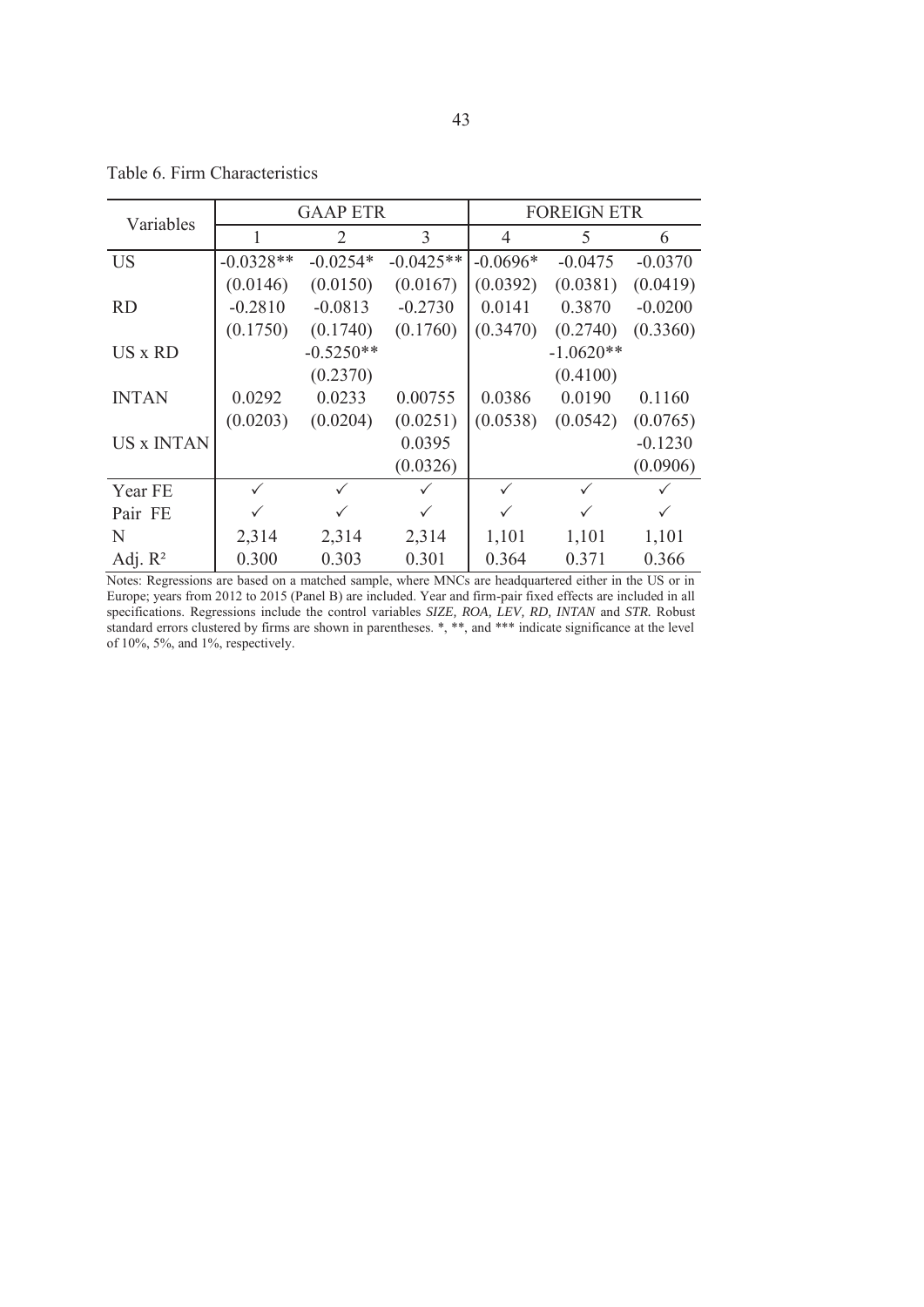| Variables                                  |             |                | <b>GAAP ETR</b> |                          |              |
|--------------------------------------------|-------------|----------------|-----------------|--------------------------|--------------|
|                                            |             | $\overline{2}$ | 3               | 4                        | 5            |
| TREATMENT <sup>US</sup> (T <sup>US</sup> ) | $0.0295***$ | $0.0316***$    | $0.0300***$     | $0.0388***$              | $0.0275***$  |
|                                            | (0.0066)    | (0.0057)       | (0.0060)        | (0.0065)                 | (0.0075)     |
| $T$ <sup>US</sup> x POST                   | $-0.0132**$ | $-0.0174***$   | $-0.0457***$    | $-0.0422***$             | $-0.0375***$ |
| $TUS$ x RD                                 | (0.0061)    | (0.0060)       | (0.0070)        | (0.0072)<br>$-0.5860***$ | (0.0079)     |
|                                            |             |                |                 | (0.1480)                 |              |
| $TUS$ x POST x RD                          |             |                |                 | $-0.3580**$              |              |
|                                            |             |                |                 | (0.1460)                 |              |
| $TUS$ x INTAN                              |             |                |                 |                          | 0.0257       |
|                                            |             |                |                 |                          | (0.0363)     |
| TUS x POST x INTAN                         |             |                |                 |                          | $-0.0642**$  |
|                                            |             |                |                 |                          | (0.0317)     |
| <b>Control Variables</b>                   |             |                |                 |                          |              |
| Year FE                                    |             |                |                 |                          |              |
| Pair FE                                    |             |                |                 |                          |              |
| N                                          | 6,160       | 5,868          | 4,849           | 4,849                    | 4,849        |
| Adj. $R^2$                                 | 0.335       | 0.281          | 0.365           | 0.371                    | 0.365        |

Table 7. Consequences of Check the Box Introduction

Notes: Regressions are based on matched samples, where MNCs are headquartered either in the US or in Europe. The data of column (1) refer to a matching based on the year 1996, and the year of treatment is 1997. The data of column (2) refer to a matching based on the year 1998, and the year of treatment is 1999. The data of columns (3) to (5) refer to Panel C. Control variables include *SIZE, ROA, LEV, INTAN, RD,* and *STR*. Robust standard errors clustered by firms are shown in parentheses. \*, \*\*, and \*\*\* indicate significance at the level of 10%, 5%, and 1%, respectively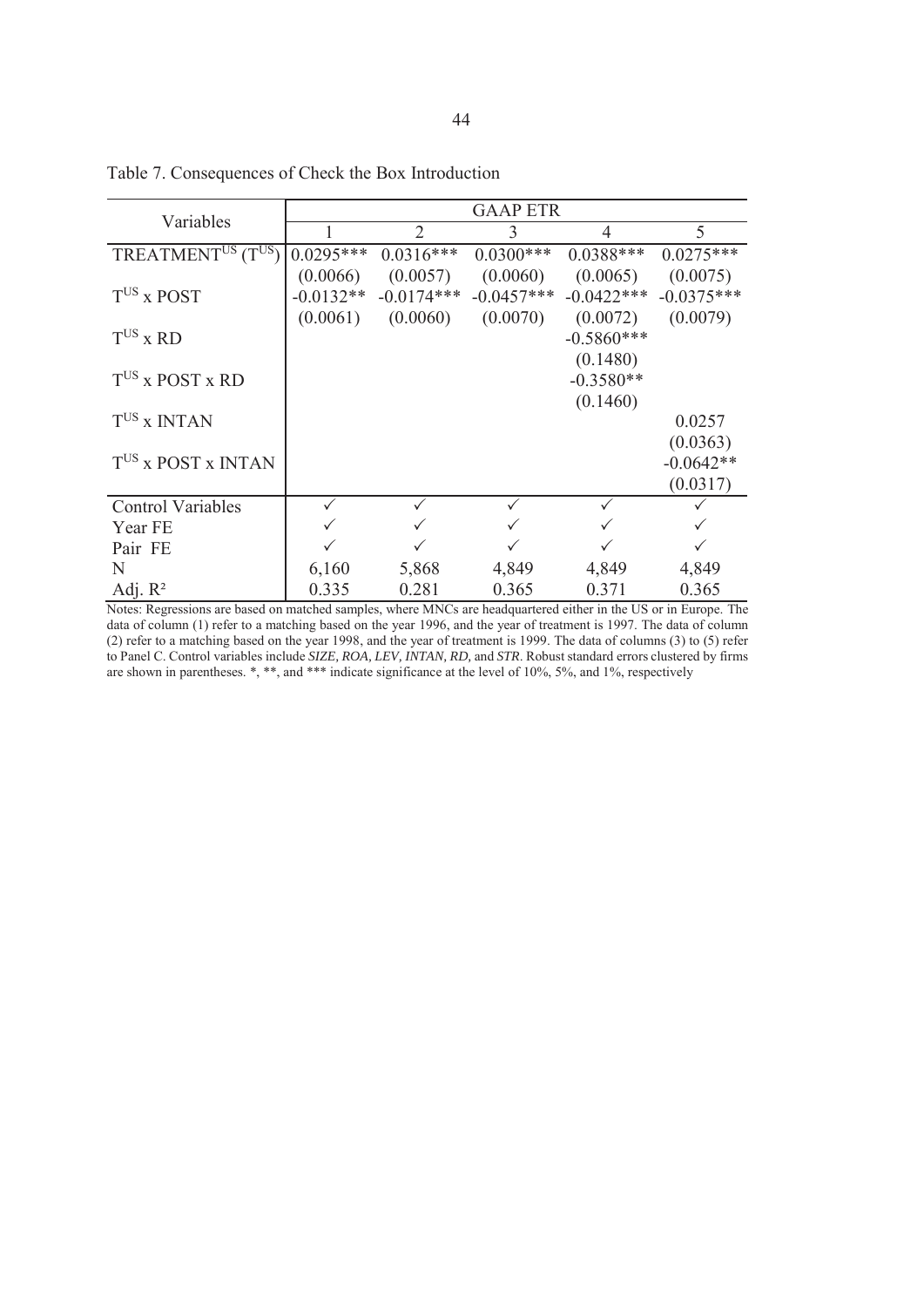| Variables                |              | <b>GAAP ETR</b> |             |              | <b>FOREIGN ETR</b> |             |
|--------------------------|--------------|-----------------|-------------|--------------|--------------------|-------------|
|                          |              | 2               | 3           | 4            | 5                  | 6           |
| TREATMENTEU(TEU)         | $0.0289***$  | $0.0218**$      | 0.0181      | $0.0866$ *** | $0.0692***$        | $0.0807***$ |
|                          | (0.0085)     | (0.0090)        | (0.0111)    | (0.0197)     | (0.0217)           | (0.0247)    |
| $TEU$ x POST             | $-0.0256***$ | $-0.0223***$    | $-0.0023$   | $-0.0357**$  | $-0.0306*$         | $-0.0168$   |
|                          | (0.0068)     | (0.0074)        | (0.0099)    | (0.0152)     | (0.0163)           | (0.0192)    |
| $TEU$ x RD               |              | $0.4940***$     |             |              | $0.8820**$         |             |
|                          |              | (0.1580)        |             |              | (0.3490)           |             |
| $TEU$ x POST x RD        |              | $-0.2780**$     |             |              | $-0.2520$          |             |
|                          |              | (0.1190)        |             |              | (0.3530)           |             |
| T <sup>EU</sup> x INTAN  |              |                 | 0.0697      |              |                    | 0.0550      |
|                          |              |                 | (0.0472)    |              |                    | (0.0785)    |
| TEU X POST X INTAN       |              |                 | $-0.1250**$ |              |                    | $-0.1020$   |
|                          |              |                 | (0.0490)    |              |                    | (0.0648)    |
| <b>Control Variables</b> |              | $\checkmark$    |             | ✓            |                    |             |
| Year FE                  |              |                 |             |              |                    |             |
| Pair FE                  |              |                 |             |              |                    |             |
| N                        | 7,189        | 7,189           | 7,189       | 3,130        | 3,130              | 3,130       |
| Adj. $R^2$               | 0.256        | 0.257           | 0.259       | 0.314        | 0.316              | 0.314       |

Table 8. The Consequences of Cadbury Schweppes

Notes: Regressions are based on a matched sample, where MNCs are headquartered either in the US or in Europe. The data refer to Panel D, which includes firms from the US and firms from European countries with existing CFC rules in 2005. Year and firm-pair fixed effects are included in all specifications. Regressions include the control variables *SIZE, ROA, LEV, RD, INTAN* and *STR.* Robust standard errors clustered by firms are shown in parentheses. \*, \*\*, and \*\*\* indicate significance at the level of 10%, 5%, and 1%, respectively.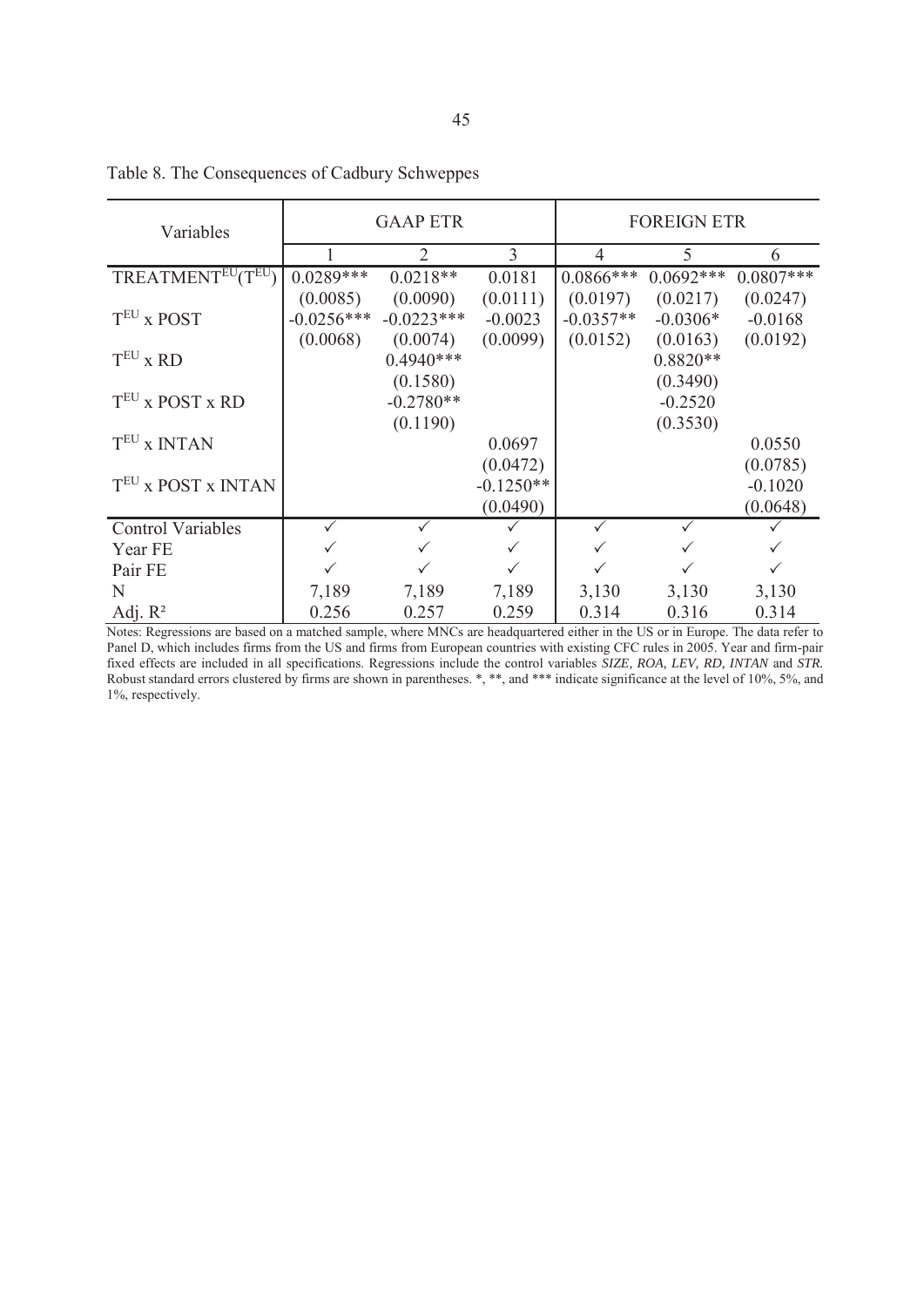| :<br>:<br>:<br>:<br>i<br>ŀ                                                                                   |   |
|--------------------------------------------------------------------------------------------------------------|---|
|                                                                                                              |   |
|                                                                                                              |   |
| i                                                                                                            |   |
|                                                                                                              |   |
| i                                                                                                            |   |
|                                                                                                              |   |
|                                                                                                              |   |
| $\frac{1}{3}$                                                                                                |   |
|                                                                                                              |   |
| את היי ה<br>C<br>Canad                                                                                       |   |
|                                                                                                              |   |
|                                                                                                              |   |
|                                                                                                              |   |
|                                                                                                              |   |
| l                                                                                                            |   |
|                                                                                                              |   |
|                                                                                                              |   |
|                                                                                                              |   |
|                                                                                                              |   |
|                                                                                                              |   |
| しゅうしょう せんしゅう                                                                                                 |   |
| ֧֧֧֧֧֧֧֧֧ׅ֧֧֧֧֧֧֧֧֧֧֧֛֪֧֛֛֛֚֚֚֚֚֚֚֚֚֚֚֚֚֚֚֚֚֚֚֚֚֝֓֝֓֝֓֝֟֓֝֬֝֓֝֬֜֟֬֝֬֜֜֝֬֜<br>֧֧֧֧֧֛֧֧֛֧֛֧֛֧֧֛֚֚֚֚֚֚֚֚֜֜֜֜֜֜֜ |   |
|                                                                                                              |   |
|                                                                                                              |   |
|                                                                                                              |   |
|                                                                                                              |   |
|                                                                                                              |   |
|                                                                                                              |   |
|                                                                                                              |   |
|                                                                                                              |   |
|                                                                                                              |   |
|                                                                                                              |   |
|                                                                                                              |   |
|                                                                                                              |   |
|                                                                                                              | l |
|                                                                                                              |   |
|                                                                                                              |   |
|                                                                                                              |   |
| noncontractional<br>₹                                                                                        |   |
|                                                                                                              |   |
|                                                                                                              |   |
|                                                                                                              |   |
| ֧֦֧֧֧֛֛֧֧֧֧֧֧֧֧֛֛֛֛֚֚֚֚֚֚֚֚֚֚֚֚֚֚֝֝֝֝֬֝֓֕֝֬֝֓֝֬֝֬֝֬֝֬֝֬֝֬֝֬֝֬֝֬֜֝֬֝֬֜֝֬֝֬֜֝֬֝֬֜                              |   |
| ;<br> <br>ł                                                                                                  |   |

|                                                                                                                                           |            | <b>GAAP ETR</b> |             |                                                                   |       | FOREIGN ETR        |           |               |
|-------------------------------------------------------------------------------------------------------------------------------------------|------------|-----------------|-------------|-------------------------------------------------------------------|-------|--------------------|-----------|---------------|
|                                                                                                                                           |            |                 |             |                                                                   |       | $\circ$            |           |               |
| TREATMENT <sup>UK</sup> (T <sup>UK</sup> ) -0.0572* -0.0687** -0.0537* 0.00396   -0.0217                                                  |            |                 |             |                                                                   |       | $-0.0319 - 0.0187$ |           | $-0.0604$     |
|                                                                                                                                           | (0.0300)   | (0.0303)        |             | $(0.0313)$ $(0.0124)$ $(0.0758)$ $(0.0760)$ $(0.0804)$ $(0.0382)$ |       |                    |           |               |
| $\mathbf{T}^{\mathrm{UK}}$ x POST                                                                                                         | $-0.0237*$ | $-0.0259*$      |             | $-0.0313* -0.0272*$ 0.0235 0.0247                                 |       |                    | 0.0129    | 0.0313        |
|                                                                                                                                           | (0.0123)   | (0.0133)        |             | $(0.0173)$ $(0.0150)$ $(0.0290)$ $(0.0308)$ $(0.0392)$ $(0.0381)$ |       |                    |           |               |
| $T^{\mathrm{UK}}$ x RD                                                                                                                    |            | .6330***        |             |                                                                   |       | $-0090*$           |           |               |
|                                                                                                                                           |            | (0.3340)        |             |                                                                   |       | (0.5860)           |           |               |
| $T^{UK}$ x POST x RD                                                                                                                      |            | 0.2450          |             |                                                                   |       | 0.1160             |           |               |
|                                                                                                                                           |            | (0.2560)        |             |                                                                   |       | (0.6820)           |           |               |
| $\mathbf{T}^\text{UK}$ x INTAN                                                                                                            |            |                 | $-0.0124$   |                                                                   |       |                    | $-0.0100$ |               |
|                                                                                                                                           |            |                 | (0.0533)    |                                                                   |       |                    | (0.1190)  |               |
| $T^{UK}$ x POST x INTAN                                                                                                                   |            |                 | 0.0301      |                                                                   |       |                    | 0.0452    |               |
|                                                                                                                                           |            |                 | (0.0381)    |                                                                   |       |                    | (0.1140)  |               |
| Control Variables                                                                                                                         |            |                 |             |                                                                   |       |                    |           |               |
| Year FE                                                                                                                                   |            |                 |             |                                                                   |       |                    |           |               |
| Pair FE                                                                                                                                   |            |                 |             |                                                                   |       |                    |           |               |
|                                                                                                                                           | 1,668      | 1,668           | 1,668       | 1,488                                                             | 916   | 916                | 916       | 502           |
| Adj. R <sup>2</sup>                                                                                                                       | 0.227      | 0.247           | 0.226       | 0.240                                                             | 0.335 | 0.336              | 0.334     | 0.180         |
| Notes Regressions in columns (1) to (3) and (5) to (7) are based on a matched sample, where MNCs are headquartered either in the US or in | $P = 1$    |                 | $1 - 1 - 1$ |                                                                   |       |                    |           | $\frac{1}{2}$ |

Europe. The data in these columns refer to Panel E. Regressions (4) and (8) are based on a matched sample including MNCs headquartered either<br>in the UK or in the remaining European countries (Panel F). Control variables in Notes Regressions in columns (1) to (3) and (5) to (7) are based on a matched sample, where MNCs are headquartered either in the US or in Europe. The data in these columns refer to Panel E. Regressions (4) and (8) are based on a matched sample including MNCs headquartered either in the UK or in the remaining European countries (Panel F). Control variables include *SIZE, ROA, LEV, INTAN, RD,* and *STR*. Robust standard errors clustered by firms are shown in parentheses. \*, \*\*, and \*\*\* indicate significance at the level of 10%, 5%, and 1%, respectively.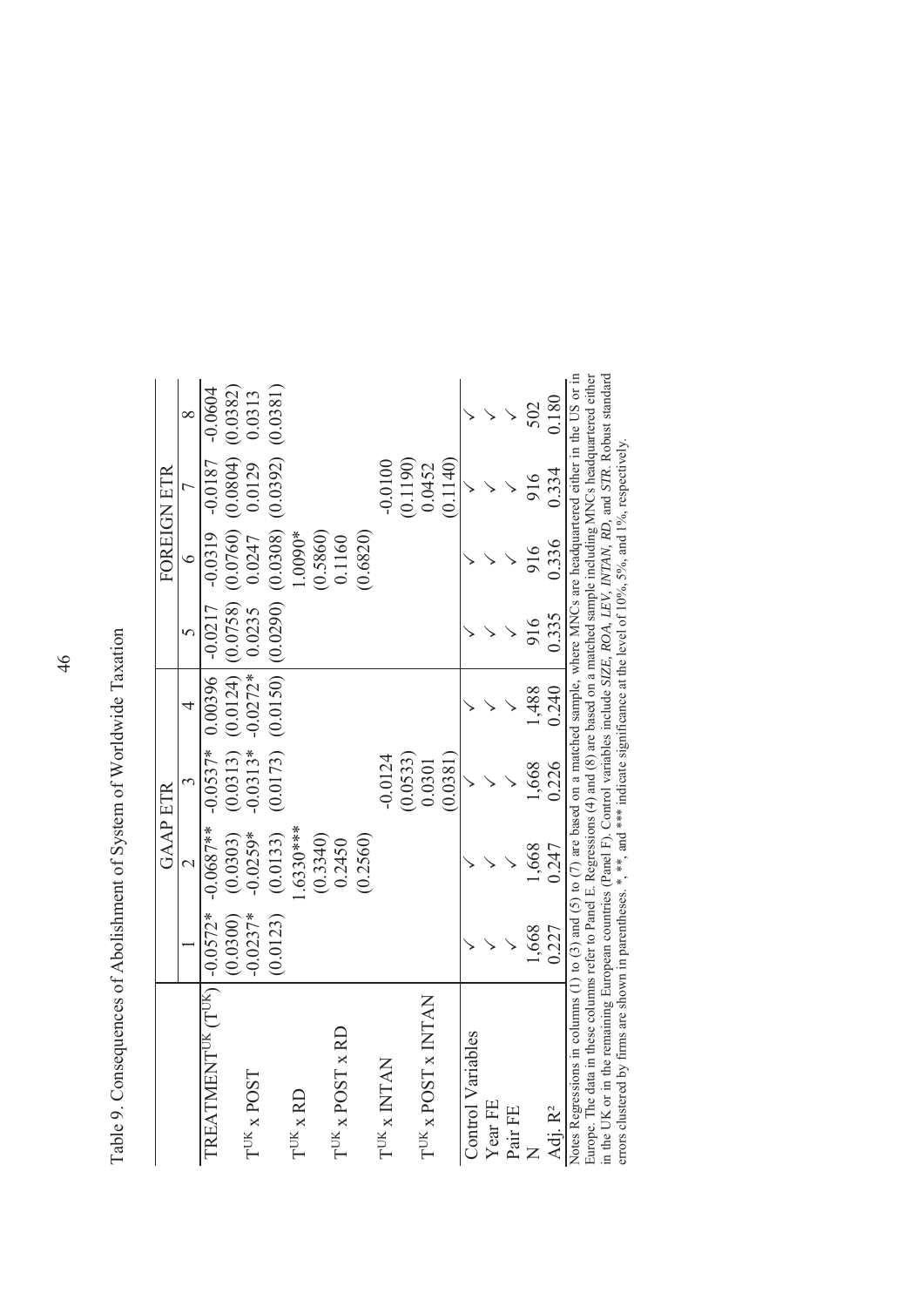## **APPENDIX**

Table A.1 Variable Definitions

| <b>GAAP ETR</b>      | txt / (pi – xi), i.e., income taxes divided by pretax income, adjusted for    |
|----------------------|-------------------------------------------------------------------------------|
|                      | extraordinary items (set to zero if missing); exclude outliers                |
| <b>FOREIGN ETR</b>   | txfo / pifo for US MNCs, i.e., foreign income taxes divided by foreign        |
|                      | pretax income; exclude outliers;                                              |
|                      | $(txt - txdom) / (pi - pidom)$ for European MNCs, i.e., domestic taxes        |
|                      | subtracted from total taxes divided by pretax income excluding domestic       |
|                      | pretax income; exclude outliers                                               |
| <b>CASH ETR</b>      | txpd / pi, i.e., taxes paid divided by pretax income; exclude outliers        |
| <b>CURRENT ETR</b>   | (txt - txdi) / pi, i.e., current taxes divided by pretax income; exclude      |
|                      | outliers                                                                      |
| <b>SIZE</b>          | log (at), i.e., logarithm of total assets                                     |
| <b>ROA</b>           |                                                                               |
| (Return on Assets)   | pi / at, i.e., pretax income divided by total assets                          |
| <b>LEV</b>           | $(dlc + dlt) / at$ , i.e., total debt divided by total assets                 |
| (Leverage)           |                                                                               |
| RD (Research &       | xrd / at, i.e., research and development expense divided by total assets (set |
| Development)         | to zero if missing xrd)                                                       |
| <b>INTAN</b>         | intan / at, i.e., intangibles divided by total assets (set to zero if missing |
| (Intangibles)        | intan)                                                                        |
| <b>STR</b>           |                                                                               |
| (Statutory Tax Rate) | Statutory corporate tax rate of the MNC's home country                        |
| <b>US</b>            | Dummy, which is one for US MNCs and zero for European MNCs                    |
| TREATMENT (T)        | Dummy, which is one for MNC treated, and zero otherwise; depending on         |
|                      | the respective analysis, the indicator refers to European, US, or UK firms    |
| <b>POST</b>          | Dummy, which is one for the year of treatment and following years             |

Notes: Data are taken from *Compustat* and *Compustat Global*. Foreign taxes and pretax income for European MNCs were calculated by combining the *Compustat* and *Amadeus* databases.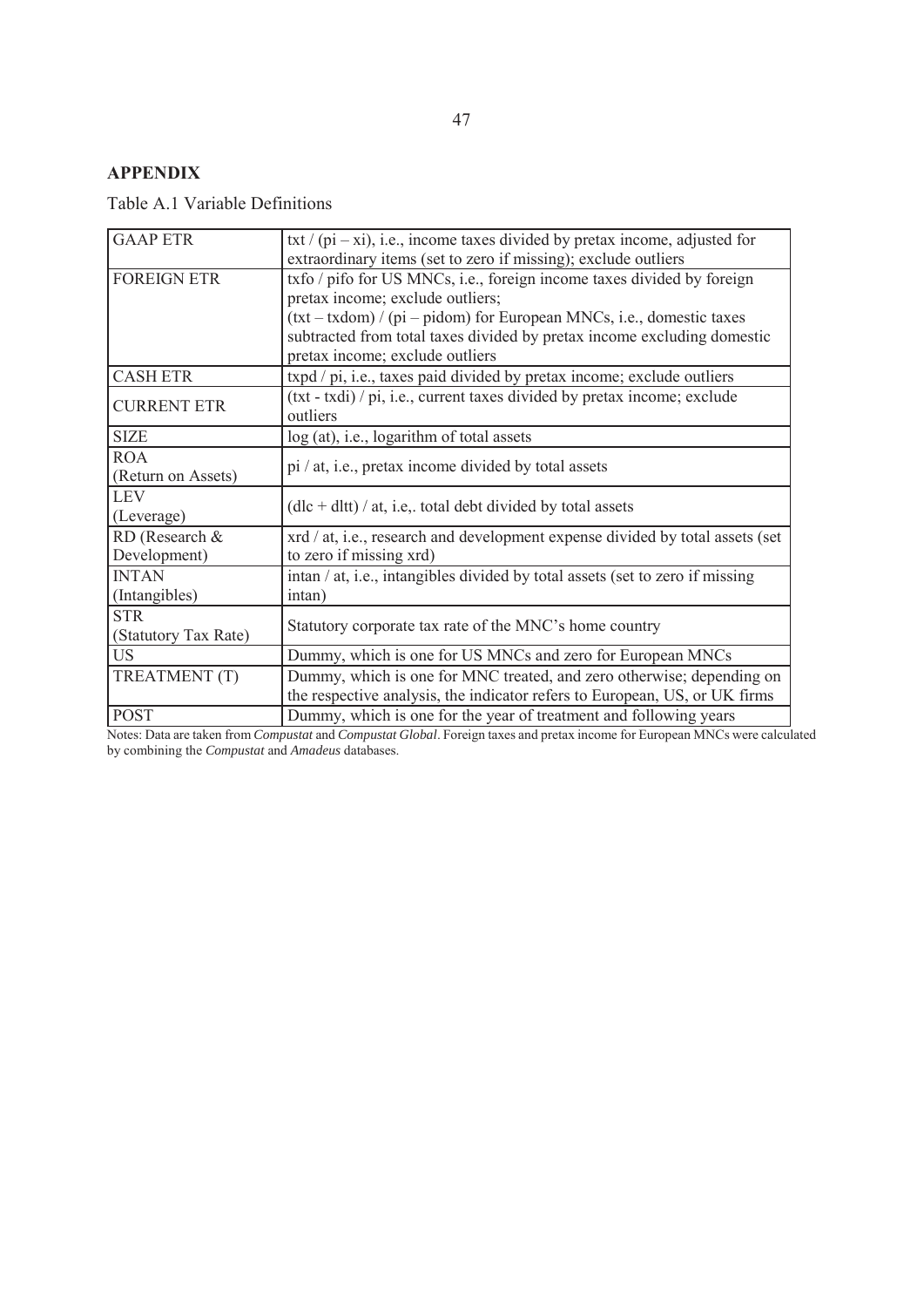|                                                                       | <b>Total Taxes</b><br>(in Mio. USD) | <b>Pretax Income</b><br>(in Mio. USD) |
|-----------------------------------------------------------------------|-------------------------------------|---------------------------------------|
| <b>Compustat Data (Worldwide Data)</b>                                | 724.85                              | 2,241.11                              |
| <b>Amadeus Data</b><br>1st French Subsidiary<br>2nd French Subsidiary | 41.05<br>28.02                      | 127.72<br>112.88                      |
| $\cdots$<br>14 th French Subsidiary<br>$\Sigma$ Domestic Data         | $\cdots$<br>1.77<br>93.48           | .<br>6.39<br>366.66                   |

\n
$$
\text{Foreign} \text{ ETR} = \frac{\text{(Total Taxes-Domestic Taxes)}}{\text{(Pretax Income-Domestic Pretax Income)}} = \frac{(724.85 - 93.48)}{(2,241.11 - 366.66)}
$$
\n

$$
=\frac{631.37}{1,874.45} = 33.68\,\%
$$
  $Eq. (A.1)$ 

We calculate the Foreign ETRs for European MNCs by subtracting domestic taxes and domestic pretax income from the overall tax expenses and pretax income. We obtain the domestic figures of European MNCs by combining ownership information with financial information taken from the *Amadeus* database provided by Bureau van Dijk.

The example calculation above is given for the French-based *Danone S.A.* and is based on financial information from the year 2014.

Note that there could be a potential bias of our measure due to the subtraction of an aggregated unconsolidated figure (domestic data) from a consolidated base (worldwide data). Because double counting of subsidiaries profits would particularly occur at the parent level, we exclude the parent company from our calculation of the domestic data.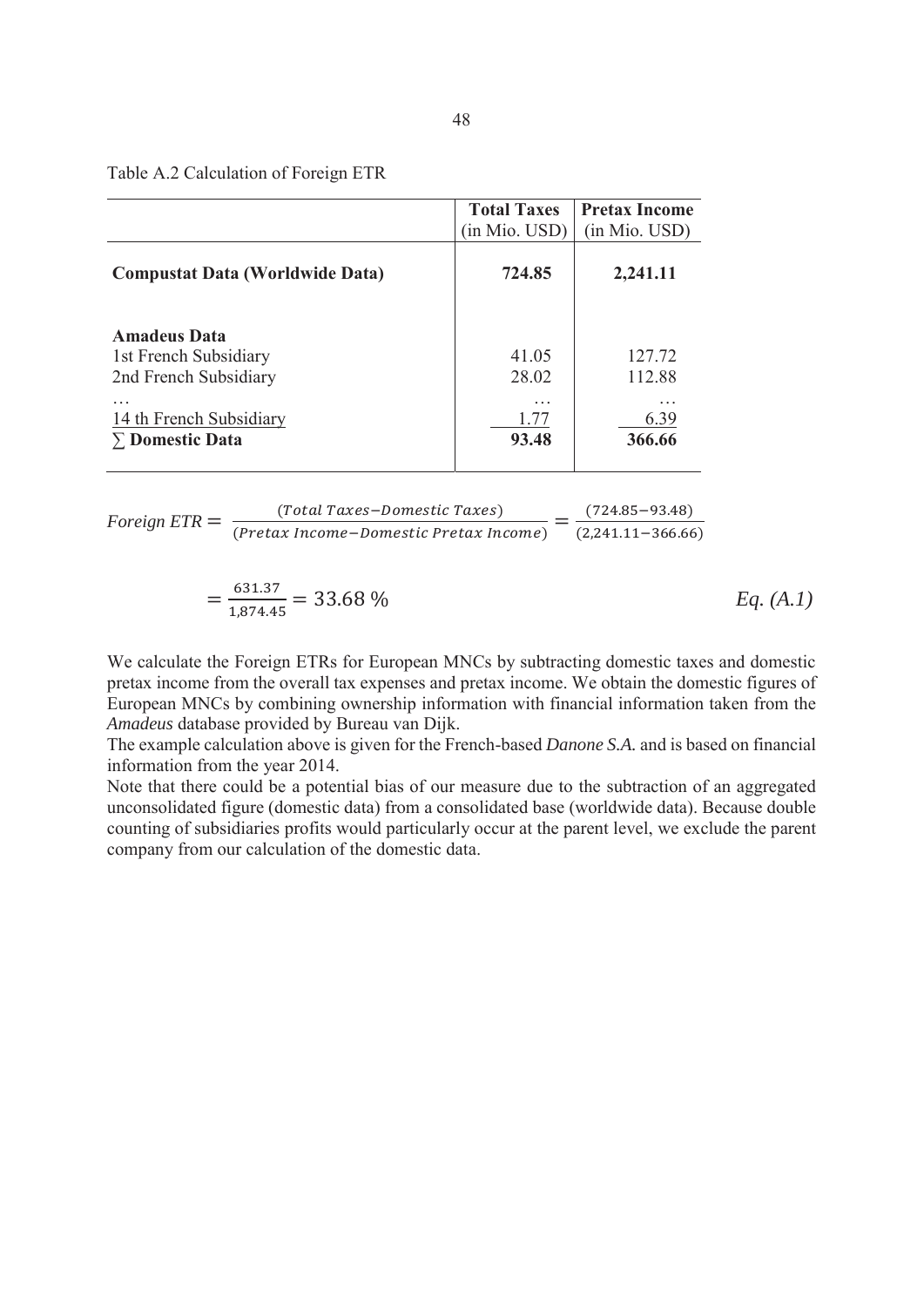## Table A.3 Validation of Foreign ETR

|                                      | Sample Period<br>from 2002 to 2015 |        |           | Sample Period<br>from 2012 to 2015 |           |                |
|--------------------------------------|------------------------------------|--------|-----------|------------------------------------|-----------|----------------|
|                                      | N                                  | Mean   | Std. Dev. | N                                  |           | Mean Std. Dev. |
| Foreign ETR <sup>Approximation</sup> | 92.                                | 0.2789 | 0.1324    |                                    | 21 0.2232 | 0.1080         |
| Foreign ETR <sup>Compustat</sup>     |                                    | 0.2726 | 0.1143    |                                    | 0.2227    | 0.1037         |

Notes: Validation Test for Foreign ETR calculation. Sample includes those European firms for which the Foreign ETR can be calculated first by using only *Compustat* data and second by combining *Compustat* and *Amadeus* data. Foreign *ETRApproximation* is calculated by combining *Compustat* and *Amadeus* data, as explained above. Foreign *ETRCompustat* is defined as *txfo / pifo*, i.e. foreign income taxes divided by foreign pretax income; data are taken from Compustat.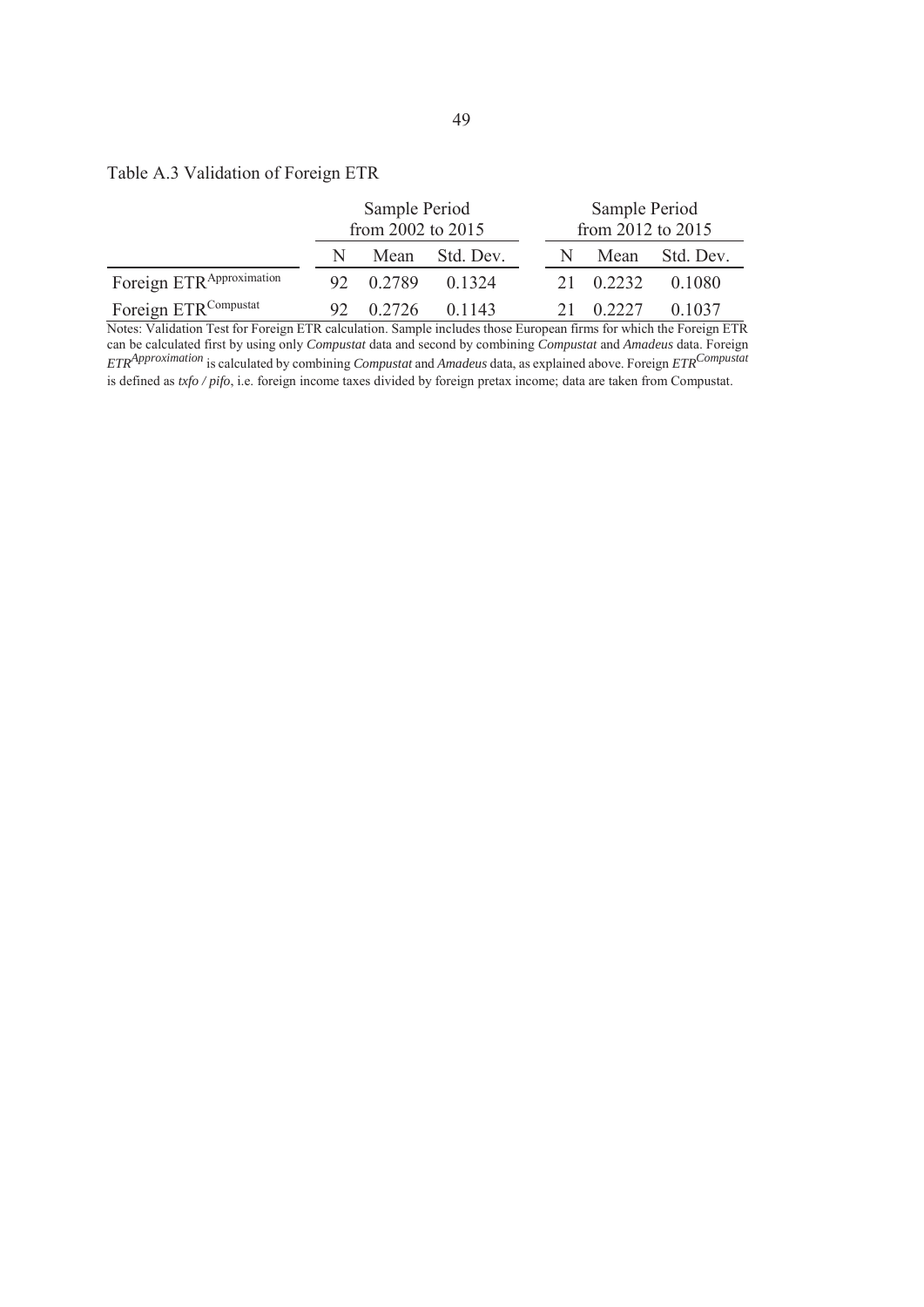| Nearest      |                  | Mean   |                 | <b>Bias</b> | <b>Bias</b><br>Reduction | t-test |               |
|--------------|------------------|--------|-----------------|-------------|--------------------------|--------|---------------|
| Neighbor 1:1 |                  |        | Treated Control | $(in \%)$   | $(in \%)$                | t      | p > t         |
| <b>SIZE</b>  | Unmatched 1.8270 |        | 1.1770          | 37.4        |                          |        | 6.02 0.000    |
|              | Matched          | 1.5610 | 1.5820          | $-1.2$      | 96.8                     |        | $-0.16$ 0.874 |
| <b>ROA</b>   | Unmatched 0.0948 |        | 0.0863          | 10.3        |                          | 1.65   | 0.099         |
|              | Matched          | 0.0849 | 0.0880          | $-3.7$      | 63.6                     |        | $-0.47$ 0.639 |
| <b>LEV</b>   | Unmatched 0.2729 |        | 0.2661          | 3.9         |                          |        | $0.62$ 0.533  |
|              | Matched          | 0.2693 | 0.2707          | $-0.8$      | 79.5                     |        | $-0.10$ 0.919 |
| <b>RD</b>    | Unmatched 0.0163 |        | 0.0111          | 15.5        |                          | 2.50   | 0.013         |
|              | Matched          | 0.0127 | 0.0134          | $-2.1$      | 86.6                     |        | $-0.26$ 0.795 |
| <b>INTAN</b> | Unmatched 0.1255 |        | 0.1303          | $-3.0$      |                          |        | $-0.48$ 0.629 |
|              | Matched          | 0.1203 | 0.1327          | $-7.7$      | $-156.6$                 |        | $-0.94$ 0.345 |

Table A.4 Nearest Neighbor Matching, Balancing Property (2001)

Notes: Balancing property tests. The tests are based on observations from the year 2001. The matching applies one-to-one nearest neighbor matching, which requires a difference in propensity scores of less than 0.02.

Table A.5 CFC Countries

| Countries with a CFC Rule | Countries without a CFC Rule |
|---------------------------|------------------------------|
| Denmark                   | Austria                      |
| Finland                   | Estonia                      |
| France                    | Belgium                      |
| Germany                   | Bulgaria                     |
| Greece (from 2014)        | Croatia                      |
| Hungary                   | Cyprus                       |
| Iceland (from 2010)       | Czech Republic               |
| Italy                     | <b>Ireland</b>               |
| Lithuania                 | Latvia                       |
| Norway                    | Liechtenstein                |
| Poland (from 2015)        | Luxembourg                   |
| Portugal                  | Malta                        |
| Spain                     | Netherlands                  |
| Sweden                    | Romania                      |
| United Kingdom            | Slovakia                     |
| USA                       | Slovenia                     |

Notes: The table is based on a list provided by Deloitte (see further: https://www2. deloitte.com/global/en/pages/tax/articles/guide-to-controlled-foreign-company-regimes. html) and the worldwide corporate tax summaries of PwC, KPMG, and EY.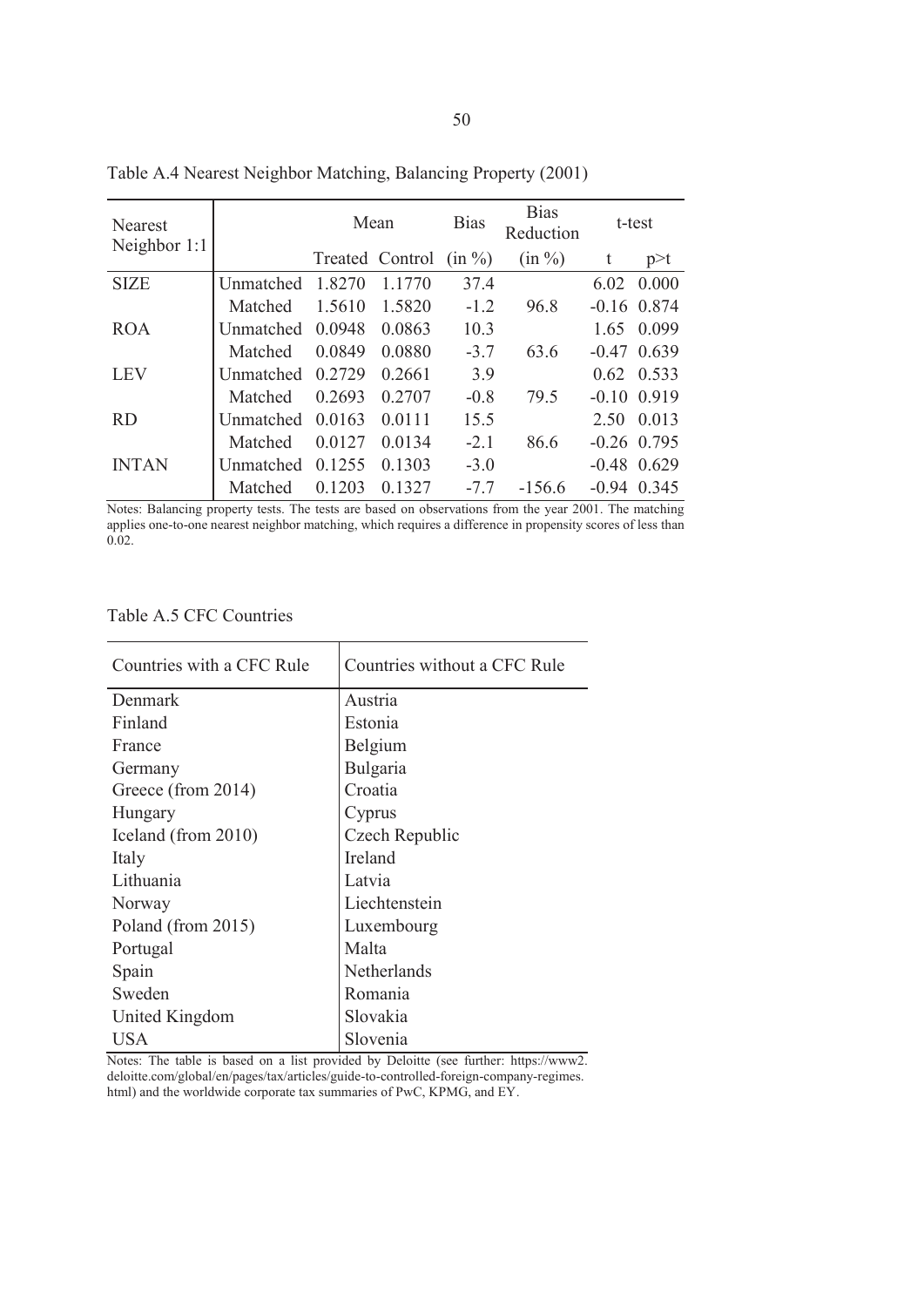| <b>Nearest</b> |                  | Mean   |                 | <b>Bias</b> | <b>Bias</b><br>Reduction | t-test       |       |
|----------------|------------------|--------|-----------------|-------------|--------------------------|--------------|-------|
| Neighbor 1:1   |                  |        | Treated Control | (in %)      | $(in \%)$                | t            | p > t |
| <b>SIZE</b>    | Unmatched 1.7204 |        | 2.0680          | $-20.7$     |                          | $-4.30$ 0.00 |       |
|                | Matched          | 2.1110 | 2.0669          | 2.6         | 87.3                     | 0.37         | 0.72  |
| <b>ROA</b>     | Unmatched 0.0971 |        | 0.1001          | $-3.4$      |                          | $-0.72$ 0.47 |       |
|                | Matched          | 0.0958 | 0.0993          | $-3.9$      | $-15.2$                  | $-0.52$ 0.60 |       |
| <b>LEV</b>     | Unmatched        | 0.2457 | 0.2309          | 8.8         |                          | 1.74 0.08    |       |
|                | Matched          | 0.2386 | 0.2506          | $-7.1$      | 18.8                     | $-0.98$ 0.33 |       |
| <b>RD</b>      | Unmatched        | 0.0110 | 0.0170          | $-18.9$     |                          | $-3.64$ 0.00 |       |
|                | Matched          | 0.0127 | 0.0107          | 6.5         | 65.6                     | 0.96         | 0.34  |
| <b>INTAN</b>   | <b>Unmatched</b> | 0.1708 | 0.1678          | 1.7         |                          | 0.33         | 0.74  |
|                | Matched          | 0.1702 | 0.1813          | $-6.1$      | $-269.1$                 | $-0.82$ 0.42 |       |

Table A.6 Nearest Neighbor Matching, Balancing Property (2005)

Notes: Balancing property tests. The tests are based on observations from the year 2005. The matching of French and Spanish MNCs is based on 2004 and 2003, respectively. One-to-one nearest neighbor matching is applied, which requires a difference in propensity scores of less than 0.02.

| Nearest        |                  | Mean            |        | <b>Bias</b> | <b>Bias</b><br>Reduction |         | t-test        |
|----------------|------------------|-----------------|--------|-------------|--------------------------|---------|---------------|
| Neighbor $1:1$ |                  | Treated Control |        | $(in \%)$   | $(in \%)$                | t       | p > t         |
| <b>SIZE</b>    | Unmatched 1.5969 |                 | 2.2104 | $-40.1$     |                          |         | $-4.40$ 0.000 |
|                | Matched          | 1.8507          | 2.0369 | $-12.2$     | 69.7                     |         | $-0.79$ 0.430 |
| ROA.           | Unmatched 0.1048 |                 | 0.1195 | $-16.9$     |                          |         | $-1.73$ 0.085 |
|                | Matched          | 0.1061          | 0.1057 | 0.5         | 97.3                     | 0.03    | 0.973         |
| <b>LEV</b>     | Unmatched 0.2625 |                 | 0.2474 | 8.1         |                          | 0.83    | 0.406         |
|                | Matched          | 0.2736          | 0.2499 | 12.7        | $-57.0$                  | 0.89    | 0.373         |
| <b>RD</b>      | Unmatched 0.0107 |                 | 0.0216 | $-31.2$     |                          | $-2.90$ | 0.004         |
|                | Matched          | 0.0141          | 0.0086 | 15.7        | 49.6                     | 1.51    | 0.134         |
| <b>INTAN</b>   | Unmatched 0.2517 |                 | 0.2172 | 16.4        |                          | 1.70    | 0.089         |
|                | Matched          | 0.2507          | 0.2769 | $-12.5$     | 24.1                     | $-0.79$ | 0.428         |

Table A.7 Nearest Neighbor Matching, Balancing Property (2008)

Notes: Balancing property tests. The tests are based on observations from the UK and the US in the year 2008. One-to-one nearest neighbor matching is applied, which requires a difference in propensity scores of less than 0.02.